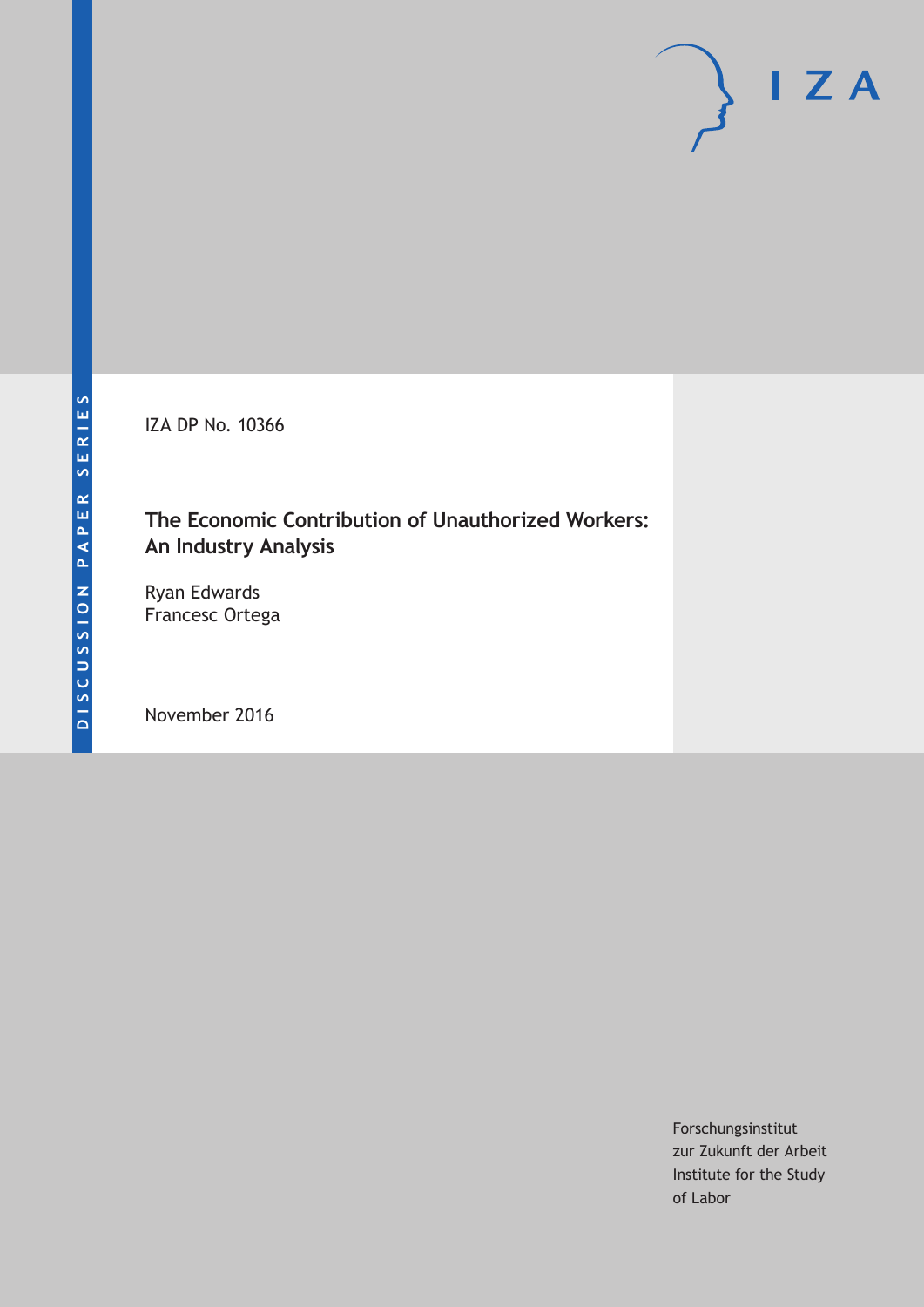# **The Economic Contribution of Unauthorized Workers: An Industry Analysis**

## **Ryan Edwards**

*Queens College, CUNY*

### **Francesc Ortega**

*Queens College, CUNY and IZA*

### Discussion Paper No. 10366 November 2016

IZA

P.O. Box 7240 53072 Bonn Germany

Phone: +49-228-3894-0 Fax: +49-228-3894-180 E-mail: iza@iza.org

Any opinions expressed here are those of the author(s) and not those of IZA. Research published in this series may include views on policy, but the institute itself takes no institutional policy positions. The IZA research network is committed to the IZA Guiding Principles of Research Integrity.

The Institute for the Study of Labor (IZA) in Bonn is a local and virtual international research center and a place of communication between science, politics and business. IZA is an independent nonprofit organization supported by Deutsche Post Foundation. The center is associated with the University of Bonn and offers a stimulating research environment through its international network, workshops and conferences, data service, project support, research visits and doctoral program. IZA engages in (i) original and internationally competitive research in all fields of labor economics, (ii) development of policy concepts, and (iii) dissemination of research results and concepts to the interested public.

IZA Discussion Papers often represent preliminary work and are circulated to encourage discussion. Citation of such a paper should account for its provisional character. A revised version may be available directly from the author.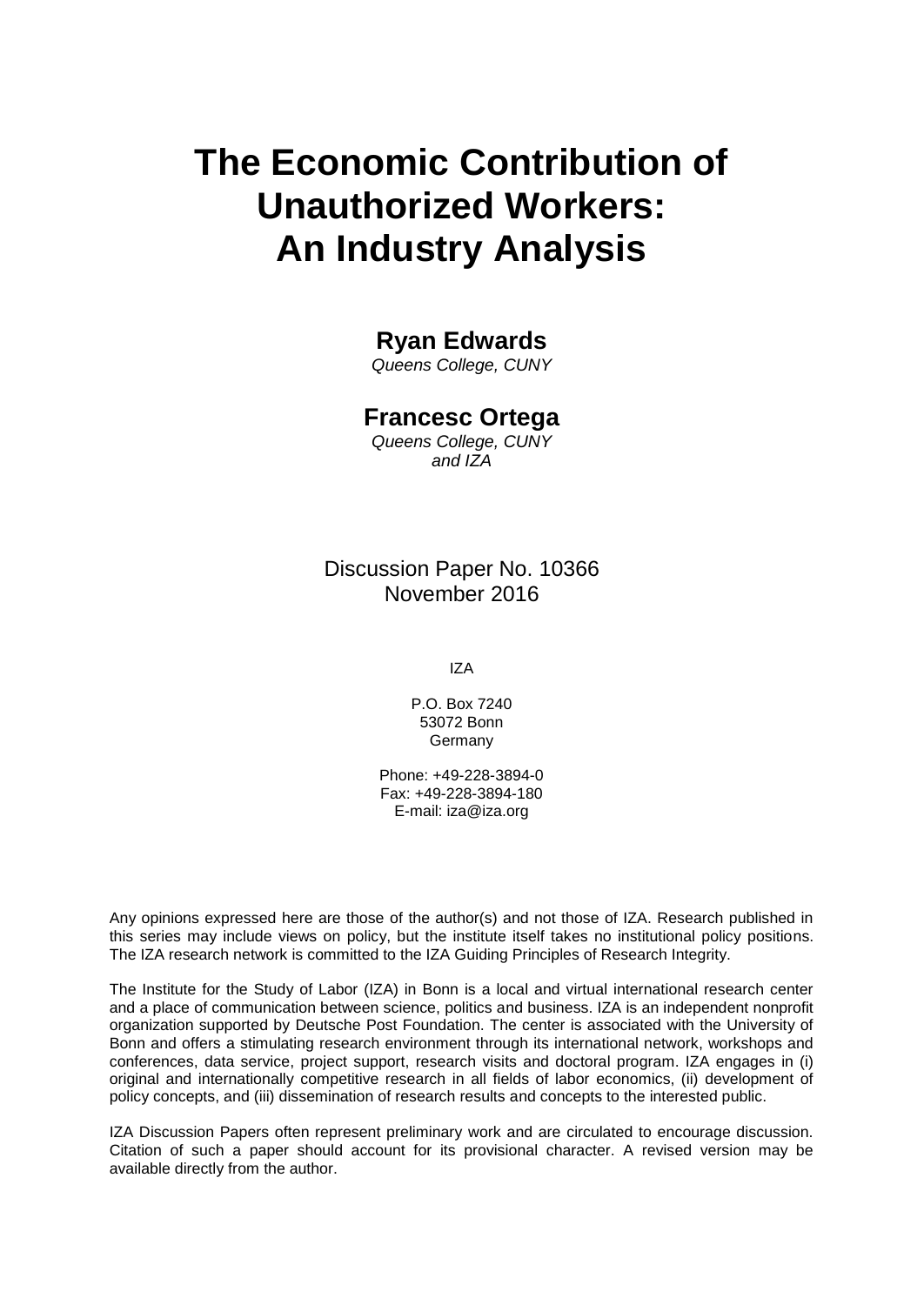## **ABSTRACT**

## **The Economic Contribution of Unauthorized Workers: An Industry Analysis\***

This paper provides a quantitative assessment of the economic contribution of unauthorized workers to the U.S. economy, and the potential gains from legalization. We employ a theoretical framework that allows for multiple industries and a heterogeneous workforce in terms of skills and productivity. Capital and labor are the inputs in production and the different types of labor are combined in a multi-nest CES framework that builds on Borjas (2003) and Ottaviano and Peri (2012). The model is calibrated using data on the characteristics of the workforce, including an indicator for imputed unauthorized status (Center for Migration Studies, 2014), and industry output from the Bureau of Economic Analysis. Our results show that the economic contribution of unauthorized workers to the U.S. economy is substantial, at approximately 3% of private-sector GDP annually, which amounts to close to \$5 trillion over a 10-year period. These effects on production are smaller than the share of unauthorized workers in employment, which is close to 5%. The reason is that unauthorized workers are less skilled and appear to be less productive, on average, than natives and legal immigrants with the same observable skills. We also find that legalization of unauthorized workers would increase their contribution to 3.6% of private-sector GDP. The source of these gains stems from the productivity increase arising from the expanded labor market opportunities for these workers which, in turn, would lead to an increase in capital investment by employers.

JEL Classification: D7, F22, H52, H75, J61, I22, I24

Keywords: immigration, unauthorized, industry, contribution

Corresponding author:

 $\overline{a}$ 

Francesc Ortega Department of Economics Queens College, CUNY 300A Powdermaker Hall 65-30 Kissena Blvd. Queens, New York 11367 USA E-mail: [fortega@qc.cuny.edu](mailto:fortega@qc.cuny.edu)

<sup>\*</sup> Edwards's work is directly supported by funds from the Center for American Progress (CAP). Ortega is grateful to CAP for funding this project. We thank Agustin Indaco, Sarah Bohn, Deborah Cobb-Clark, Gretchen Donehower, Delia Furtado, Chinhui Juhn, Giev Kashkooli, Ed Kissam, Phil Martin, Pia Orrenius, Manuel Pastor, Jennifer Van Hook, Bob Warren, and Robert Warren for helpful comments. All errors are our own.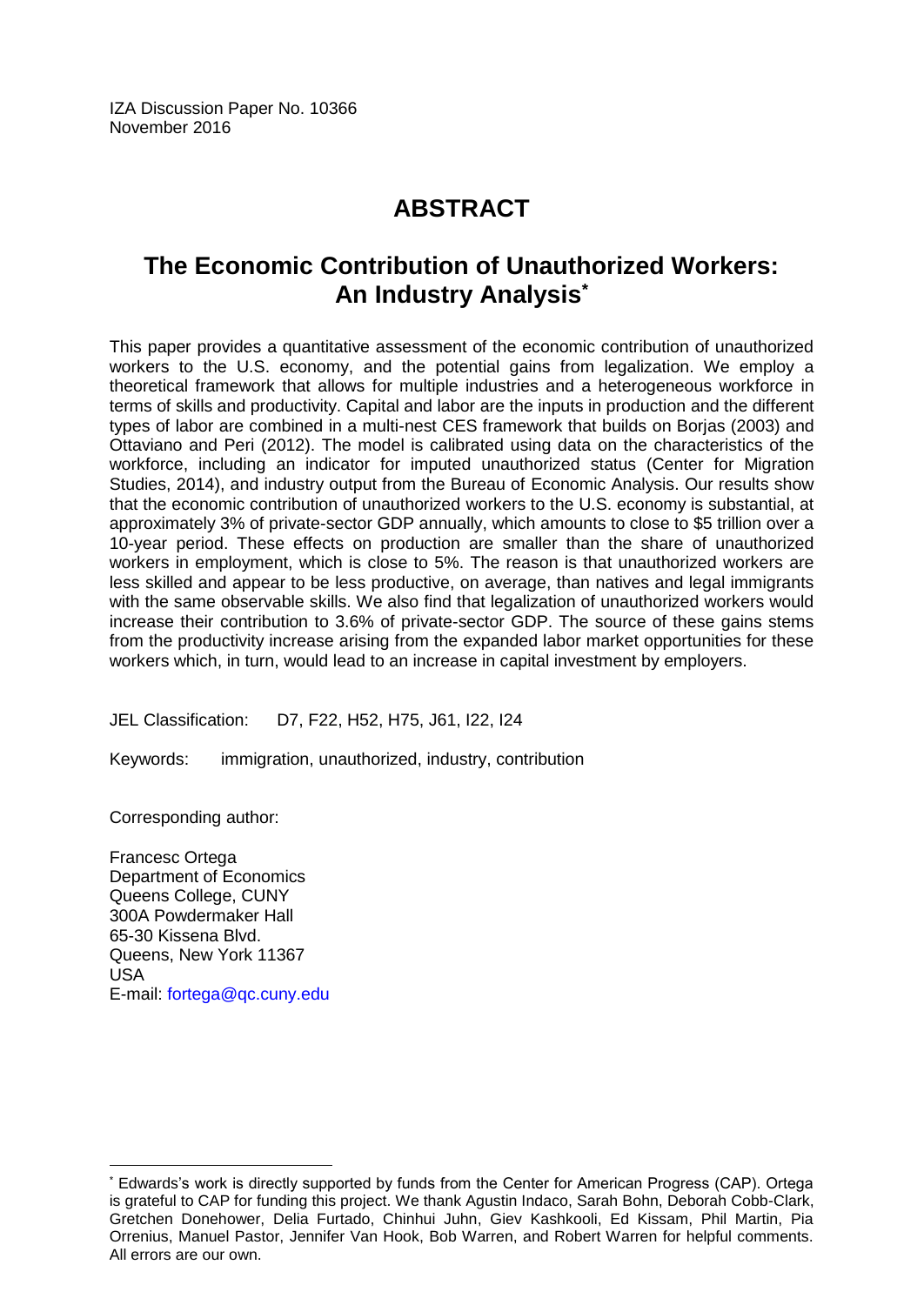#### 1 Introduction

There is wide consensus that the problem of the large unauthorized population in the United States needs to be addressed soon.<sup>1</sup> A crucial input into the debate is an assessment of the economic contribution of unauthorized workers, and the potential gains from legalizing these workers. The main goal of our project is to offer such a quantitative assessment using a state-of-the-art theoretical framework that accounts for the large heterogeneity in the characteristics of the unauthorized workers that we observe in the data, and for the complementarities in production between these workers and the rest of the workforce.

More specifically, we adopt the multi-nest CES theoretical framework proposed by [Borjas](#page-30-0) [\(2003\)](#page-30-0) and [Ottaviano and Peri](#page-31-0) [\(2012\)](#page-31-0), and adapt it to analyze the contributions to output of unauthorized workers at the industry level. We calibrate the model using data from a special extract of the American Community Survey (years 2011-2013) provided by the [Center for](#page-30-1) [Migration Studies](#page-30-1) [\(2014\)](#page-30-1), which contains a variable that assigns documentation status to all foreign-born workers in the sample along with detailed information on employment, skills and wages, and the Bureau of Economic Analysis' National Accounts.<sup>2</sup> We then conduct simulations at the industry level to quantify the economic contribution of unauthorized workers to the level of production in the industry. We do so by comparing industry output as currently observed in the data to output in a counterfactual without unauthorized workers. Similarly, we also conduct simulations of the economic effects of providing legal status to these workers. We distinguish between short and long-run effects, where the latter scenario takes into account the adjustment to the capital stock following changes in the workforce.

A large body of literature has analyzed the labor market effects of immigration. Most studies in this literature estimate reduced-form models or econometric specifications derived from highly simplified models. In a very influential study, [Borjas](#page-30-0) [\(2003\)](#page-30-0) presented a multinest CES production model that emphasized the role of complementarities in production and allowed for a clear discussion of within and between skill group effects. [Manacorda et](#page-31-1) [al.](#page-31-1) [\(2012\)](#page-31-1) and [Ottaviano and Peri](#page-31-0) [\(2012\)](#page-31-0) further extended the theoretical setup to allow for imperfect substitution in production between natives and immigrants with the same education and potential experience. We adopt their theoretical framework, extend it to consider documentation status, adding a new level to the multi-nest CES framework. As we argue later, for our purpose of estimating the contribution of unauthorized workers to

<sup>1</sup>Several European countries also have, or have had in the recent past, a large unauthorized population within their borders. For a recent review, see [Orrenius and Zavodny](#page-31-2) [\(2016\)](#page-31-2).

<sup>&</sup>lt;sup>2</sup>We describe these data and the documentation status imputation in [Section 2.](#page-6-0)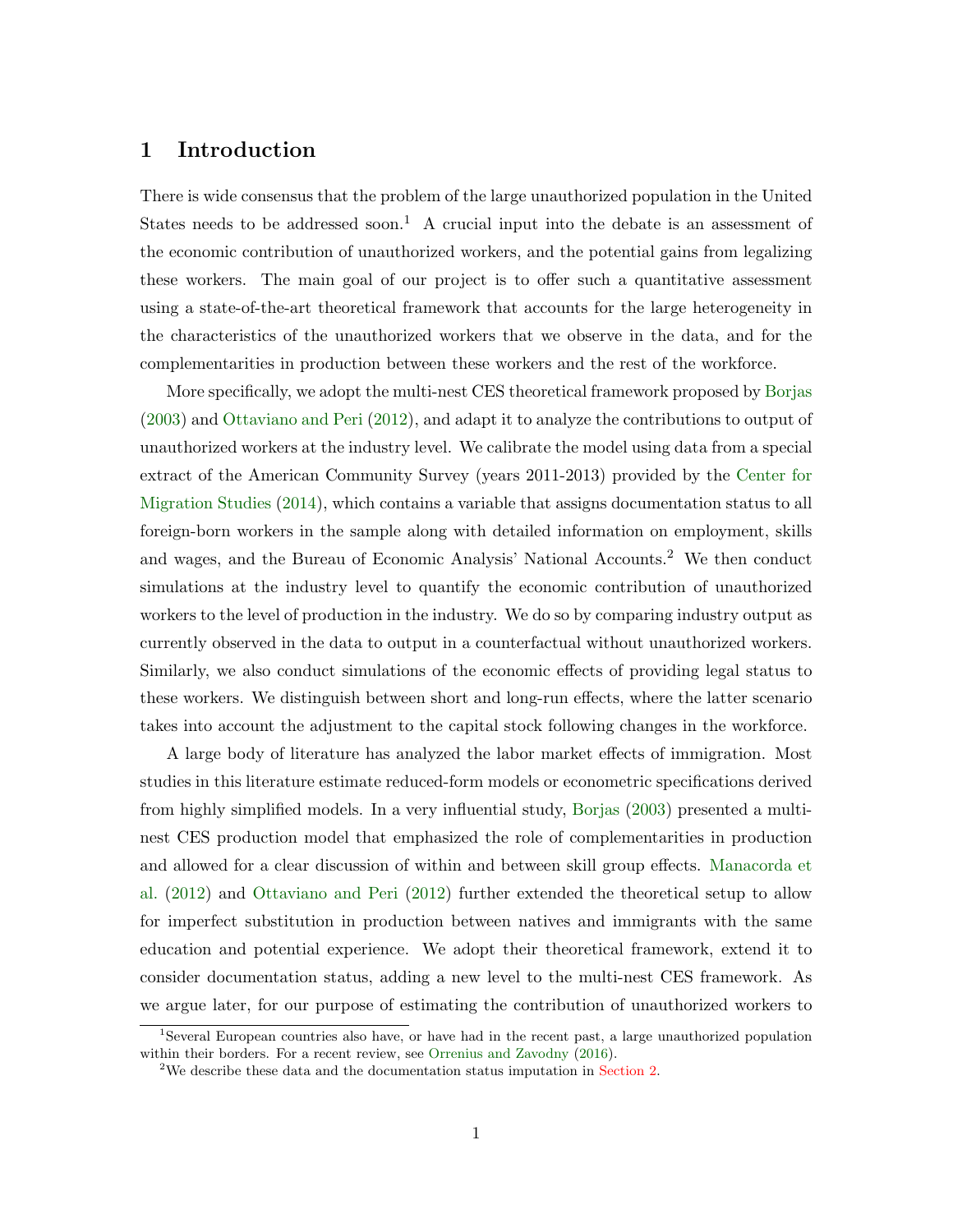production, the calibration of the productivity terms for each type of labor is much more important quantitatively than the parametrization of the elasticities of substitution.

Our work is also related to the studies that estimate the effects of legalization and naturalization. The vast majority of these studies focus on the effects on the earnings of immigrants [\(Chiswick](#page-30-2) [\(1978\)](#page-30-2), [Bratsberg et al.](#page-30-3) [\(2002\)](#page-30-3), [Kossoudji and Cobb-Clark](#page-30-4) [\(2002\)](#page-30-4), [Lofstrom et al.](#page-31-3) [\(2013\)](#page-31-3), [Lynch and Oakford](#page-31-4) [\(2013\)](#page-31-4), and [Pastor and Scoggins](#page-31-5) [\(2012\)](#page-31-5), among others). Instead our focus is on overall income and output at the industry level. Because of our interest on the aggregate income effects of unauthorized immigration, our study is more closely related to the work of [Lynch and Oakford](#page-31-4) [\(2013\)](#page-31-4). These authors study the effects of legalization and citizenship on U.S. GDP, in addition to several other outcomes, such as employment, tax revenues and earnings of the immigrants themselves. They conclude that granting legal status and citizenship to unauthorized immigrants will increase their income by 25 percent, with roughly similar contribution from legalization and naturalization. Projecting over a 10-year period their estimates imply a cumulative increase in GDP of approximately \$1.4 trillion.<sup>3</sup>

Relative to the existing literature, our analysis of the economic contribution of unauthorized workers is novel in several dimensions. First, we focus on the effects on the level of production at the industry level. Second, our analysis is based on a fully specified economic model that we calibrate using a combination aggregate and individual level data. This model accounts for the degree of complementarities in production between different types of workers, and allows us to assess the role played by these somewhat controversial parameters on the results. In addition we show that the model can be calibrated to incorporate the large heterogeneity among the unauthorized workforce in terms of skills and productivity. Finally, an important benefit of our structural approach is that we can simulate policy-relevant counterfactual scenarios, such as the removal of unauthorized workers or their legalization. To the best of our knowledge, our study is the first one providing estimates of the contribution of unauthorized workers along with the potential gains from providing legal access to these workers.

Our descriptive analysis of the data reveals some interesting patterns that play an important role in our simulation results. First, we document the large variation across industries in the share of unauthorized workers. Specifically, in the period 2011-2013 the share of unauthorized workers in employment is highest in Agriculture (18%), Construction (13%)

<sup>&</sup>lt;sup>3</sup>Their estimates build on the study of the effects of 1986 IRCA conducted by the Department of Labor (1996), which concluded that legalization led to a 15 percent increase in the earnings of unauthorized immigrants between 1986 and 1992.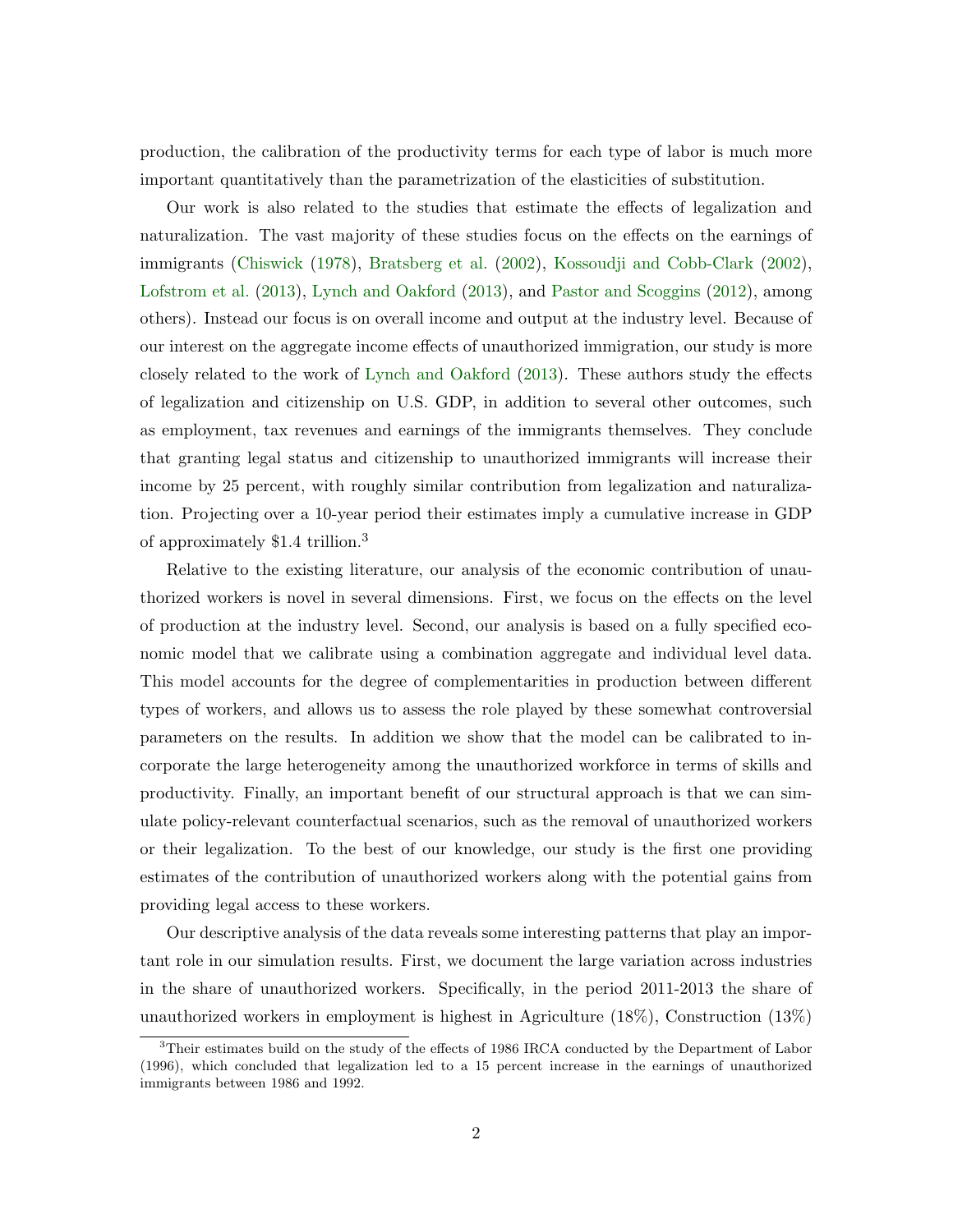and Leisure and hospitality (10%), well above the national average of 4.9%. Our data also reveal important differences in average wages by industry, nativity and documentation status. In most industries legal immigrants and natives have similar earnings, while the earnings of unauthorized workers are substantially lower. Naturally, these wage differences reflect, to a large extent differences in skills. In our data unauthorized immigrants have an average of 3 years of schooling less than the average U.S.-born and legal immigrant worker. Nonetheless unauthorized workers are not a homogeneous group, displaying large differences in educational attainment by industry of employment.

We can now turn to our main results. The simulation of the counterfactual where unauthorized workers are removed from each industry at a time reveals that these workers are responsible for about 3% of private-sector GDP, which amounts to approximately \$5 trillion over a 10-year period. At first the removal of unauthorized workers would reduce aggregate production by about 1.7%, but the loss would be magnified as employers downsize the stock of capital in order to match the reduced workforce. These aggregate estimates hide large differences across industries, largely reflecting the shares of unauthorized workers in industry employment. Once capital has adjusted, value-added in Agriculture, Construction and Leisure and hospitality would fall by 8-9%. However, the largest losses in dollars would take place in Manufacturing, Wholesale and retail trade, Finance and Leisure and hospitality. Likewise we also find large differences across states that largely reflect the employment shares of unauthorized workers in each state, along with the state's industry specialization.

We also note that even though unauthorized workers are about 5% of employment, their contribution to private-sector GDP is around 3%. This is due to differences in productivity between these workers and the rest of the workforce. While part of the productivity differential is due to the lower measured skills, our calibration procedure also reveals large residual differences in productivity, after controlling for measured educational attainment and potential experience.

In order to gauge the role played by the challenges imposed by the lack of legal status on the productivity of unauthorized workers, we simulate a scenario where unauthorized workers are assumed to have the same productivity as legal immigrant workers with the same levels of education and potential experience.<sup>4</sup>

 ${}^{4}$ To the extent that acquiring legal status might induce undocumented immigrant workers to acquire more human capital or switch industry of employment, our estimates should be interpreted as a lower-bound on the economic effects of legalization. Indeed [Rivera-Batiz](#page-31-6) [\(1999\)](#page-31-6) provides some evidence of skill upgrading following legalization.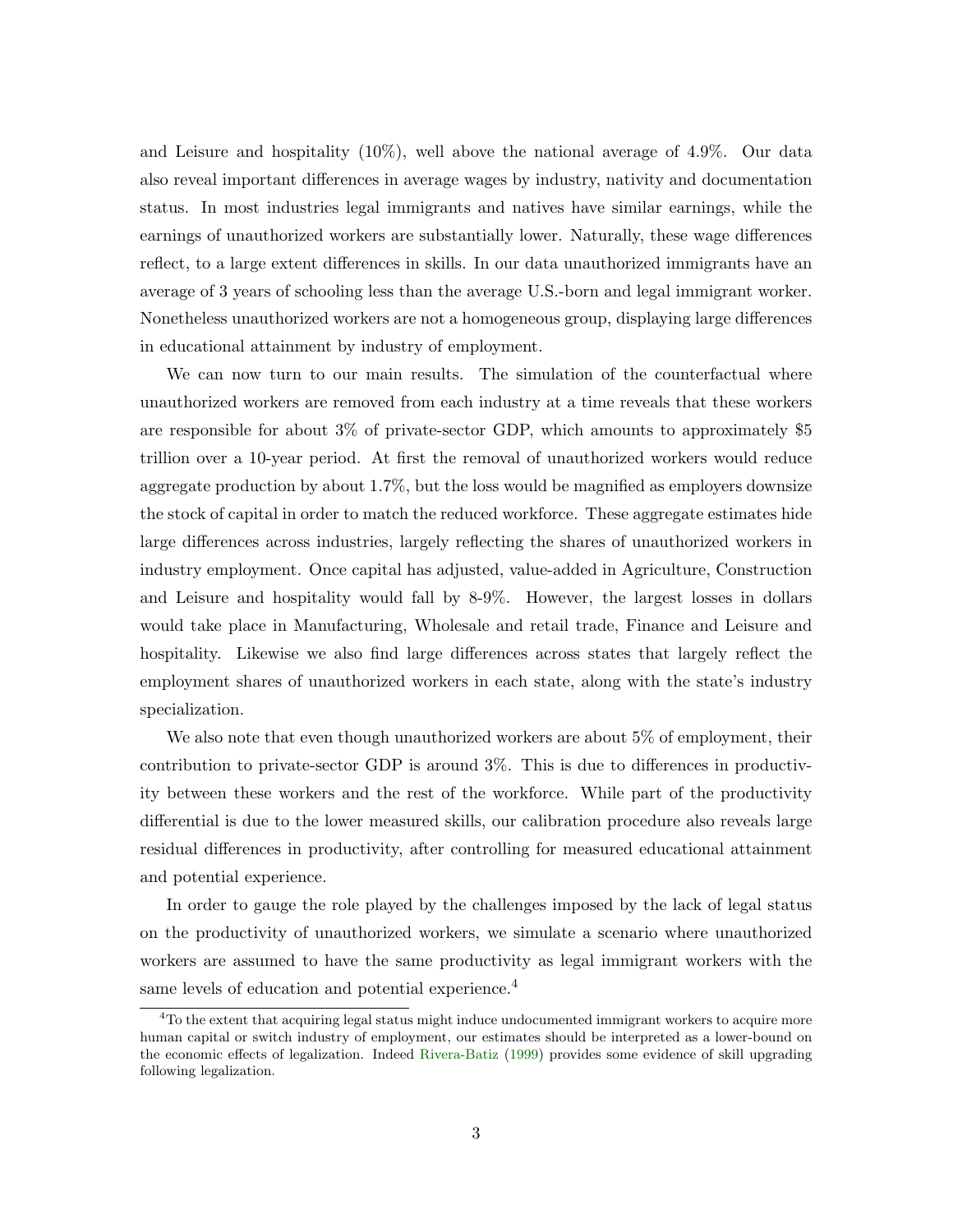Because documented foreign-born workers are about 25% more productive than undocumented ones with the same levels of education and experience, legalization would have a large effect on the earnings of undocumented workers. The consequences in terms of industry production would be much more muted. After adjustments in the stock of capital, industry GDP would increase by 1-2% in Agriculture, Construction and Leisure and hospitality. For the economy as a whole, our results suggest an increase in private-sector GDP of about 0.6%.

The structure of the paper is as follows. In [Section 2](#page-6-0) we describe our data. [Section 3](#page-8-0) presents descriptive statistics. [Section 4](#page-10-0) describes our model. [Section 5](#page-13-0) describes our calibration of the parameters. [Section 6](#page-17-0) defines our counterfactual scenarios, while [Section 7](#page-19-0) reports our main results. [Section 8](#page-27-0) discusses some caveats and [Section 9](#page-28-0) gathers our conclusions.

#### <span id="page-6-0"></span>2 Data

#### 2.1 Sources

Most of our analysis draws from special extracts of the American Community Survey (ACS) of the U.S. Census Bureau for the years 2011, 2012, and 2013 provided by the [Center for](#page-30-1) [Migration Studies](#page-30-1) [\(2014\)](#page-30-1). Our pooled sample across these three years contains 9,357,842 individuals in total, 4,154,227 of whom report employment.

The key variable in our analysis is an individual-level measure of *imputed undocumented* status, a binary indicator for every record in the ACS. Although the ACS does not ask about legal status per se, it does ask about citizenship, country of birth, and year of immigration, in addition to a wide array of demographic and socioeconomic characteristics including employment status. The specific methodology used to impute authorized status is described in detail in [Warren](#page-31-7) [\(2014\)](#page-31-7), and we summarize it here.

The procedure is essentially a two-step process. In the first step, the overall size of the undocumented population is obtained starting from Census estimates of total foreignborn residents and subtracting accumulated counts of legalized foreign born residents drawn from official statistics kept by the U.S. Department of Homeland Security. The second step imputes documentation status at the individual level. First developed by [Passel and Clark](#page-31-8) [\(1998\)](#page-31-8) for the Urban Institute, the method has continued to evolve within government and policy circles. Recent contributions include those by [Baker and Rytina](#page-30-5) [\(2013\)](#page-30-5), [Warren and](#page-31-9) [Warren](#page-31-9) [\(2013\)](#page-31-9), and [Passel and Cohn](#page-31-10) [\(2014,](#page-31-10) [2015\)](#page-31-11), in addition to [Warren](#page-31-7) [\(2014\)](#page-31-7). Each of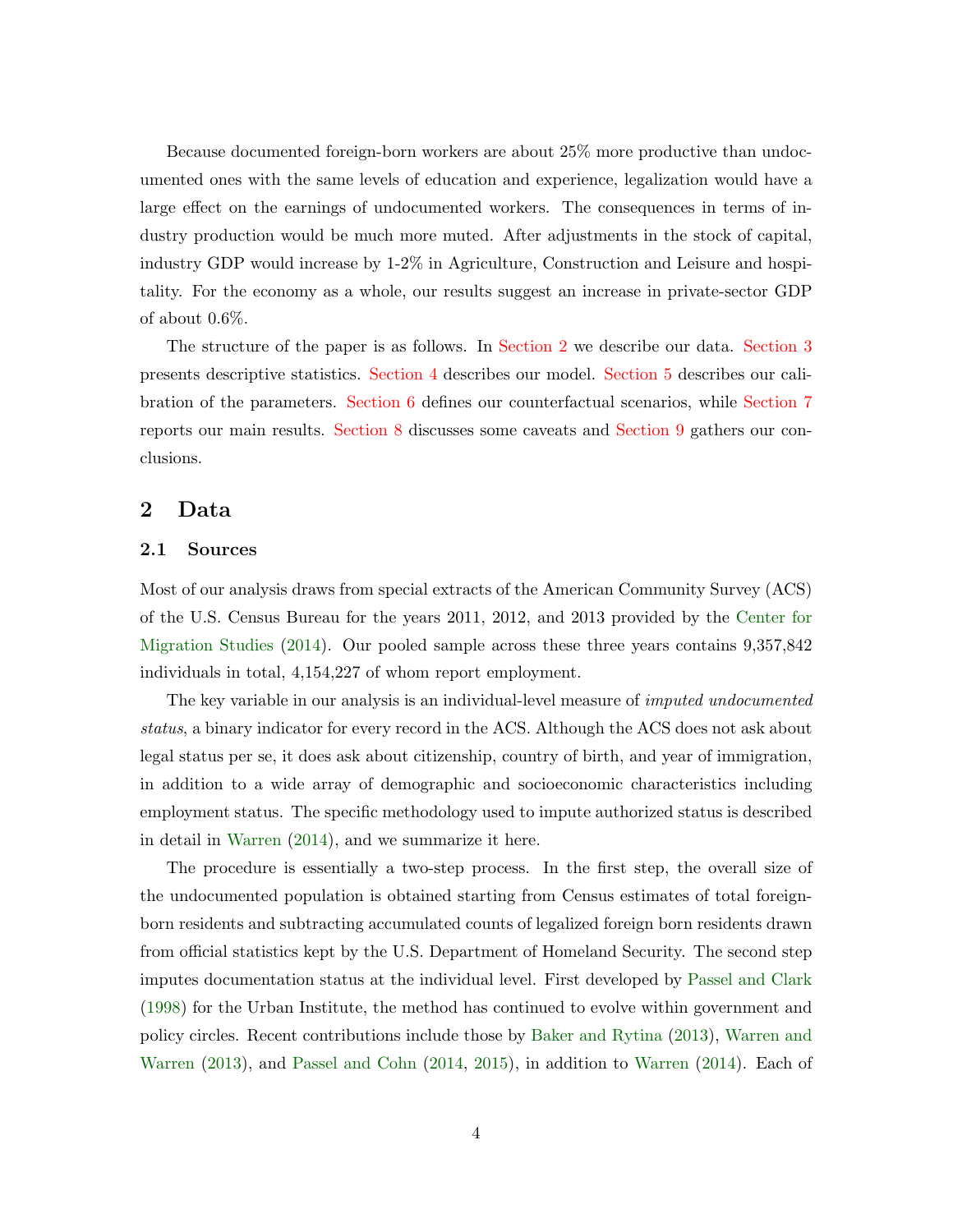these efforts utilizes survey information to identify foreign-born respondents in the CPS or ACS who are likely to be unauthorized based on their characteristics. Chief among these characteristics that indicate likely documented status are year of arrival, because of the amnesty granted under the Immigration Reform and Control Act of 1986 (IRCA). Other key variables used in the imputation procedure are country of origin, occupation, industry, and receipt of government benefits. Workers with certain occupations that require licensing, such as legal professions, police and fire, and some medical professions, are assumed to be authorized, as well as individuals in government or in the military.<sup>5</sup>

Existing estimates of the characteristics of the imputed unauthorized population obtained from the Census, the ACS and the CPS tend to be largely consistent with each other, indicating "face validity" [\(Warren,](#page-31-7) [2014\)](#page-31-7). In a recent study, [Pastor and Scoggins](#page-31-12) [\(2016\)](#page-31-12) provide a comparison between several of the existing approaches to estimate the unauthorized population or subsets of it. Reassuringly, the results are fairly consistent across these studies. Likewise, the imputation carried out by [Borjas](#page-30-6) [\(2016\)](#page-30-6) also provides additional confirmation. The broader validity of these types of estimates is less clear. Assessments remain constrained by the nature of the problem; without large representative surveys that ask legal status, it is unclear how to produce comparable but alternative measures of the truth.<sup>6</sup>

In addition to these data, our calibration also makes use of the GDP estimates produced by the Bureau of Economic Analysis (BEA). Our industry definitions consist of conventional "one-digit" industries identified via the North American Industry Classification System (NAICS) as used by [Passel and Cohn](#page-31-11) [\(2015\)](#page-31-11) and others. Specifically, we focus on the industries 1-12 below, which are often referred to as private-sector GDP:

- 1. Agriculture, forestry, fishing, hunting 8. Financial activities
- 
- 
- 
- 
- 
- 7. Information
- 
- 2. Mining 9. Professional and business services
- 3. Construction 10. Educational and health services
- 4. Manufacturing 11. Leisure and hospitality
- 5. Wholesale and retail trade 12. Other services
- 6. Transportation and utilities 13. Government

Combined these thirteen industries produce all of national GDP. As we discussed earlier,

<sup>5</sup>Anecdotal evidence shows that there are some unauthorized workers in these industries, particularly in the military. Nevertheless the size of this group is negligible.

<sup>&</sup>lt;sup>6</sup>The Survey of Income and Program Participation (SIPP), also a Census product, directly asks respondents about legal status but is roughly one sixth the size of the ACS. Using the SIPP as their baseline of truth, [Van Hook et al.](#page-31-13) [\(2015\)](#page-31-13) show that imputed legal status within Census products such as ACS can produce significant bias in estimates of outcomes that are directly linked to legal status, such as health insurance coverage. For our purposes this concern is probably less relevant.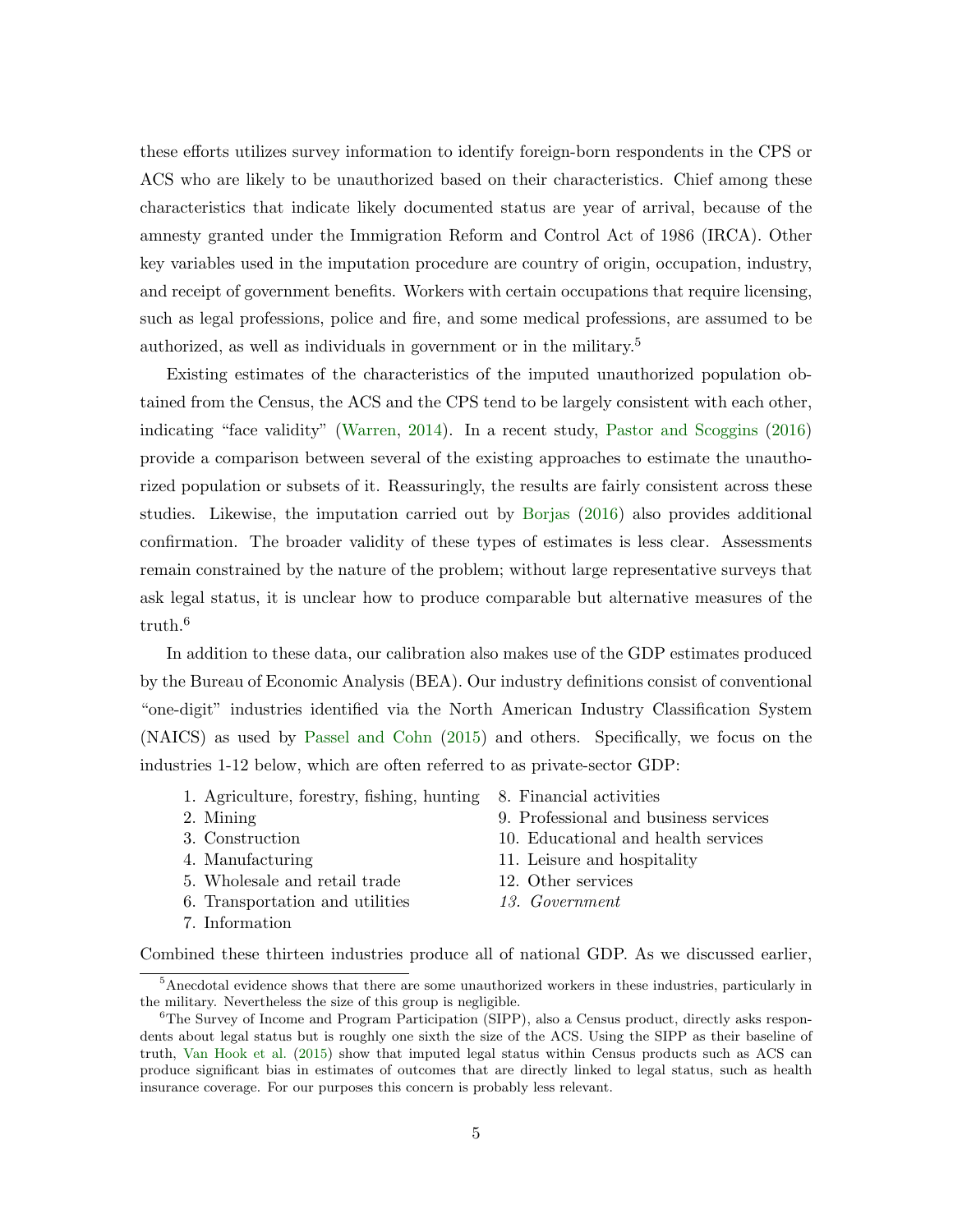our imputations of authorized status assume that there are no undocumented workers in public administration or the military, so we omit this industry from consideration.

#### 2.2 Sample definitions

Because the calibration of our model will draw from [Ottaviano and Peri](#page-31-0) [\(2012\)](#page-31-0), we build skill cells closely following their definitions. We classify workers within each industry (and state) as belonging to one out of 96 possible categories on the basis of their education, potential experience, nativity and documentation status. We consider 4 educational groups: individuals with either 0–11 years, 12 years, 13–15 years, or 16 years and more of schooling. Potential experience measures years since the last year of schooling, and we build 8 categories: 1–5, 6–10, 11–15, 16–20, 21–25, 26–30, 31–35, or 36–40 years.

To build our samples we pool observations across the 2011, 2012, and 2013 waves of the ACS data in the CMS extracts, taking simple averages of quantities within each cell and weighted averages of dollar amounts converted to 2013 dollars using the consumer price index. We build two slightly different samples.

Following [Ottaviano and Peri,](#page-31-0) our wage sample drops individuals with potential experience less than 1 or greater than 40, eliminating workers at the extremes of the age distribution. We further eliminate individuals living in group quarters, those younger than 18, those who reported not working last year, those who did not report valid salary income, and the self-employed. We use the wage sample to calibrate the worker productivity parameters in the model.

Our employment sample is more inclusive and includes all valid observations of employed workers within the ACS. In this sample definition, we treat experience groupings as bottom and top-coded, including those with less than 1 year of potential experience into the first experience group and those with more than 40 years into the top experience group. The worker counts (and hours worked) obtained from this sample will be the basis for the construction of our labor aggregates in each industry (and state).

#### <span id="page-8-0"></span>3 Descriptive statistics

There is great heterogeneity in the distribution of unauthorized workers across industries and states in the United States. While the share of undocumented workers in employment is 4.9 percent for the U.S. as a whole, this figure is much higher in some states. In California, the employment share of undocumented workers is 10.2 percent, and it ranges between 6.2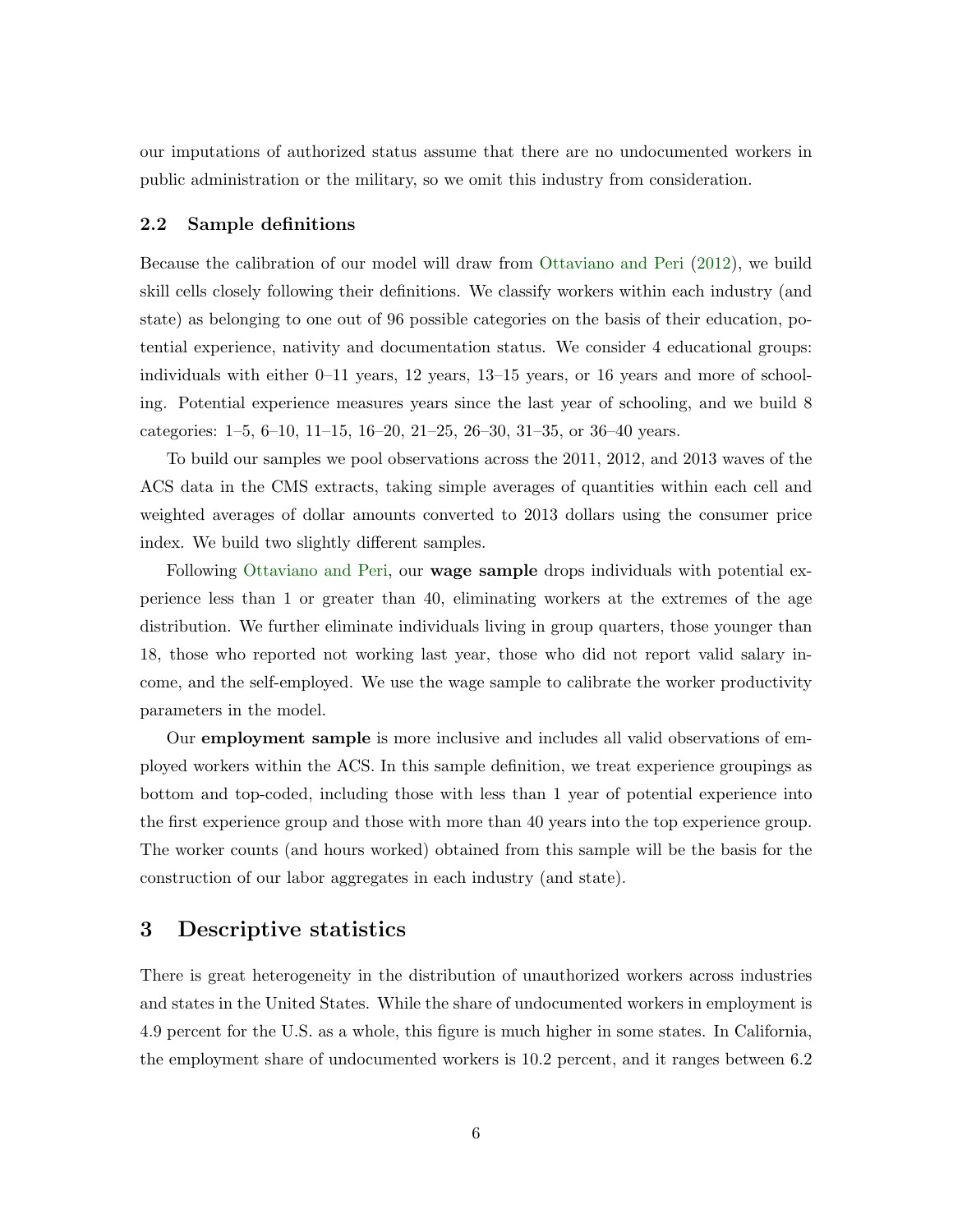and 8.7 percent in Texas, Nevada, New Jersey and New York.<sup>7</sup>

Likewise, the distribution of unauthorized workers across industries varies widely, as illustrated by [Table 1.](#page-32-0) Of the roughly 7.1 million undocumented foreign-born workers in the U.S. in 2011–2013, the largest concentrations are found in the Leisure and Hospitality sector (1.3 million), Construction (1.1 million), Professional and Business services (1.0 million), and Manufacturing (0.9 million). However, the industries with the highest undocumented shares are Agriculture  $(18 \text{ percent})$ ,  $(18 \text{ percent})$ , and Leisure and Hospitality (10 percent), as can be seen in column  $4<sup>9</sup>$ . In other industries, the undocumented are smaller shares of total employment, but they are never absent altogether except from Government (due to the design of the imputation procedure). Even in industries with relatively high education requirements, such as Finance and Information, undocumented immigrants account for about 2 percent of the workforce.

Although their numbers and shares of unauthorized immigrants have been declining in recent years [\(Passel and Cohn,](#page-31-10) [2014\)](#page-31-10), roughly half of unauthorized immigrants are Mexican. [Table 2](#page-33-0) reports a breakdown of unauthorized workers by national origin (Mexico, Central and South America, Asia and Others) and industry. According to our data 3.8 million unauthorized workers (55% of the total) are Mexican, 1.8 million (26%) originate from Central and South America, and 0.9 million from Asia (13%). The industries employing the highest numbers of unauthorized Mexican workers are Leisure and Hospitality (0.78 million) and Construction (0.74 million). These two industries also employ the highest numbers of Central and South American unauthorized workers. In contrast, the industries that employ the highest numbers of Asian unauthorized workers are Professional and business services (0.17 million), Leisure and hospitality (0.14 million) and Wholesale and retail trade (0.14 million).

Our data also reveal large difference in weekly earnings across industries, nativity and documentation status. As displayed in [Table 3,](#page-34-0) on average across all industries, the weekly wages for U.S.-born workers are \$1,039. Legal immigrants earn, on average, slightly more (\$1,050). In comparison the earnings of unauthorized workers are about 40 percent lower (\$581 per week). This ordinal ranking of wages is observed in several industries, although natives earn on average more than legal immigrants in some industries. In Agriculture, the

<sup>7</sup> In absolute numbers, the five states with the most undocumented workers are California, Texas, New York, Florida, and Illinois [\(Table 12\)](#page-42-0).

<sup>8</sup>The foreign-born share in Agriculture may be substantially higher than the ACS implies because of the high prevalence of seasonal workers.

<sup>&</sup>lt;sup>9</sup>Note also that these shares are practically unchanged if we compute them on the basis of hours worked (as in column 6), rather than employment.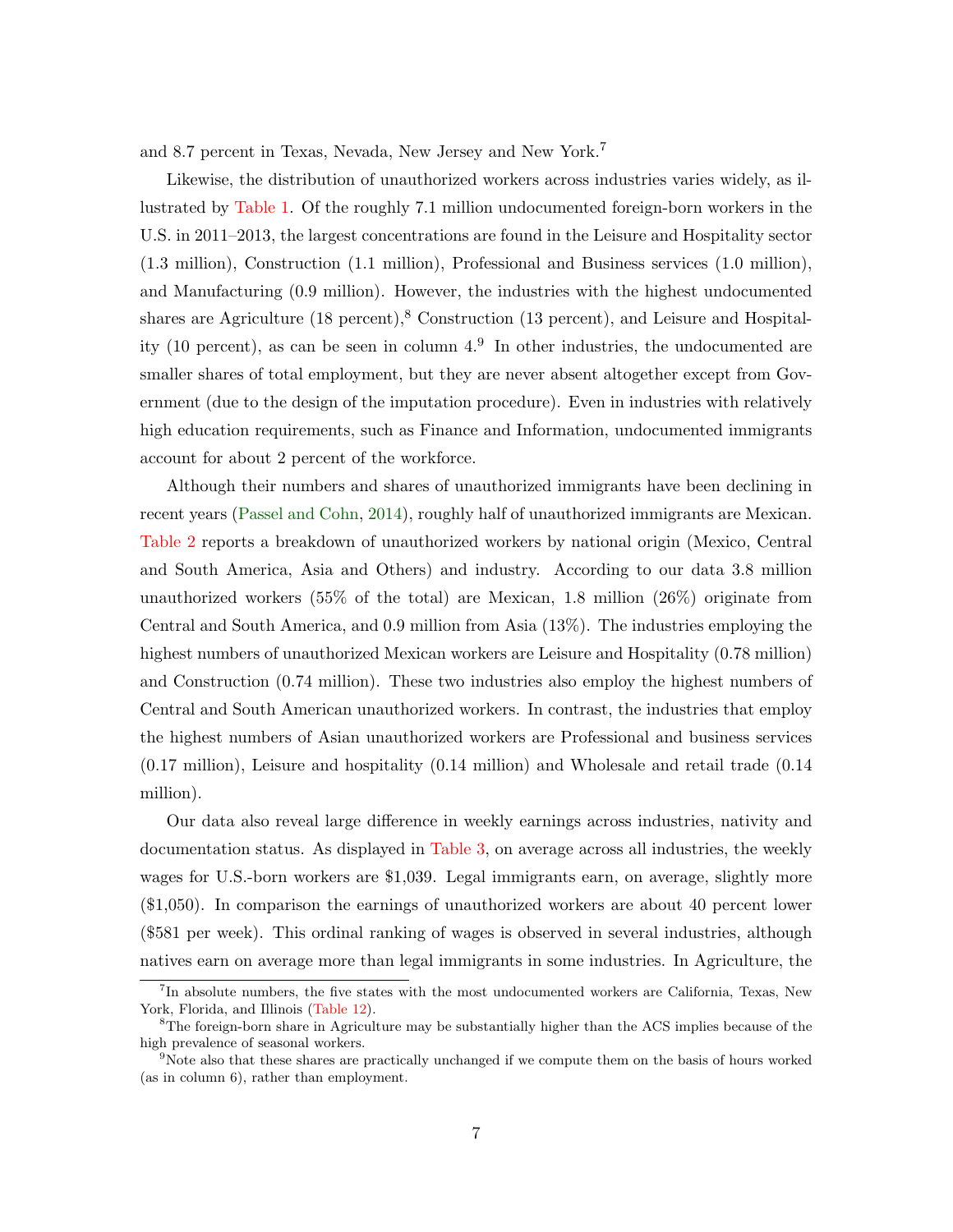weekly earnings of natives, documented foreign-born and undocumented foreign-born are \$734, \$491 and \$378. Likewise in Construction natives earn \$962, compared to \$803 and \$510 for documented and undocumented immigrants, respectively. In contrast, in Educational and health services, the highest earnings correspond to legal immigrants (\$1,115), followed by natives (\$962) and by undocumented immigrants (\$641).

It is also interesting to scrutinize further the large variation in the average weekly wages earned by unauthorized workers across industries, shown in the rightmost column of [Table 3.](#page-34-0) Across industries we observe large differences, ranging from the roughly \$400 paid in Agriculture and Leisure and hospitality to these workers, to the approximately \$1,300 paid in the Information sector.

To some extent these differences in average wages are due to the higher concentration of undocumented workers in low-wage industries, such as Leisure and hospitality or Agriculture. As one would expect, the differences in average wages that remain when we condition on industry of employed are partly due to differences in educational attainment and in (potential) work experience. As documented in [Table 4,](#page-35-0) native and foreign-born workers with legal status have, respectively, 13.9 and 13.3 years of education, which is almost 3 years more than the average undocumented worker (10.6 years). Similarly, native and legal foreign-born workers have 3.4 and 5.8 years of potential experience more than undocumented immigrants [\(Table 5\)](#page-36-0). Nonetheless, as we discuss later (in the calibration), residual productivity differences also play an important role in accounting for wage differences by nativity and documentation status, after accounting for industry of employment, and measured education and potential experience.

#### <span id="page-10-0"></span>4 Theoretical framework

The economy consists of  $j = 1, ..., J$  industries. Output in industry j is produced by means of a constant-returns Cobb-Douglas production function:

<span id="page-10-1"></span>
$$
Y_j = A_j K_j^{\alpha_j} L_j^{1-\alpha_j},\tag{1}
$$

where  $\alpha_j \in (0,1)$  is the capital share in industry j.

#### 4.1 Labor Aggregate

Let us now describe in detail the labor aggregate,  $L$ , in the previous equation.<sup>10</sup> We allow workers to differ in education ( $e = 1, ..., E$ ), potential years of work experience ( $x = 1, ..., X$ ),

<sup>&</sup>lt;sup>10</sup>To simplify our notation we now omit the industry  $j$  subindex.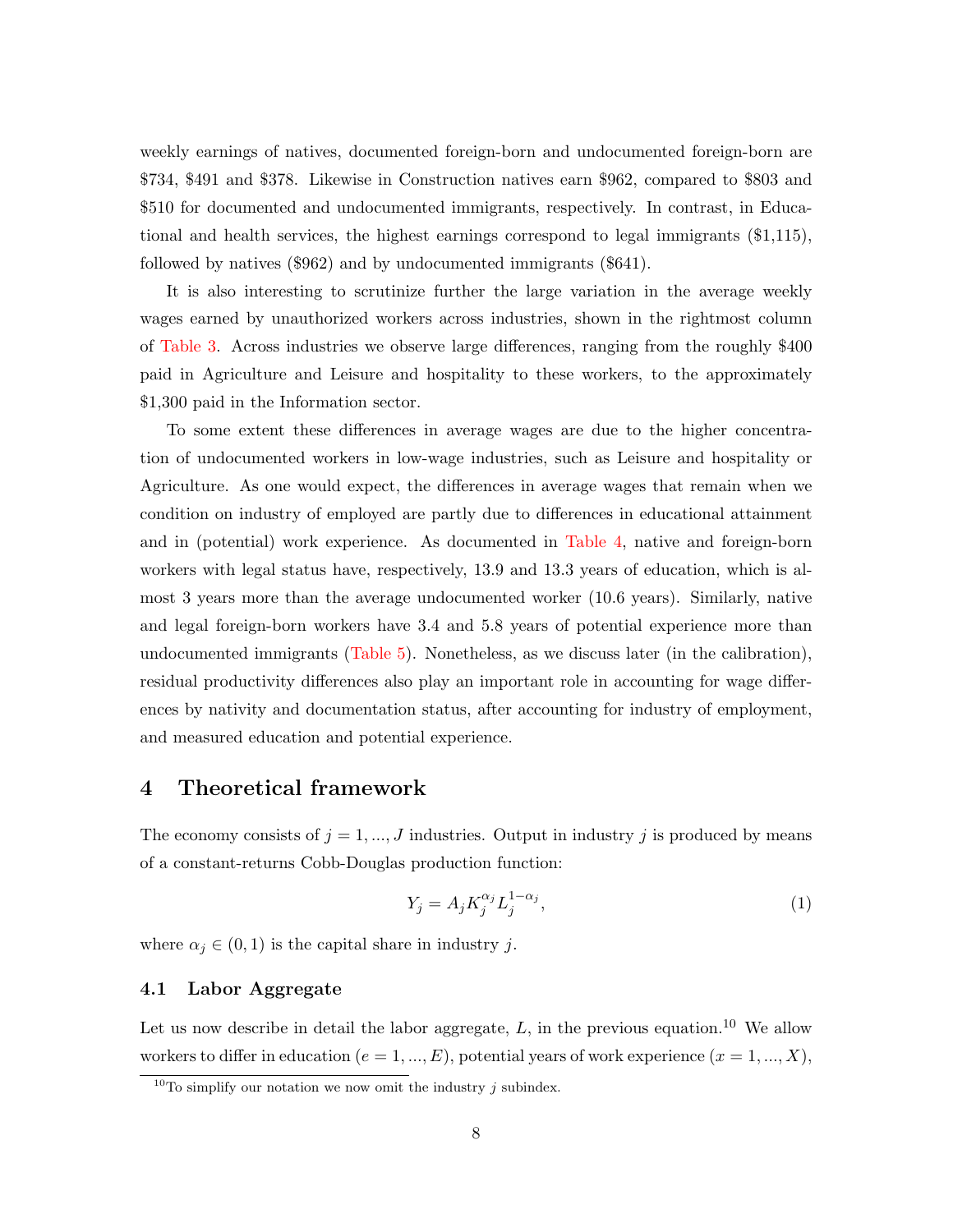nativity (U.S.-born or foreign-born) and, if foreign-born, also by documentation status. In total the number of labor types is given by  $3 \times E \times X$ .

We aggregate all these types of workers by means of a multi-nested constant-elasticity of substitution (CES) aggregator.<sup>11</sup> To construct the labor aggregate we need data on the number of workers in each industry by education, experience, nativity, and documentation status. We denote the vector of data by  $V = \{Nat, DFB, UFB\}$ , where Nat, DFB, and  $UFB$  stand for the counts (or hours worked) of native workers, documented foreign-born (DFB), and undocumented foreign-born (UFB). In addition we need values for an array of worker productivity terms  $\Theta = {\theta}$ , one for each worker type and industry, and elasticities of substitution across worker types  $\Sigma = \{\sigma\}$ . It is helpful to employ the following compact notation to make explicit the inputs needed to compute the labor aggregates  $L(V; \Theta, \Sigma)$ .

Specifically, for each industry, the labor aggregate is given by four levels of CES aggregation, with potentially different elasticities of substitution. To maximize comparability with previous studies, we choose the following nesting structure:  $12$ 

$$
L = C(L_{e=1}, ..., L_{e=E} | \theta_e, \sigma_e)
$$
  
\n
$$
L_e = C(L_{e,x=1}, ..., L_{e,x=X} | \theta_{e,x}, \sigma_x), \text{ for } e = 1, 2, 3, E
$$
  
\n
$$
L_{e,x} = C(Nat_{e,x}, L_{e,x}^{FB} | \theta_{e,x}^{Nat}, \theta_{e,x}^{FB}, \sigma_n), \text{ for } e = 1, ..., E \text{ and } x = 1, ..., X
$$
  
\n
$$
L_{e,x}^{FB} = C(DFB_{e,x}, UFB_{e,x} | \theta_{e,x}^{DFB}, \theta_{e,x}^{UFB}, \sigma_d), \text{ for } e = 1, ..., E \text{ and } x = 1, ..., X,
$$

where the CES aggregator is defined by

$$
C(x_1,x_2,...,x_M|\theta,\sigma)=\left(\theta_1x_1^{\sigma/(\sigma-1)}+\theta_2x_2^{\sigma/(\sigma-1)}+...+\theta_Mx_M^{\sigma/(\sigma-1)}\right)^{\frac{\sigma-1}{\sigma}}.
$$

In words, we have four levels of CES aggregation, depicted graphically in [Figure 1.](#page-45-0) The fourth level aggregates the labor services of documented and undocumented foreign-born workers with the same education and experience. The third level aggregates the labor services of foreign-born and native workers with the same education and experience. The second level aggregates labor across experience groups, for a given education level, and the first level combines education groups. Each CES aggregator is parameterized by an elasticity

<sup>&</sup>lt;sup>11</sup>The use of this multi-nest CES production function for the analysis of the economic effects of immigration was pioneered [Borjas](#page-30-0) [\(2003\)](#page-30-0) and later extended by [Ottaviano and Peri](#page-31-0) [\(2012\)](#page-31-0). In these studies the production function was assumed to apply to the economy as a whole.

<sup>&</sup>lt;sup>12</sup>This nesting structure is based on model A in [Ottaviano and Peri](#page-31-0)  $(2012)$ . The only difference is that we have introduced an additional layer that disaggregates the foreign-born population by documentation status. If documented and undocumented foreign-born workers are assumed to be perfect substitutes then this framework corresponds exactly to the one in [Ottaviano and Peri](#page-31-0) [\(2012\)](#page-31-0).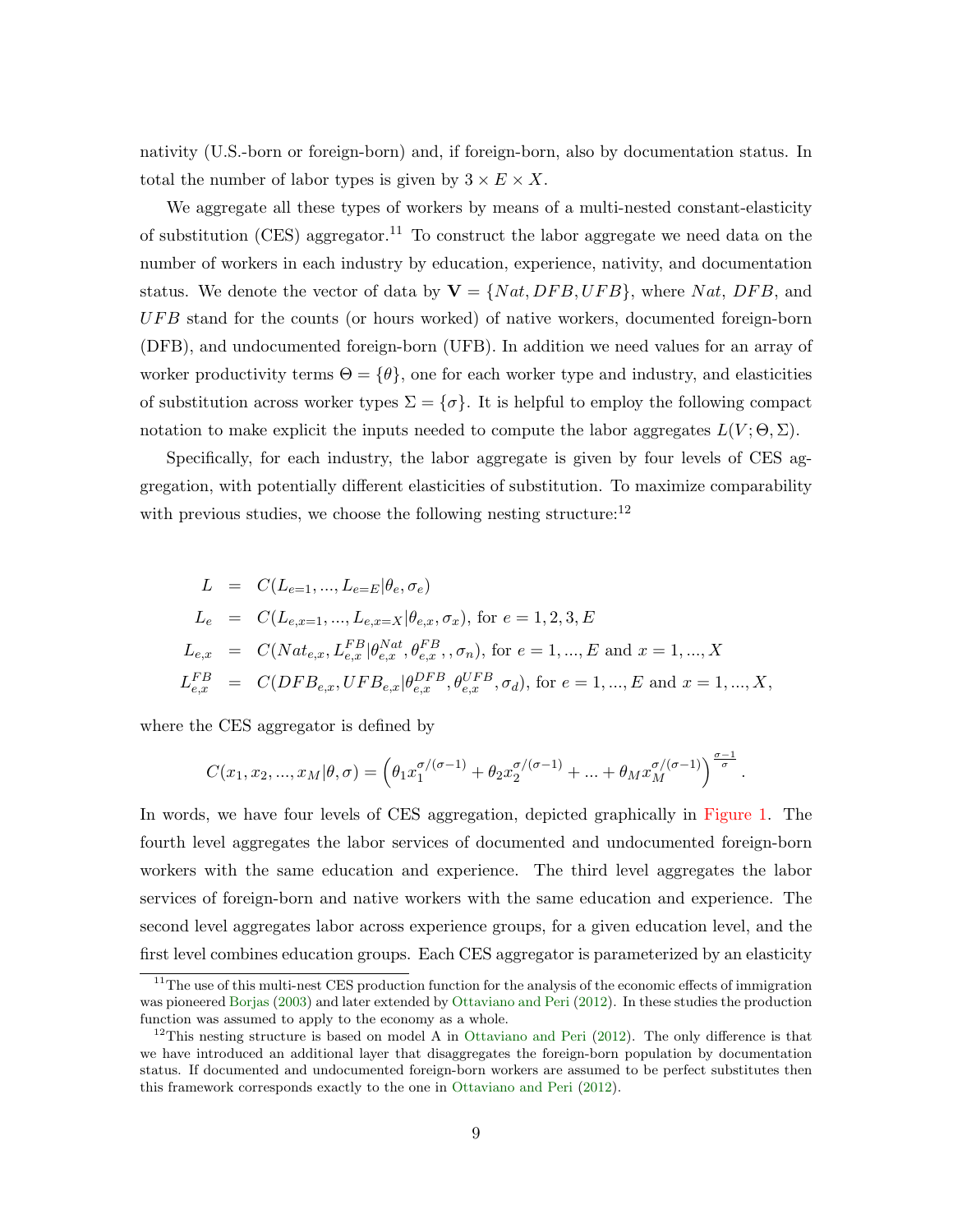of substitution and productivity coefficients for each labor input. One productivity term in each nest is normalized to unity.

We note that there are four relevant elasticities of substitution, collected in vector  $\Sigma = (\sigma_e, \sigma_x, \sigma_n, \sigma_d)$ . Because workers are increasingly more similar in terms of observable skills as we move up the CES layers, it makes sense to consider elasticities of substitution that (weakly) increase as we move from level 1 through 4. The elasticities of substitution appearing in levels 1 through 3 have already been estimated by [Ottaviano and Peri](#page-31-0) [\(2012\)](#page-31-0). The elasticity of substitution between documented and undocumented foreign-born workers with the same education and potential experience has not been estimated in the literature, as far as we know.<sup>13</sup> Thus we will consider a range of different values and check our results for robustness.

Let us now discuss which parameters vary by industry and which do not. For industry  $j$ , the labor aggregate will be computed as follows:  $L_j = L(V_j; \Theta_j, \Sigma)$ . Namely, we shall assume that the elasticities of substitution estimated by [Ottaviano and Peri](#page-31-0) [\(2012\)](#page-31-0) apply across all industries. Worker-type productivities and the counts of workers and hours worked, however, will vary by industry, as observed in the data.

#### 4.2 Capital

Let us now turn to the stock of capital. We assume that employers have access to a perfectly elastic capital market, with a fixed rental rate  $\overline{R}$ . For our application it is conceptually helpful to distinguish between *short-run* and *long-run effects*. The key distinction between the two time horizons is whether the capital stock is assumed to remain fixed or adjusts over time.

In the long run, we assume that the capital stock adjusts over time so that when the workforce changes, the marginal product of capital in each industry adjusts so as to return to its original value  $(R)$ .

It is straightforward to verify that because of constant-returns to scale in the industry production functions, the long-run capital stock in each industry is proportional to the size of the labor aggregate, that is,  $K_j = \overline{\kappa_j} L_j$ .<sup>14</sup> As a result the long-run relationship between

 $13$ Implicitly, previous studies have assumed it was infinity.

<sup>&</sup>lt;sup>14</sup>Let  $\overline{R}$  denote the (constant) rate of returns of capital and MPK the marginal product of capital. Because of linear homogeneity in the production function,  $\overline{R} = MPK(K_i, L_i) = MPK(\overline{\kappa_i}, 1)$ . Thus capital per unit of labor will remain invariant to changes in the labor aggregate, once the capital stock has adjusted. As a result, we can write  $Y = A (K(L))^{\alpha} L^{1-\alpha} = (A \overline{\kappa_j}^{\alpha}) L = B^{LR} L$ . Note that we also assume that total factor productivity is constant throughout.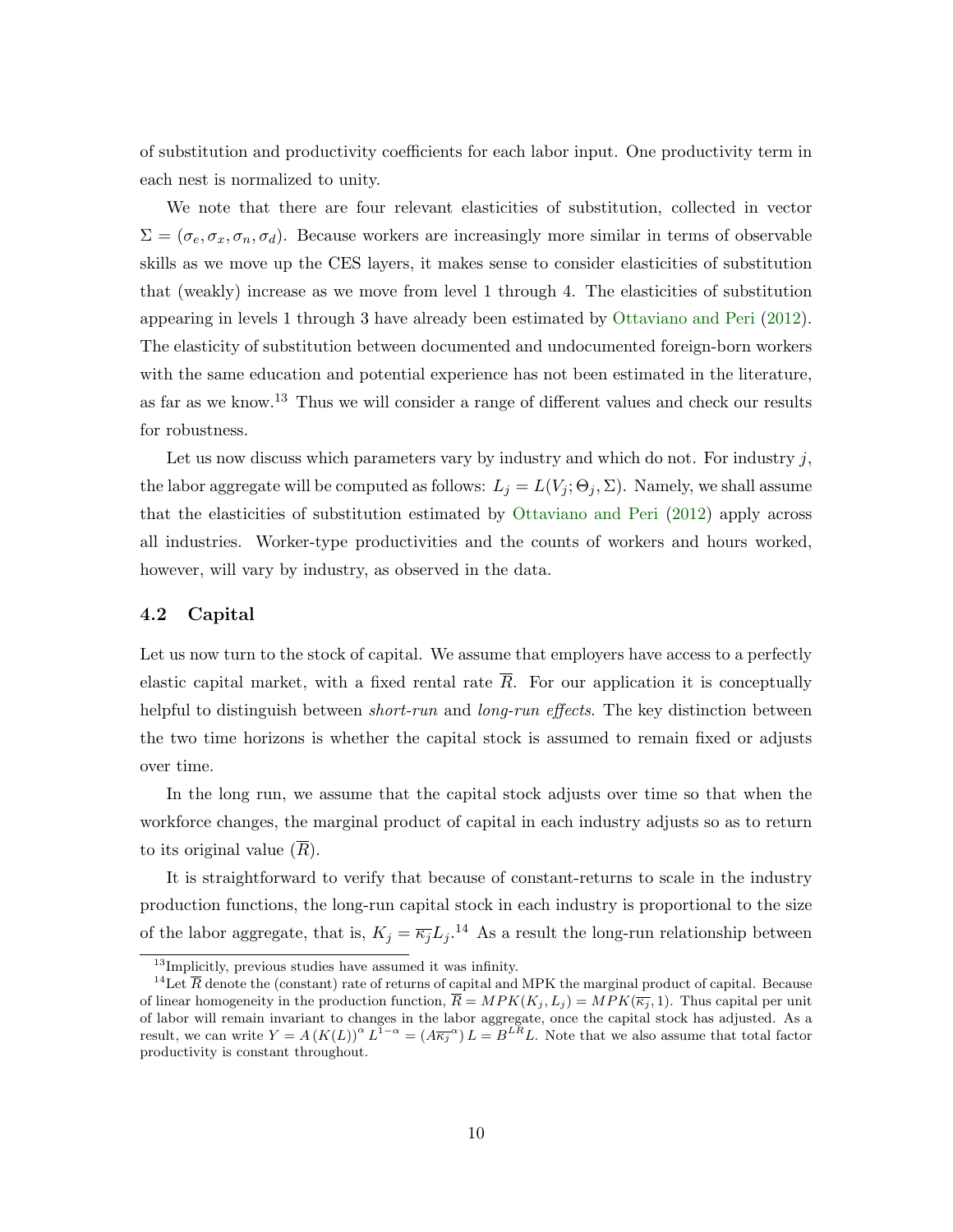the labor aggregate and the level of output in an industry is given by

<span id="page-13-1"></span>
$$
Y_j = B_j^{LR} L_j. \tag{2}
$$

In contrast, we assume that the capital stock,  $K_j$ , is invariant to changes in labor in the short run. Thus the short-run relationship between output and labor will be given by

<span id="page-13-2"></span>
$$
Y_j = A_j K_j^{\alpha_j} L_j^{1-\alpha_j} = \left( A_j K_j^{\alpha_j} \right) L_j^{1-\alpha_j} = B_j^{SR} L_j^{1-\alpha_j}.
$$
 (3)

These expressions show that changes in the workforce will affect industry output differently in the short and long runs, with the difference in the relative effects being entirely determined by the labor share in the industry,  $1 - \alpha_i$ . For instance, an increase (decrease) in the size of the workforce will typically lead to a smaller increase (decrease) in industry output in the short run than in the long run. The reason is that temporarily, production will have to be carried out with a sub-optimally low (high) stock of capital. Once the industry is able to resize its stock of capital, the full economic impact of the change in the workforce will materialize. Because not all worker types are the same, the quantitative impact of a shock to the size of the workforce will not only depend on its overall size, but also on the skill composition of the new workers and on how substitutable they are with the rest of the workforce. We also note that the labor share  $1 - \alpha_i$  varies widely across industries, as we will discuss in the next section. This will imply that some industries will be much more responsive in the short run to changes in the workforce than others.

#### <span id="page-13-0"></span>5 Calibration

We need to assign values to the parameters of the model:  $\{1-\alpha_j, B_j^{LR}, B_j^{SR}, \Theta_j, \Sigma\}$ , where only the elasticities of substitution  $\Sigma$  are assumed to be equal across industries. In our calibration we will consider  $J = 12$  industries,  $E = 4$  levels of education and  $X = 8$ potential experience brackets.

#### 5.1 Elasticities of substitution

The first step consists in choosing values for the elasticities of substitution. As noted earlier,  $(\sigma_e, \sigma_x, \sigma_n)$  have already been estimated in the literature. We follow [Ottaviano and](#page-31-0) [Peri](#page-31-0) [\(2012\)](#page-31-0) and set  $(\sigma_e, \sigma_x, \sigma_n) = (3, 6, 20)$ . The elasticities of substitution across education groups and across experience groups (with a given education) are fairly uncontroversial. The elasticity of substitution between native and immigrant labor within education-experience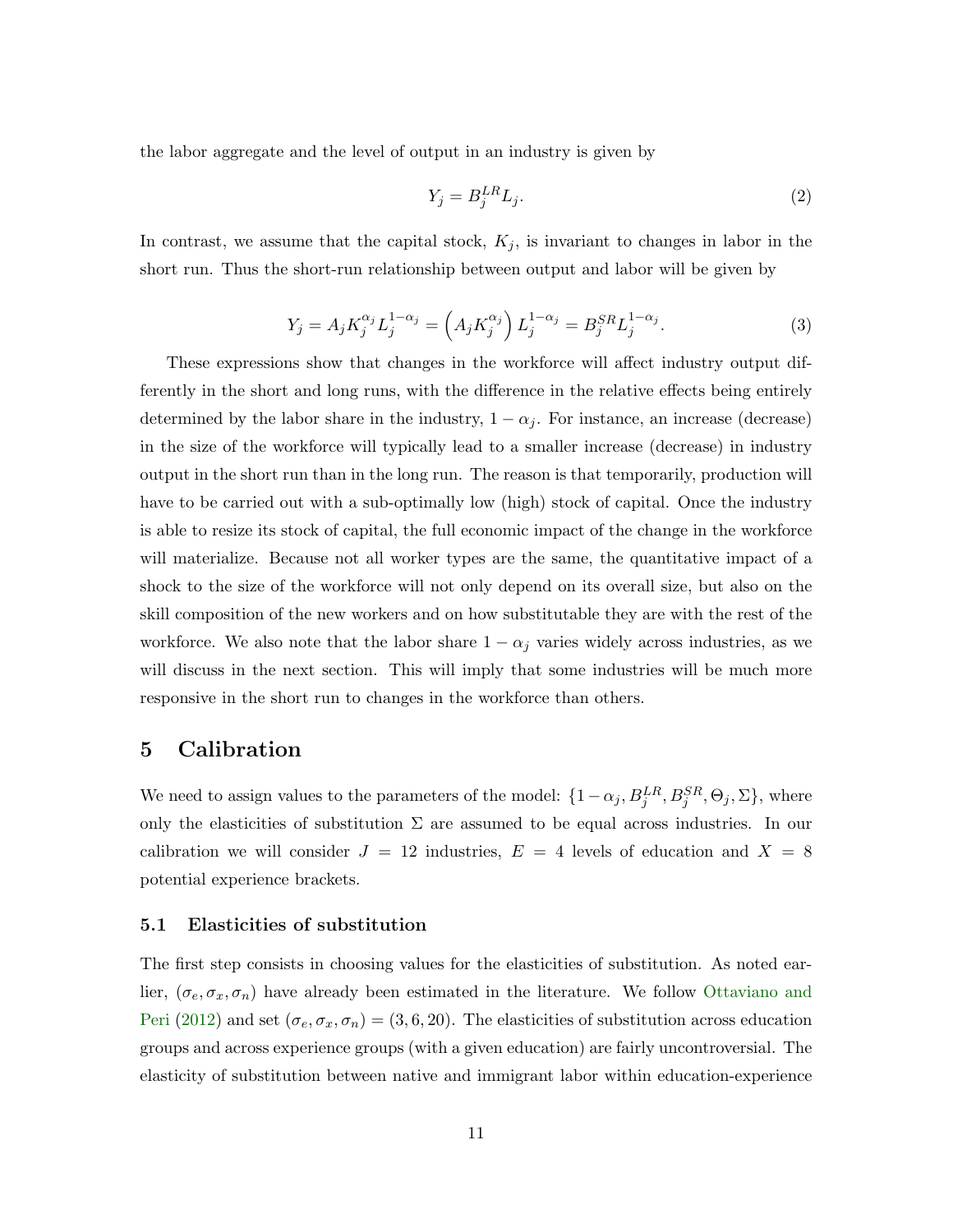cells is more disputed. [Borjas](#page-30-0) [\(2003\)](#page-30-0) assumes that this elasticity is infinite, whereas [Man](#page-31-1)[acorda et al.](#page-31-1) [\(2012\)](#page-31-1) estimate it to be around 10 using data for the U.K. Thus our choice of a value of 20 seems reasonable. At any rate we will examine the sensitivity of our results to the value assumed for this parameter.

In contrast, the elasticity of substitution between documented and undocumented foreignborn workers (within education-experience cells),  $\sigma_d$ , is unknown. As far as we know, all previous studies have implicitly assumed this elasticity to be infinite. Accordingly, we pick a high value for this parameter ( $\sigma_d = 1,000$ ), and will carry out sensitivity analysis.

#### 5.2 Productivities by type of labor and labor aggregates

We follow a sequential process to calibrate productivity terms  $\Theta_j$  and to compute the CES aggregates at each level. The process relies crucially on data on relative wages and employment (or hours worked). We carry out this process separately for each industry, but in the remainder of the section we omit the industry subindex  $j$  to ease notation.

We begin with level 4, which combines documented and undocumented foreign-born workers. Using equation [\(1\),](#page-10-1) we first calculate the relative marginal product of labor for documented and undocumented foreign-born workers with a specific level of education and experience. Under the assumption that wages are given by marginal products, we have

$$
\frac{w_{e,x}^{DFB}}{w_{e,x}^{UFB}} = \left(\frac{\theta_{e,x}^{DFB}}{\theta_{e,x}^{UFB}}\right) \left(\frac{DFB_{e,x}}{UFB_{e,x}}\right)^{-1/\sigma_d}.\tag{4}
$$

This expression says that the relative DFB-UFB wage depends on the relative productivity between these two types of workers and their relative abundance.<sup>15</sup> We normalize  $\theta_{e,x}^{UFB} = 1$ . Thus given a value for  $\sigma_d$ , and data on relative wages and relative labor supplies, we can compute the value for  $\theta_{e,x}^{DFB}$ . More intuitively, relative productivities are determined by relative wages, after adjusting for relative supplies.

Once the relative productivity term has been backed out, we can then compute, for each cell  $(e, x)$ , the labor aggregate  $L_{e, x}^{FB}$  using

$$
L_{ex}^{FB} = C(DFB_{e,x}, UFB_{e,x}|\theta_{e,x}^{DFB}, \sigma_d). \tag{5}
$$

We are then ready to move up to level 3. Analogous to the previous argument, we derive the expression for relative wages between native and foreign-born labor with the same education

<sup>&</sup>lt;sup>15</sup>This equation is also the basis for the estimation of  $\sigma_d$  in [Ottaviano and Peri](#page-31-0) [\(2012\)](#page-31-0). Conditional on fixed effects for education and experience, the elasticity of substitution is identified on the basis of the correlation between changes in the relative size of the two groups and the relative wage.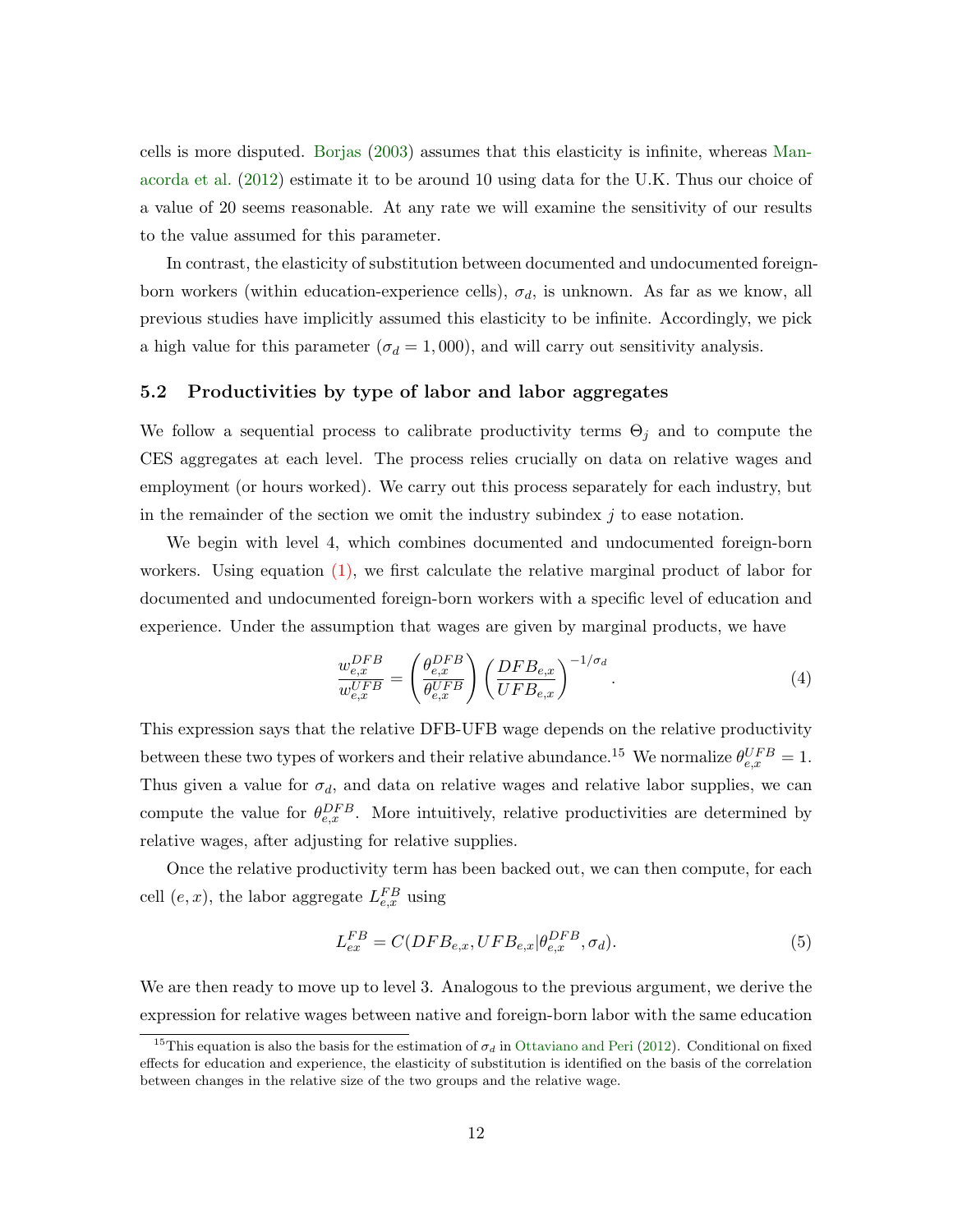and experience:

$$
\frac{w_{e,x}^{Nat}}{w_{e,x}^{FB}} = \left(\frac{\theta_{e,x}^{Nat}}{\theta_{e,x}^{FB}}\right) \left(\frac{Nat_{e,x}}{L_{e,x}^{FB}}\right)^{-1/\sigma_n}.
$$
\n(6)

As before, we normalize  $\theta_{e,x}^{FB} = 1$ . Given data on the relative wage on the left-hand side, and the relative employment supply of the two labor types, we can pin down the value for the relative native-immigrant productivity terms  $\theta_{e,x}^{Nat}$ . In turn we can then compute labor aggregate  $L_{e,x}$  using

$$
L_{ex} = C(Nat_{e,x}, L_{e,x}^{FB} | \theta_{e,x}^{Nat}, \sigma_n). \tag{7}
$$

Turning now to level 2, for each cell e, we can obtain  $\theta_{e,x}$  from

$$
\frac{w_{e,x}}{w_{e,1}} = \left(\frac{\theta_{e,x}}{\theta_{e,1}}\right) \left(\frac{L_{e,x}}{L_{e,1}}\right)^{-1/\sigma_x}, \text{ for } x = 2, ..., X,
$$
\n(8)

and then compute aggregate  $L_e$  for each e using<sup>16</sup>

$$
L_e = C(L_{e,1}, ..., L_{e,X} | \theta_{e,x}, \sigma_x), \text{ for } x = 2, ..., X.
$$
 (9)

Finally, level 1 relates the relative wages between education level  $e = 2, ..., E$  and the lowest level of education. For each cell  $e$ , we obtain  $\theta_e$  from

$$
\frac{w_e}{w_1} = \left(\frac{\theta_e}{\theta_1}\right) \left(\frac{L_e}{L_1}\right)^{-1/\sigma_e}, \text{ for } e = 2, ..., E,
$$
\n(10)

and compute L using

$$
L = C(L_1, ..., L_4 | \boldsymbol{\theta}_e, \sigma_e). \tag{11}
$$

At this point it is helpful to examine the values that we obtain for these parameters. [Table 6](#page-37-0) reports the relative productivities for three select industries characterized by high shares of undocumented foreign-born employment (Agriculture, Construction, and Leisure and Hospitality), along with the average for the corresponding productivity terms across all 12 industries (columns 6 and 10). Several observations are worth noting. First, columns 3 to 6 show that on average across education-experience groups, the productivity of native relative to foreign-born labor is larger than one (after adjusting for relative scarcity).<sup>17</sup> In Agriculture the mean (across skill groups) for this parameter is 1.41, in Construction 1.31, and in Leisure and Hospitality, 1.12. In comparison, averaging across all industries, we find that native workers tend to be about 21 percent more productive than foreign-born labor

<sup>&</sup>lt;sup>16</sup>We have normalized  $\theta_{e,1} = 1$  and  $\theta_{e,x}$  denotes the vector of relative productivity terms across experience groups with education level e.

<sup>&</sup>lt;sup>17</sup>Strictly speaking, native workers earn more than foreign-born workers with the same education and potential experience, after controlling for their relative employment (or aggregate hours worked).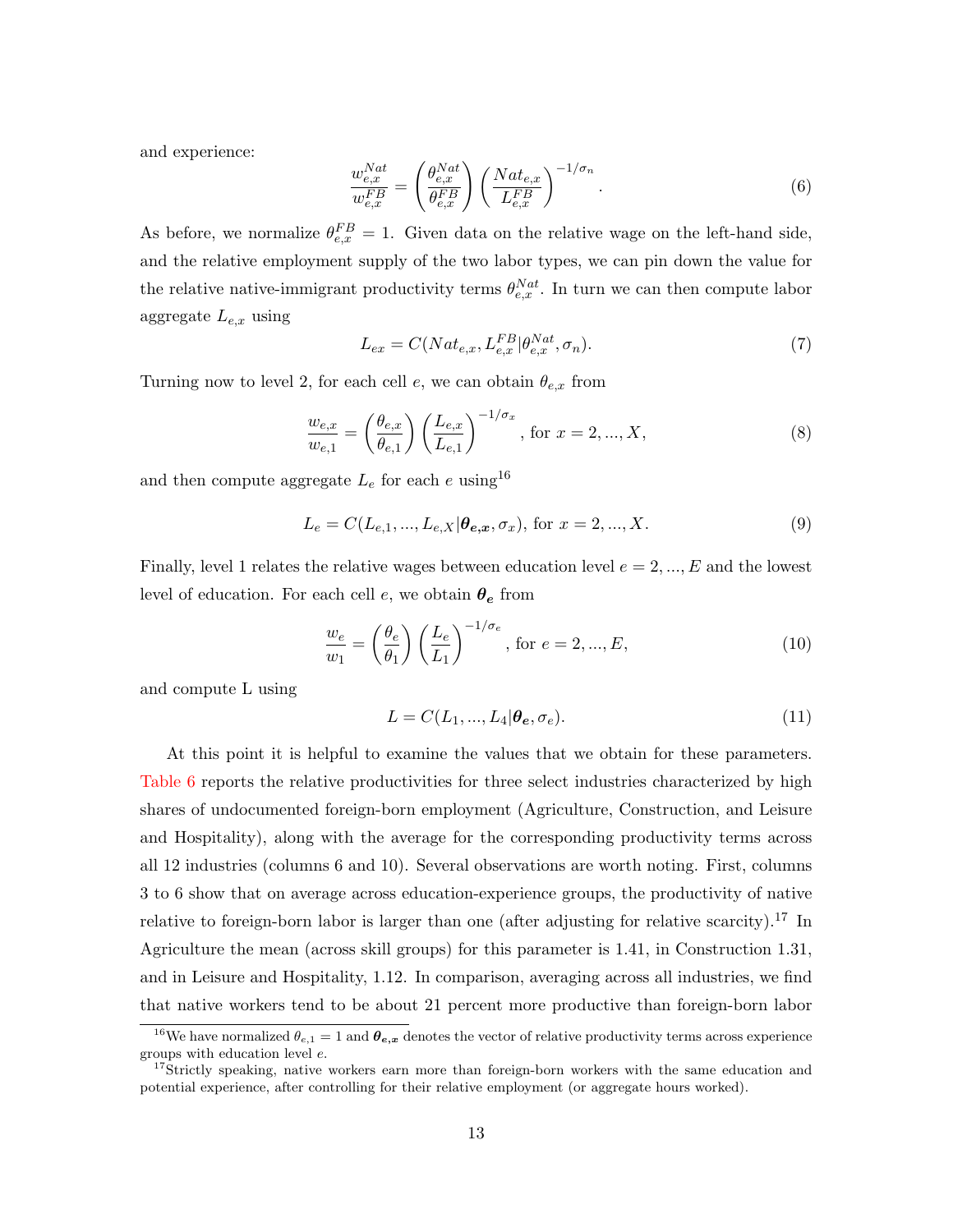with the same education and potential experience. Let us now turn to columns  $7-10$ , which focus on the productivity of documented foreign-born workers relative to observationally equivalent undocumented ones. Averaging across all industries (and skill groups), we find that documented workers are 27 percent more productive than undocumented ones with the same education and experience. In Agriculture, Construction, and Leisure and Hospitality the documentation premium is higher, ranging from 27 to 39 percent.

It is also interesting to move up one more level and examine the relative productivities across education groups. The results are reported in [Table 7.](#page-38-0) For any given industry, as we move toward higher education levels (to the right on the table), the coefficients increase almost always monotonically. This is a reflection of the returns to education in each industry. On average across all industries, the productivity of high-school graduates relative to highschool dropouts in the same industry is twice as high. Having some college education leads to an additional (but moderate) increase in productivity. Finally, our calibration implies that college graduates are more than 4 times as productive as high-school dropouts, and about twice as productive as high-school graduates.

#### 5.3 Labor shares

Having calibrated the relative productivities and computed the level-1 labor aggregate for each industry,  $L_j$ , we are now able to turn toward the parameters of the industry production functions: labor shares and aggregate productivity terms.

We computed the labor shares at the industry level using data from the Bureau of Economic Analysis and following the methodology in [Figura and Ratner](#page-30-7) [\(2015\)](#page-30-7). In essence, we construct labor shares in each industry as compensation of employees divided by value added less taxes on production and imports (net of subsidies). We calculated these shares for years 2011, 2012 and 2013 separately and then took the average. [Table 8](#page-38-1) reports the resulting values. There is a large amount of variation in labor shares across industries, which range here between 0.23 and 0.86. Agriculture, Mining and Financial activities have the lowest labor shares of all industries (below 0.25). In contrast, service industries display labor shares that range between 0.70 and 0.86. When considering all industries together (excluding defense) the labor share we obtain is 0.57. Our estimates of industry labor shares are consistent with the historical patterns discussed by [Elsby et al.](#page-30-8) [\(2013\)](#page-30-8) in a recent review.<sup>18</sup>

<sup>&</sup>lt;sup>18</sup>Variation in labor shares across industries dwarfs both the small year-to-year fluctuations in industry labor shares visible in [Table 8](#page-38-1) and the recent secular decline in the aggregate labor share. The latter is the main focus of [Elsby et al.](#page-30-8) [\(2013\)](#page-30-8) and [Karabarbounis and Neiman](#page-30-9) [\(2014\)](#page-30-9), who suggest that either import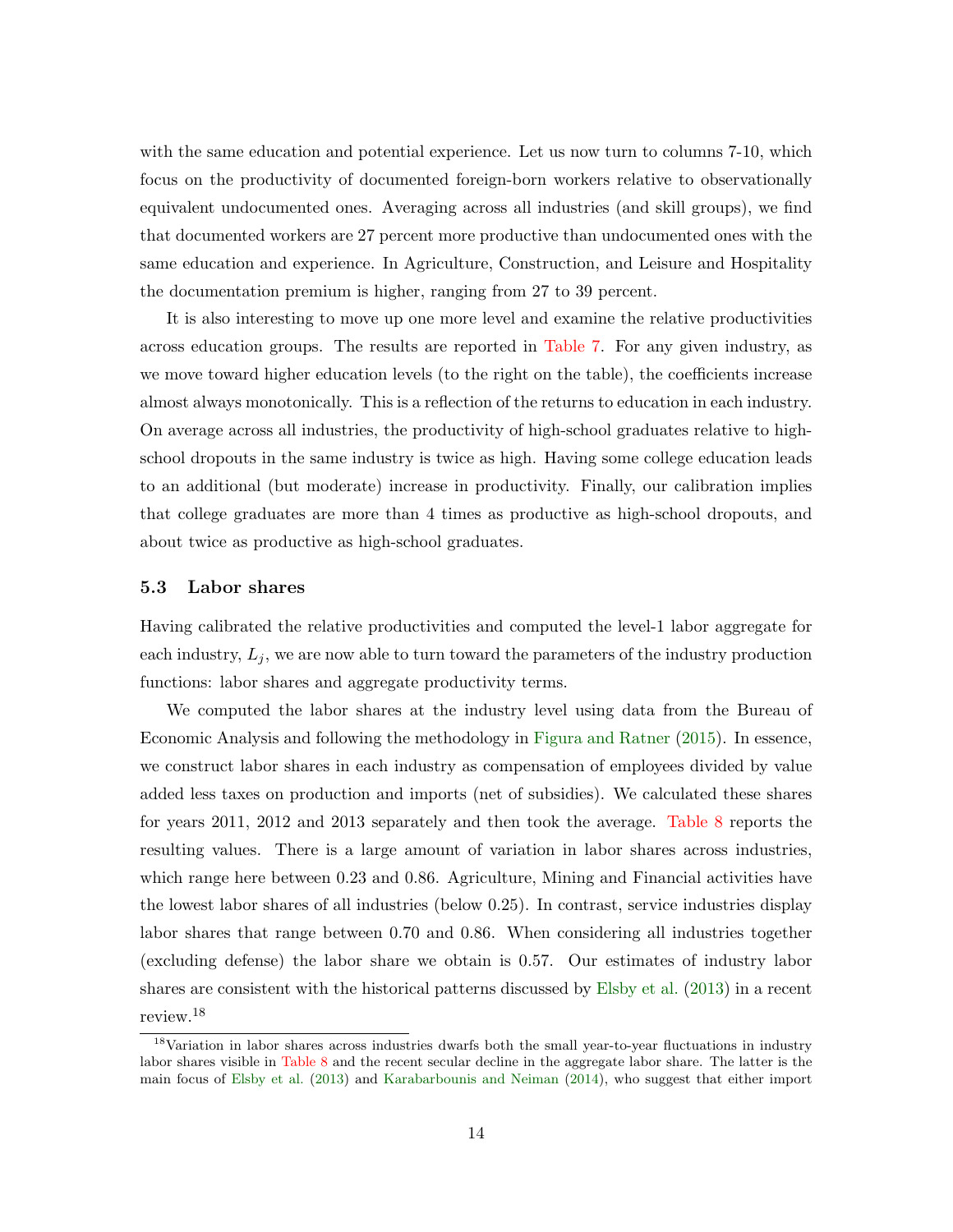#### 5.4 Aggregate productivity by industry

We calibrate aggregate productivities on the basis of the relationships between industry output and the overall labor aggregates derived in equations [\(2\)](#page-13-1) and [\(3\).](#page-13-2) Given the values for the labor aggregate in each industry, and the value of GDP for that industry in year 2013, we back out the aggregate productivity terms.<sup>19</sup> Specifically, for each industry j, we set

$$
B_j^{SR} = \frac{Y_j^{2013}}{L_j^{1-\alpha_j}}
$$
 (12)

$$
B_j^{LR} = \frac{Y_j^{2013}}{L_j}.
$$
\n(13)

Respectively, these are the short and long-run aggregate productivity terms for each industry j. We are now equipped to use the calibrated model for our counterfactual analysis.

#### <span id="page-17-0"></span>6 Counterfactuals

We are now ready to tackle the main goal of the paper: to assess the economic contribution of the undocumented foreign-born population to the industries that employ them. In a manner analogous to how trade economists assess the gains from trade, we estimate the contribution of undocumented foreign-born workers (UFB) by comparing industry production in a counterfactual scenario without UFB to the baseline with the observed workforce in year 2013.<sup>20</sup>

Our thought experiment is also helpful to estimate the economic costs associated to removing unauthorized workers from the United States. However, it is important to keep in mind that a full treatment of this question would require to take into account the direct costs of locating and deporting all these individuals, in addition to the costs of increasing border enforcement, and the consequences of disrupting families and communities throughout the whole country. Thus our analysis only provides a very narrow interpretation of the economic costs of mass deportation.

It is helpful to consider the following stylized timing. Period 0 is the baseline and corresponds to the data in 2013. The labor force contains over 7 million unauthorized

competition or declining prices of investment goods, or both, may be at play. [Elsby et al.](#page-30-8) [\(2013\)](#page-30-8) helpfully explore the array of extant measures of the labor share. Our measures are essentially equal to those of [Figura and Ratner](#page-30-7) [\(2015\)](#page-30-7), which match the "compensation (payroll share)" measure presented by [Elsby et](#page-30-8) [al.](#page-30-8) at the top of their Table 1.

<sup>&</sup>lt;sup>19</sup>In this calculation we build labor aggregates on the basis of hours worked.

<sup>&</sup>lt;sup>20</sup>The gains from trade are assessed by comparing income under a no-trade counterfactual to the baseline with the observed trade levels.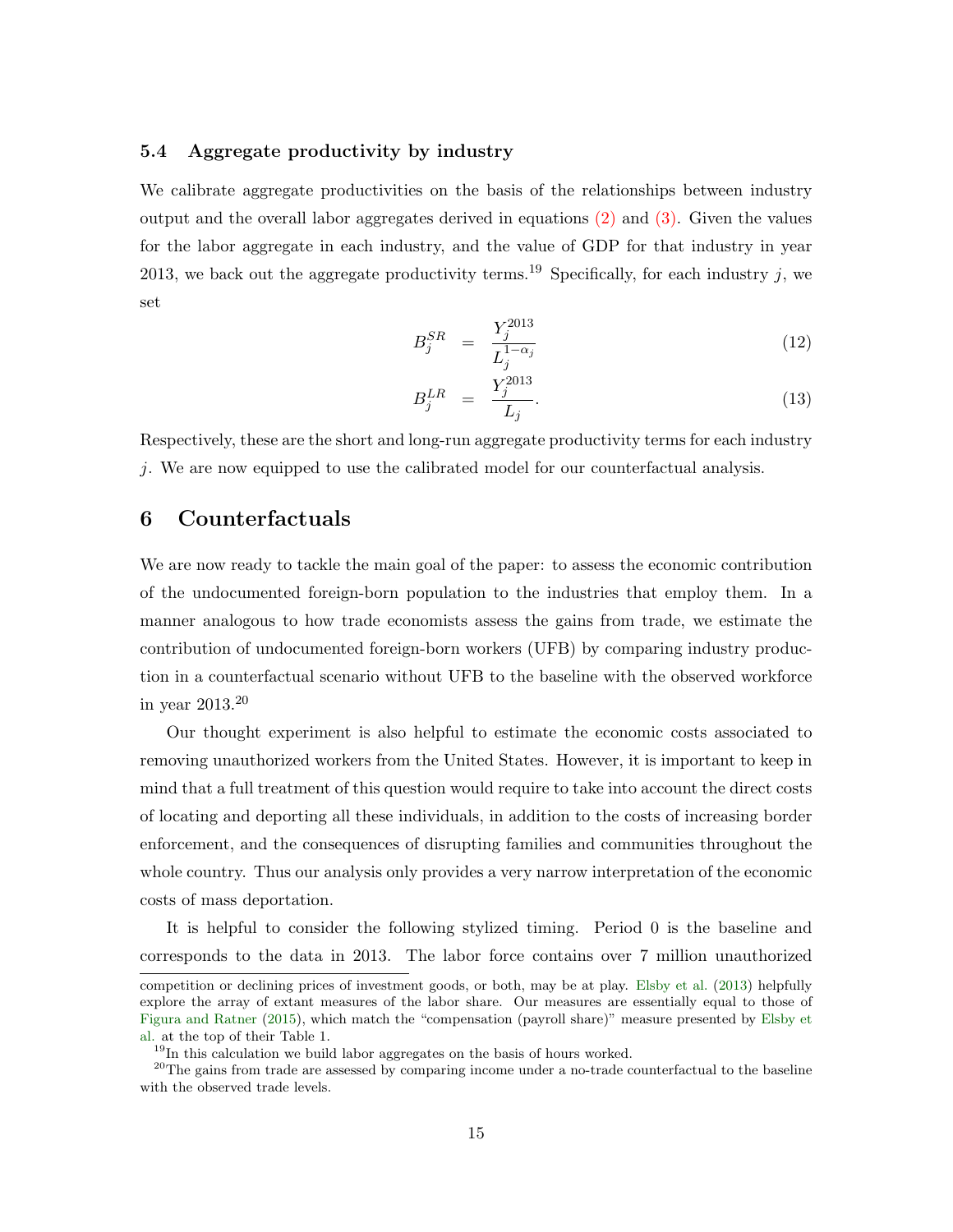workers. In period 1 the unauthorized population is removed but the stock of capital remains constant (short run). Because of its relative abundance, the marginal product of capital (MPK) falls below its rental rate. In period 2 the stock of capital has adjusted (downward) so that the MPK rises back to equate the rental rate (long run). The following table summarizes the key information.

|                |        | Counternactual scenarios: Removal of UPD |         |                                                                                                                                                                 |
|----------------|--------|------------------------------------------|---------|-----------------------------------------------------------------------------------------------------------------------------------------------------------------|
| Scenario       | Output | Labor                                    | Capital | <b>MPK</b>                                                                                                                                                      |
| $(0)$ Baseline | $Y_0$  | $L_0$                                    |         | $K_0 = \overline{\kappa}L_0$ $MPK(K_0, L_0) = \overline{R}$                                                                                                     |
|                |        |                                          |         | (1) Short run $\widetilde{Y}_{SR}$ $\widetilde{L}_1 = L_0 - UFB$ $K_0$ $MPK(K_0, \widetilde{L}_1) < \overline{R}$                                               |
| $(2)$ Long run |        |                                          |         | $\widetilde{Y}_{LR}$ $\widetilde{L}_1 = L_0 - UFB$ $\widetilde{K}_1 = \overline{\kappa} \widetilde{L}_1$ $MPK(\widetilde{K}_1, \widetilde{L}_1) = \overline{R}$ |

Counterfactual scenarios: Removal of UFB

Notes: Variables with a tilde denote counterfactual values that are not observed in the data, such as the workforce or the stock of capital in the removal scenario. UFB stands for undocumented foreign-born.  $\overline{R}$  denotes the (constant) rental rate of capital.  $L_1 = L_0 - UFB$  is symbolic notation for the labor aggregate after removing undocumented workers.

To be more specific, this is how we compute the foreign-born labor aggregates in the baseline and in the counterfactual scenario without UFB workers:

$$
L_{e,x}^{FB} = C(DFB_{e,x}, UFB_{e,x}|\theta_{e,x}^{DFB}, \sigma_d)
$$
\n(14)

$$
\widetilde{L}_{0e,x}^{FB} = C(DFB_{e,x},0|\theta_{e,x}^{DFB},\sigma_d) = (\theta^{DFB})^{\frac{\sigma_d}{\sigma_d - 1}} DFB_{e,x}, \qquad (15)
$$

for each education-experience cell.

We define the *short-run effect* of the removal of the undocumented foreign-born population to industry  $j$  as the ratio of the output in the long-run scenario and the baseline (as observed in the 2013 data).<sup>21</sup> That is,

<span id="page-18-0"></span>
$$
G^{SR} = \left(\frac{\widetilde{Y}_{SR}}{Y_0}\right) = \frac{AK_0^{\alpha}\widetilde{L}_1^{1-\alpha}}{AK_0^{\alpha}L_0^{1-\alpha}} = \left(\frac{\widetilde{L}_1}{L_0}\right)^{1-\alpha}.\tag{16}
$$

Similarly, we define the long-run cost of the removal of the undocumented foreign-born population to industry  $j$  as the ratio of the output in long-run scenario to baseline. That is,

<sup>&</sup>lt;sup>21</sup>We omit the *j* subindex to lighten the notation.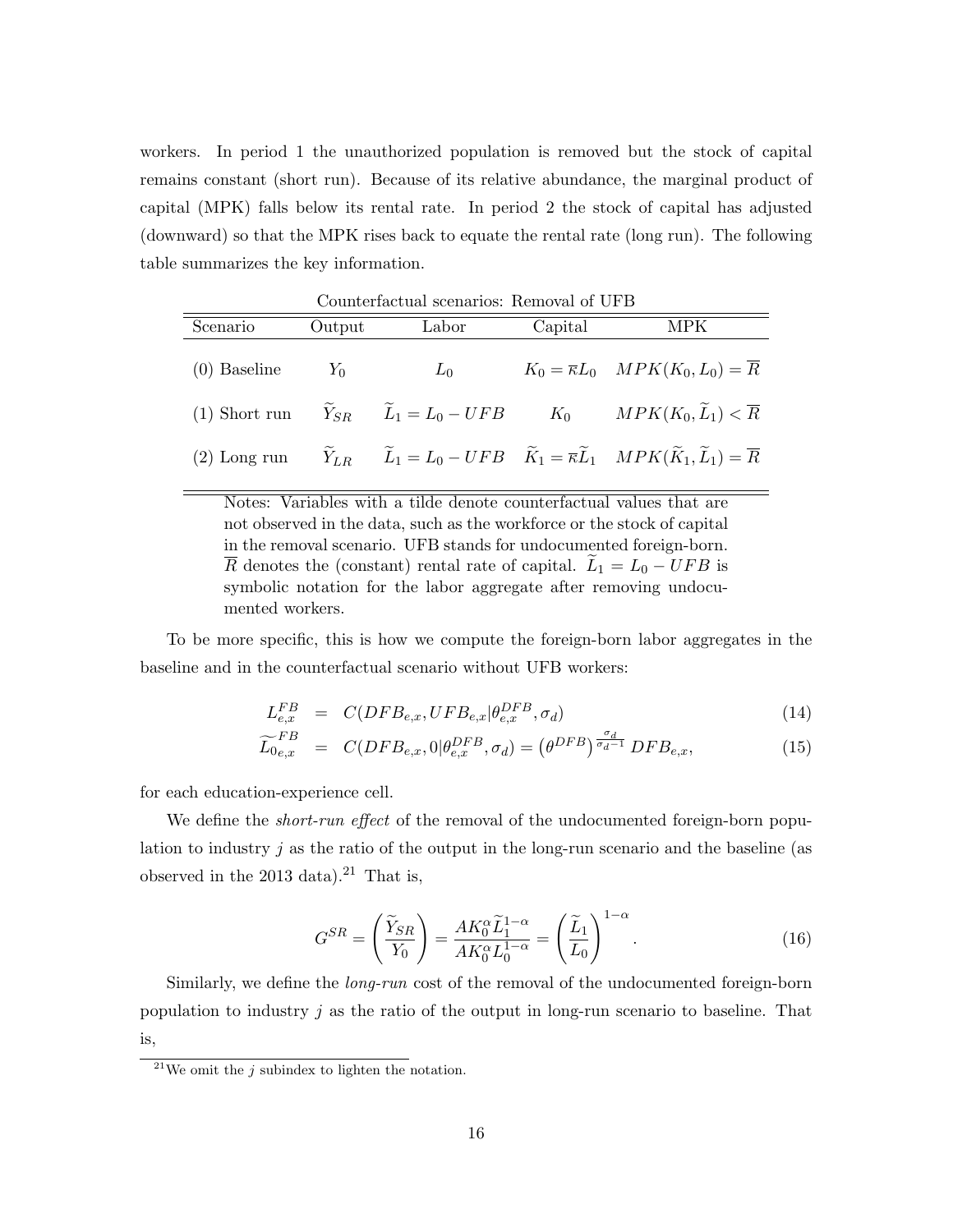<span id="page-19-1"></span>
$$
G^{LR} = \left(\frac{\widetilde{Y}_{LR}}{Y_0}\right) = \frac{A\widetilde{K}_1^{\alpha}\widetilde{L}_1^{1-\alpha}}{AK_0^{\alpha}L_0^{1-\alpha}} = \frac{A(\overline{\kappa}\widetilde{L}_1)^{\alpha}\widetilde{L}_1^{1-\alpha}}{A(\overline{\kappa}L_0)^{\alpha}L_0^{1-\alpha}} = \frac{\widetilde{L}_1}{L_0},\tag{17}
$$

where  $\overline{\kappa}$  is the capital-labor ratio that results when the stock of capital in the industry is such that its marginal product equals the rental rate for capital. $^{22}$ 

One remarkable feature of equations  $(16)$  and  $(17)$  is that the short and long-run contributions, as we have defined them, are not functions of the stock of capital. They are solely functions of the ratio of labor aggregates with and without the undocumented population. We also note that both  $G^{SR}$  and  $G^{LR}$  will be smaller than (or equal to) one given that  $\widetilde{L}_0 > L_1$  and  $0 < \alpha < 1$ . Furthermore, the short-run cost of removal will always be smaller than the long-run one, with the gap between the two being exclusively determined by the labor share in the industry. As a result, in industries with higher labor share the short and long-run effects will be closer to each other.

We calculate dollar amounts for the short and long-run effects as follows:

$$
SRE = \widetilde{Y}_{SR} - Y_0 = \left(\frac{\widetilde{Y}_{SR}}{Y_0} - 1\right) Y_0 = \left(G^{SR} - 1\right) Y_0 \tag{18}
$$

$$
LRE = \widetilde{Y}_{LR} - Y_0 = \left(\frac{\widetilde{Y}_{LR}}{Y_0} - 1\right) Y_0 = \left(G^{LR} - 1\right) Y_0.
$$
\n(19)

Because the terms  $G^{SR}$  and  $G^{LR}$  will typically be lower than one, the SRE and LRE dollar gains will be negative, that is, they will amount to losses, and the long-run losses will be larger than the short-run ones in each industry:  $LRE < SRE \leq 0$ .

#### <span id="page-19-0"></span>7 Results

#### 7.1 Removal of Unauthorized Workers

We are now ready to turn to our estimates of the contribution of the undocumented population to the output of each industry. We do so by quantifying the reduction in output in the counterfactual removal scenario compared to the baseline.

The results are reported in [Table 9.](#page-39-0) The first column reports GDP (in billions of dollars) for each industry in year 2013. Columns 2-4 report the short-run effects associated to the thought experiment of removing all unauthorized workers, measured by the ratio of industry

 $^{22}$ By definition, the long-run is characterized by a capital-labor ratio at which the MPK equals the rental rate of capital. We are also assuming that at the baseline the economy is at a long-run equilibrium.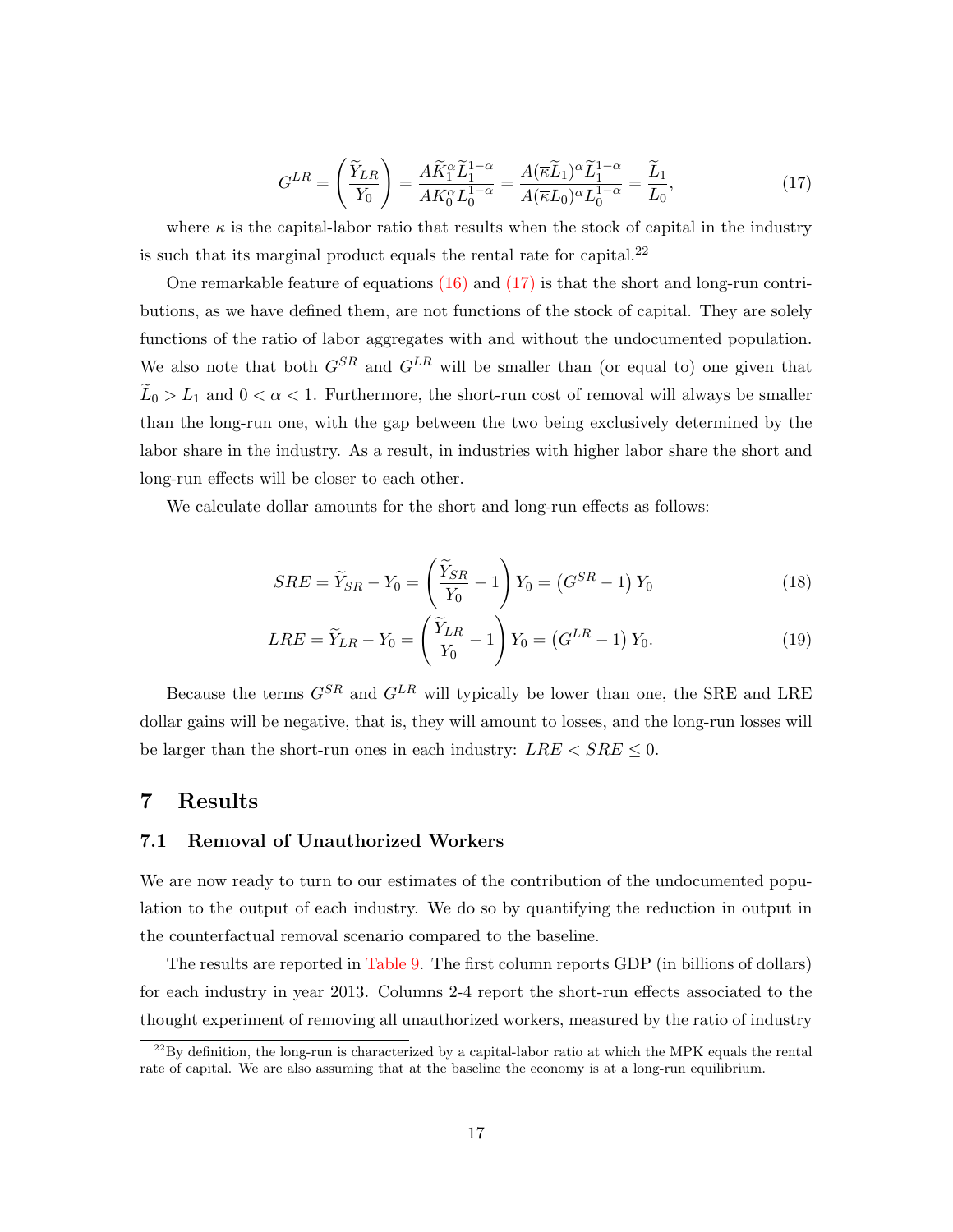output in the removal scenario relative to the baseline. Column 2 measures labor services using employment, while column 3 uses hours worked. As it turns out, the results (in this and the other tables) are practically identical regardless of which of the two measures of work we use. Naturally, all coefficients in columns 2 and 3 are below 1, indicating that output is lower in the removal scenario in all industries. The highest short-run costs in terms of relative output lost are suffered by Construction and Leisure and Hospitality, at over 5 percent. Column 4 quantifies the short-run contributions in 2013 dollar amounts, taking into account the size in terms of GDP of each of the industries. By this measure the largest losses associated to removal are found in Manufacturing, Wholesale and retail trade, and Leisure and hospitality, at about \$30-40 billion each. The overall short-run loss across the 12 industries amounts to \$241 billion.

We now turn to columns 5-7, which report the long-run effects. As expected, once employers downsize their capital to match the reduced workforce, output falls further. As seen in columns 5 and 6, the largest relative losses are found in Agriculture (9 percent), Leisure and Hospitality (8 percent), and Construction (8 percent). In terms of dollars, the largest losses again correspond to Manufacturing, followed by Financial activities, Wholesale and Retail trade, and Leisure and hospitality. The overall long-run annual loss amounts to \$434 billion, doubling the short-run loss. This figure amounts to 3% of the private-sector GDP accounted for by our 12 industries.

It is worth noting that a naïve calculation that did not take into account the skill distribution of unauthorized workers, their relative productivity, and their substitutability in terms of native (and documented foreign-born) workers, would have led to substantial overestimates of losses from the removal of unauthorized workers, and thus, their economic contribution. We measure this bias in the robustness section.<sup>23</sup>

The chief reason for the lower contribution to output, relative to employment, is found in the lower productivity of unauthorized workers relative to native workers in most skill cells and industries. The lower relative productivity stems from two different sources. The first is due to the 'worse' distribution in terms of education and potential work experience. As shown in [Table 5,](#page-36-0) immigrants tend to be younger than natives (by about 3 years) and than legal immigrants (by about 6 years) in most industries. In addition their average educational attainment is lower by about 3 years of schooling than that of native and legal immigrants

 $^{23}$ In our setup with constant returns to scale in industry production functions, and the elastic long-run supply of capital, the naïve calculation would map, one-for-one, the employment shares of unauthorized workers into shares in output. Thus a reduction of almost 5% in employment would imply a long-run reduction in output of about 5%, but our estimate is a substantially lower 3% drop in output.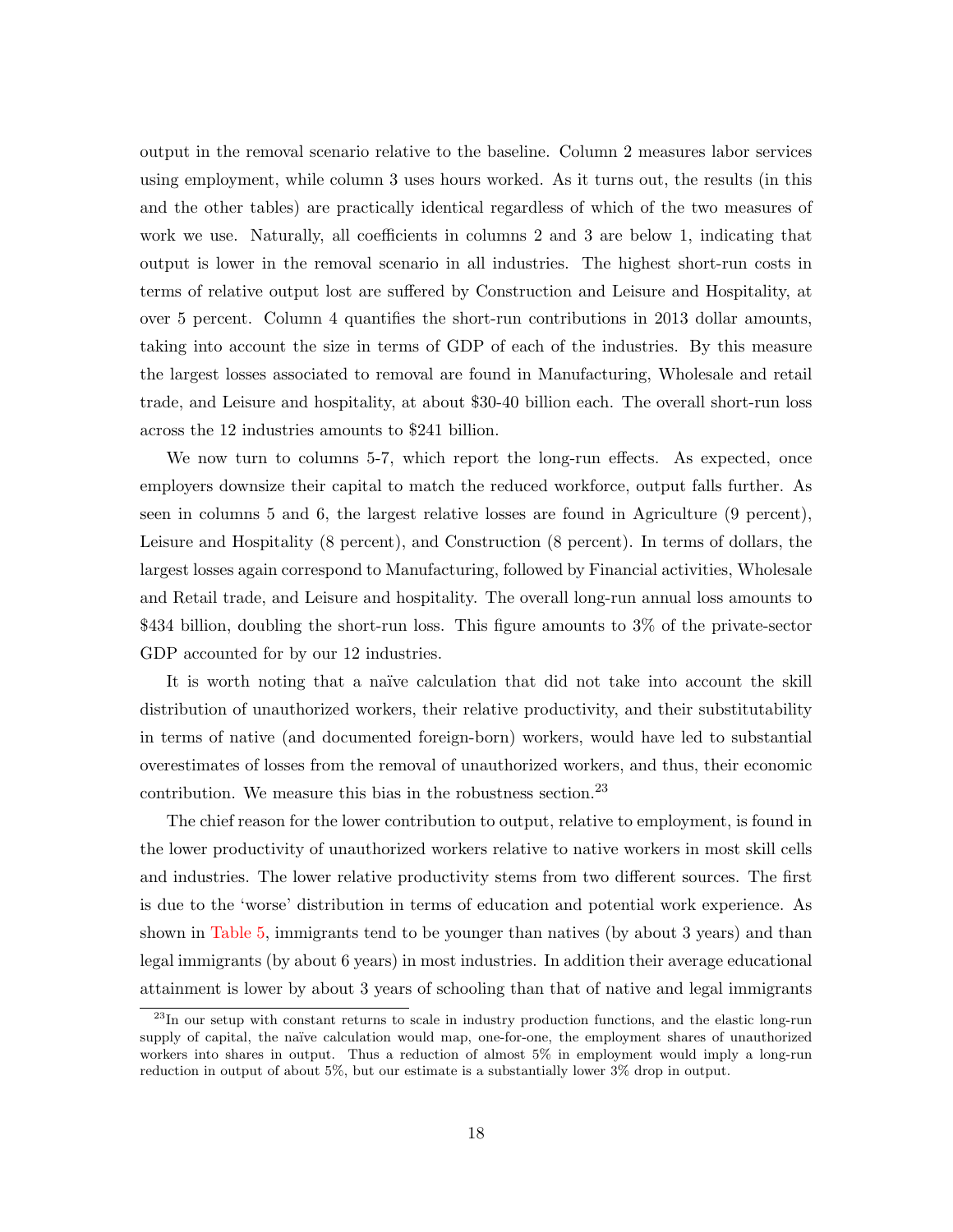[\(Table 4\)](#page-35-0). The second source of the productivity disadvantage of unauthorized workers is reflected in the relative productivity parameters. Compared to documented foreign-born workers with the same education and potential experience in the same industry, and after adjusting for relative supply, our calibration implied that documented foreign-born workers were on average 27 percent more productive than unauthorized ones (last row Table  $6$ ).<sup>24</sup> In addition, relative to natives in the same skill group and industry, foreign-born labor also appears to be less productive than native labor by about 21 percent when averaging across all industries.<sup>25</sup>

#### 7.2 Robustness

We now consider several robustness checks in order to assess the sensitivity of our main results to the values assumed for the elasticities of substitution, and to gauge the importance of allowing for heterogeneous productivity across all types of labor. Throughout this section we focus on long-run results, which do not depend on the values adopted for the labor shares.

Given the higher uncertainty around the specific values for the elasticities of substitution between natives and immigrants  $(\sigma_n)$  and between documented and undocumented foreignborn workers  $(\sigma_d)$ , we will focus our sensitivity analysis on these two elasticities. Under the restriction that the elasticities of substitution need to be weakly increasing as we move up the CES nests  $(0 \leq \sigma_e \leq \sigma_x \leq \sigma_n \leq \sigma_d)$ , a reasonably large range of elasticities around our preferred values is contained in the first three scenarios in the table below:

|                      | RODUSLIIESS DCEITALIOS |            |            |            |                               |
|----------------------|------------------------|------------|------------|------------|-------------------------------|
|                      | Educ.                  | Exp.       |            |            | Nat-FB DFB-UFB Productivities |
| Scenario             | $\sigma_e$             | $\sigma_x$ | $\sigma_n$ | $\sigma_d$ | (−)                           |
| Baseline             |                        |            | 20         | 1,000      | Calibrated                    |
| Low $\sigma_d$       |                        | 6          | 20         | 20         | Calibrated                    |
| High $\sigma_n$      | 3                      | 6          | 1,000      | 1,000      | Calibrated                    |
| Equal productivities | 3                      |            | 20         | 1,000      |                               |

Robustness Scenarios

After examining the quantitative role of the elasticities of substitution, we turn to gauge the role played by the labor productivity terms  $(\Theta)$ . Accordingly, the fourth scenario adopts

<sup>&</sup>lt;sup>24</sup>The table also uncovers a great deal of heterogeneity across industries, averaging across all skill groups in Agriculture and Construction, we find that the relative productivity of DFB over UFB is 39 and 36 percent, respectively.

<sup>&</sup>lt;sup>25</sup>We stress that this comparison is based on labor aggregates, which already incorporate productivity terms. Specifically, the native-immigrant productivity gap partly reflects the fact that an important share of all foreign-born workers are unauthorized and, thus, faces the productivity penalty discussed earlier. As a result, it is not entirely correct to simply add up the productivity penalties of levels 4 (DFB-UFB) and 3 (Nat-FB).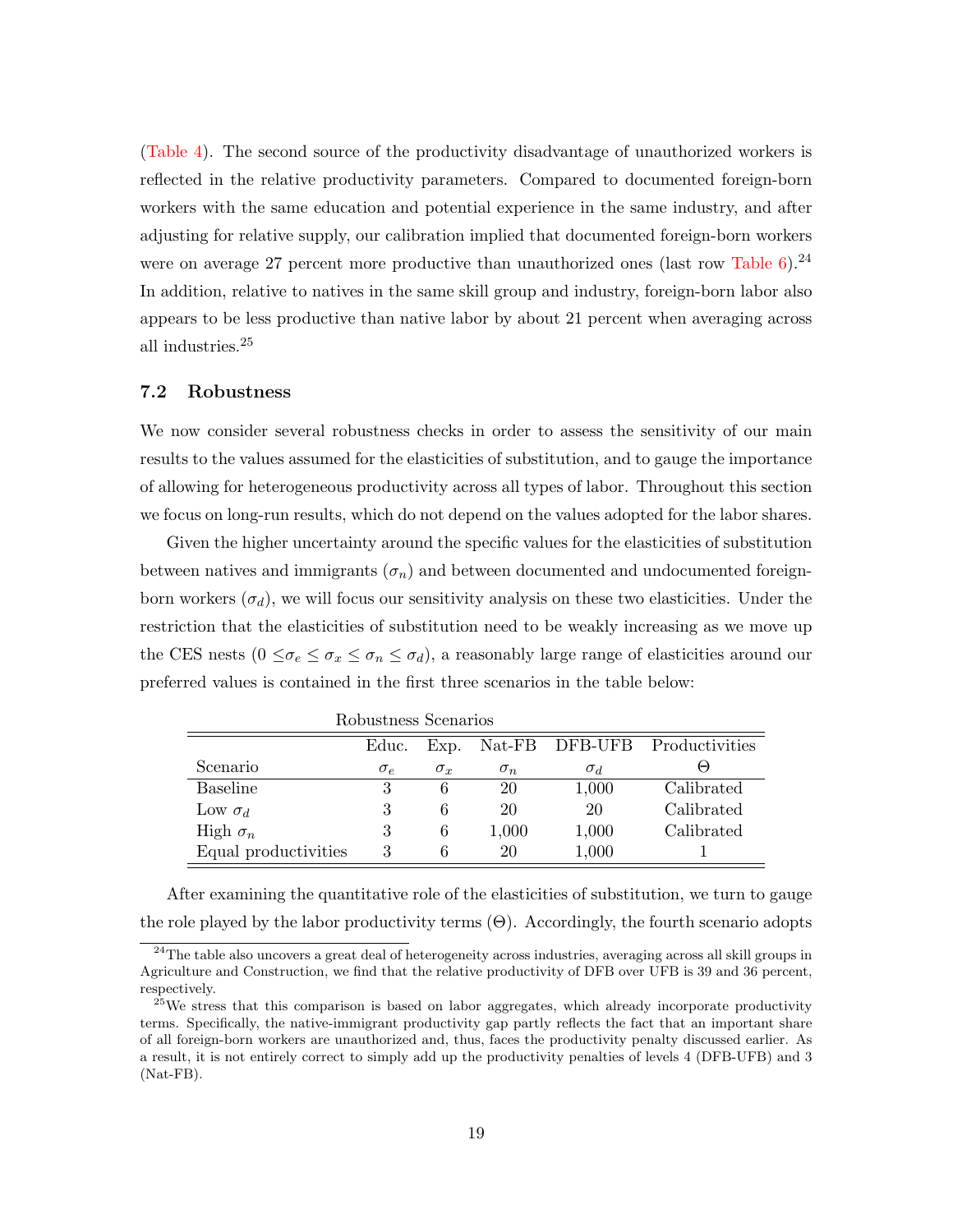the baseline elasticities but imposes equal productivities across all groups of workers.<sup>26</sup>

#### 7.2.1 Low substitution between documented and undocumented

One of the innovations in our setup is to allow for imperfect substitution between documented and undocumented foreign-born workers, conditional on the same education and potential experience. Due to the lack of available estimates for this elasticity, in our baseline calibration we have assumed a fairly high elasticity ( $\sigma_d = 1,000$ ) in order to take a conservative approach toward the contributions of the undocumented to production, and to be consistent with the existing literature, which has implicitly assumed and infinite value.

We now evaluate quantitatively the role played by this parameter. To do this we consider a scenario where the only departure from the baseline parameter values is that the documented-undocumented elasticity is set at  $\sigma_d = 20$ , which is the lowest value subject to the constraint requiring that elasticities of substitution increase (weakly) as we move up the CES levels and compare workers that are increasingly more similar in terms of skills. Because this assumption is relatively extreme, we view the resulting loss of removal to be unrealistically large.

The results are presented in [Table 10.](#page-40-0) Columns 1 and 2 reproduce the long-run effects of removal reported earlier (scenario 0). Columns 3 and 4 (scenario 1) collect the results that we obtain we we set  $\sigma_d = 20$ , leaving all parameters as in the baseline scenario. The overall long-run loss of removal is now \$478 billion, about 6% higher than in scenario 0. This is intuitive given that, generally, lowering the elasticity of substitution makes inputs less replaceable. The important take-away is that despite the fairly substantial reduction in the elasticity, the overall estimate of the long-run effects of removal is fairly close to the value in scenario 0.

#### 7.2.2 High substitution between natives and immigrants

One of the main differences between the results in [Borjas](#page-30-0) [\(2003\)](#page-30-0) and [Ottaviano and Peri](#page-31-0) [\(2012\)](#page-31-0) lies in the value for the elasticity of substitution between natives and foreign-born workers with the same education and potential experience. While the former study imposed a value of infinity, the latter estimated this parameter and found it to be around 20, which is the value we adopted in our calibration.

 $26$ Note that we are still treating labor as an aggregate of many different types, as indicated by the less than infinite elasticities of substitution. We are only assuming that if two groups in the same nest are equal in size (in terms of employment or hours) their wages need to be equal as well.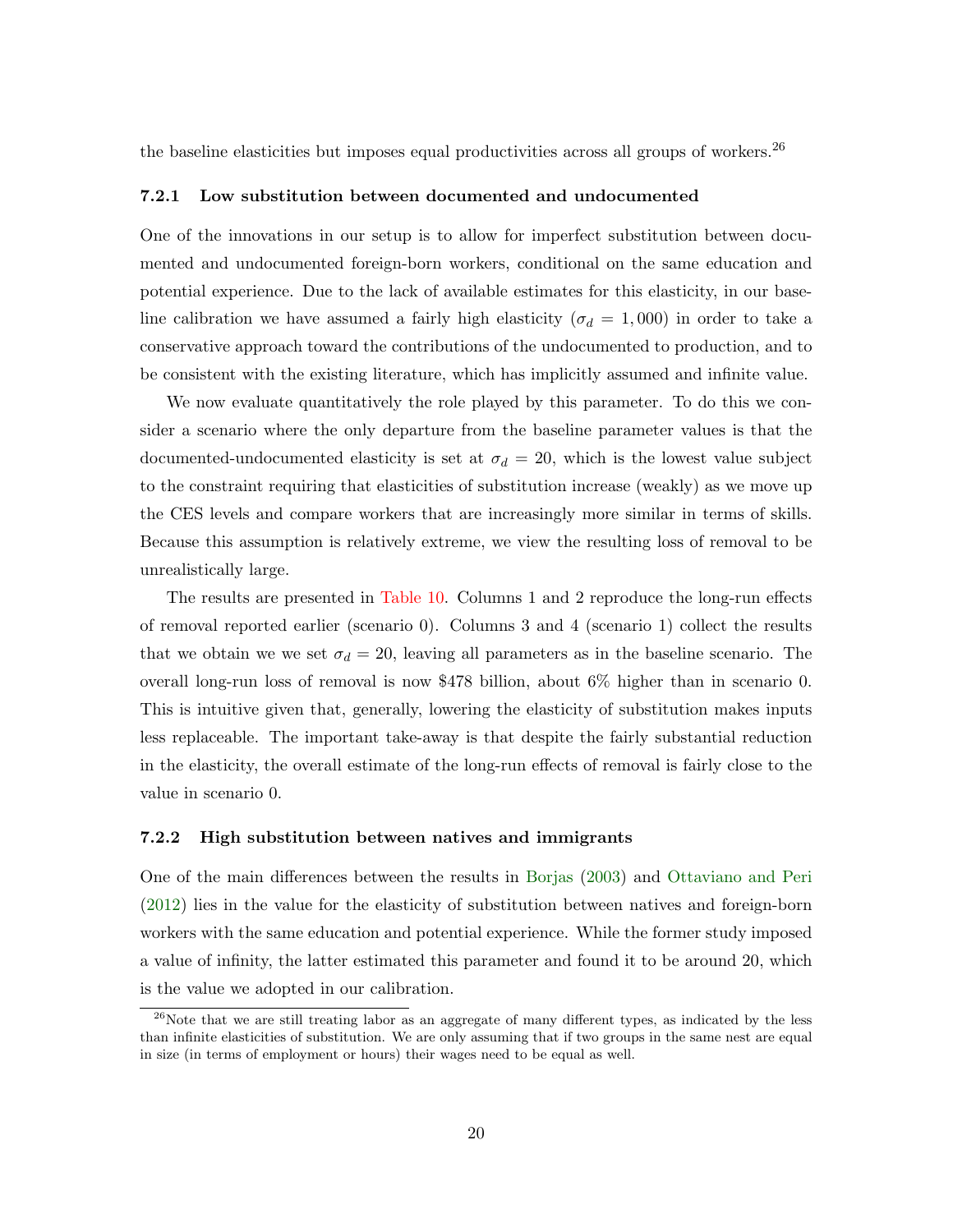In order to assess the implications of this choice for our results, we now examine a scenario where native and foreign-born workers are effectively perfect substitutes of each other. Specifically, the only difference relative to the parameters in scenario 0 is that the native-immigrant elasticity is now set at  $\sigma_n = 1,000$ . Since this is the highest value consistent with the values assumed for the other elasticities and the monotonicity constraint, we view the resulting estimate as a sort of lower bound.

The results are collected in columns 5 and 6 (scenario 2) in [Table 10.](#page-40-0) The overall loss associated to the removal of unauthorized workers is \$440 billion, less than 3% lower than in scenario 0. Once again, the qualitative finding of a lower value is consistent with the intuition that as elasticities of substitution increase, workers are more easily replaceable and therefore the loss associated to removal of a subset of the workforce is reduced. More importantly, this result shows that our main estimates are robust to considering substantially higher values for the elasticity of substitution between native and immigrant workers.

#### 7.2.3 No productivity differences

We now assess the role played by heterogeneity in the type-productivity terms, a key element in our approach. To gauge this point we compute counterfactuals where we force all productivity terms  $\Theta_j$  to be equal to one. As a result, while still considered as different types of labor that are not perfectly substitutable, all worker types are now assumed to be equally productive.<sup>27</sup>

The results are reported in columns 7 and 8 in [Table 10.](#page-40-0) What stands out in these columns is that the losses from removal are now substantially larger than before for most industries. In total the dollar amount associated to the removal of unauthorized workers is \$747 billion, which is 65 percent larger than our main estimates (scenario 0).

The reason why removing productivity differences between workers produces an overestimate of the production effect is that our calibration uncovered large productivity differences between documented and undocumented workers, as well as between foreign-born and U.S. born labor. Imposing a value of one for all relative productivity terms overestimates the productivity and, therefore, the contribution to output of unauthorized workers.

 $27$ Clearly, the resulting relative wage gaps in the model will typically not be consistent with the data on relative wages and relative employment.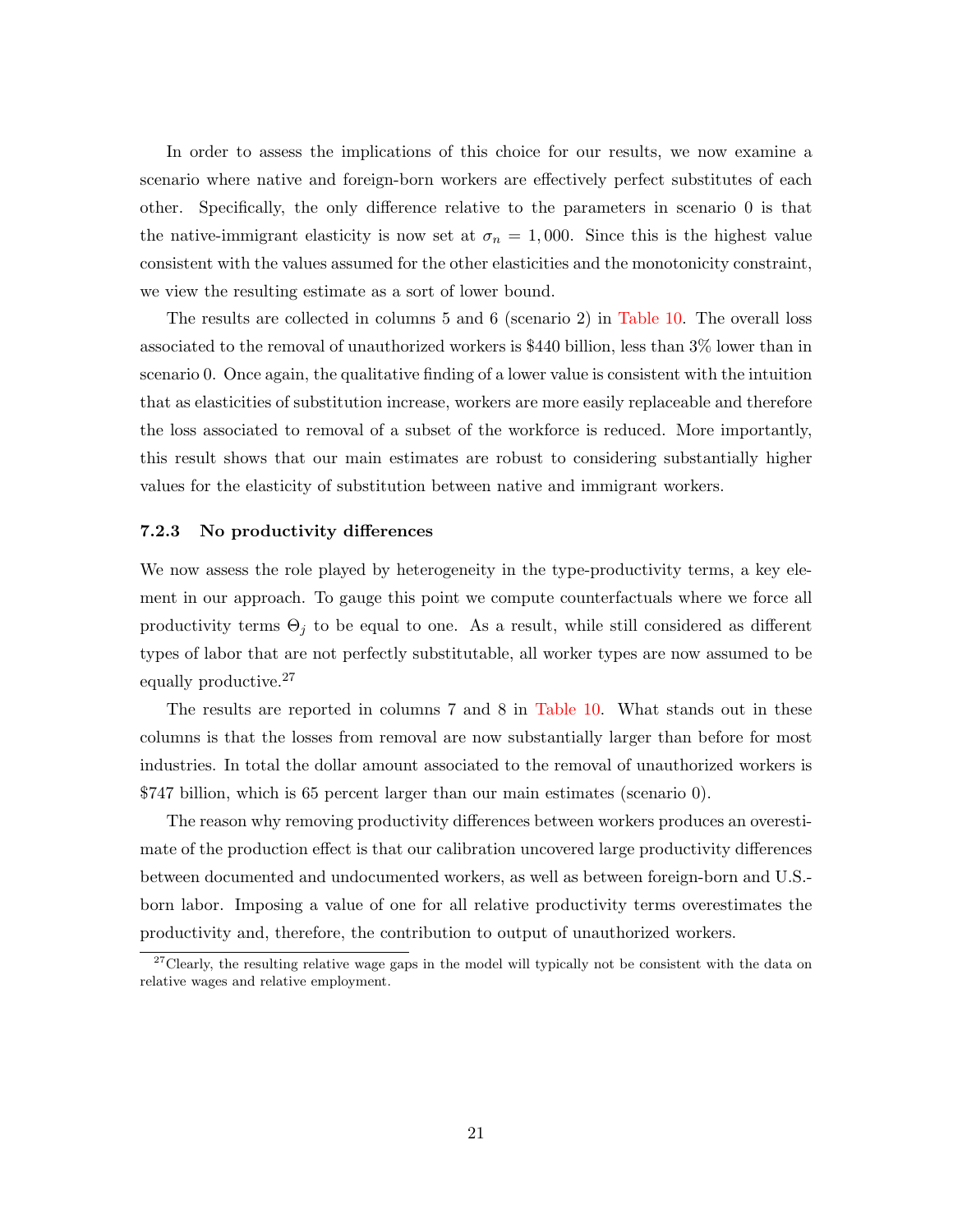#### 7.2.4 Summing up

In sum, the sensitivity tests just presented show that our main results are robust to a wide range of values for the elasticities of substitution across labor types. We have also learned that accounting for relative productivity differences across labor types is crucial to obtain an accurate quantitative assessment of the economic contribution of unauthorized workers.

#### 7.3 Cumulative effects

From a policy perspective it is interesting to produce cumulative effects over a period of several years. Naturally, doing this requires taking a stance about the speed of adjustment of the capital stock at the industry level. As discussed earlier, following a reduction in the workforce, industry capital-labor ratios will adjust downward. This adjustment is likely to be gradual but can take place fairly rapidly if equipment can be reallocated easily to other industries or countries.

To fix ideas, we consider the following thought experiment. Suppose that in year T all unauthorized workers are removed from the U.S. economy and let us compute the cumulative effects over the following decade. A lower bound estimate for this effect can be obtained by assuming that capital remains constant over the 10-year period. In this case there's an abundance of capital that limits the size of the income loss associated to the removal. Likewise an upper bound estimate can be computed by assuming that already in year T the capital stock has fully adjusted. In this case the loss of labor is accompanied by the reduction in the stock of capital, maximizing the loss in terms of income and production. We also consider two intermediate scenarios where capital adjustment occurs gradually and takes 5 or 10 years, respectively, to complete.

The first step in the calculation is to express our estimated income losses as a share of overall GDP, including the public sector. In [Table 9](#page-39-0) we found that the income losses amounted to \$241 and \$434.4 billion in the short and long runs, respectively. As a share of baseline GDP, these losses were 1.4% and 2.6% in the short and long runs, respectively. Next, we simulate the effects of the removal of unauthorized workers in year  $T = 2017$ . For our lower bound calculation, we obtain GDP projections for years 2017-2026 (from the Congressional Budget Office) and apply an annual  $1.4\%$  loss.<sup>28</sup> Likewise, the upper bound calculation is produced by applying an annual 2.6% loss to projected GDP for each year between 2017 and 2026. For the intermediate scenarios we linearly interpolate the annual loss rates so that we reach the long-run loss rate of 2.6% in 5 and 10 years, respectively.

<sup>28</sup>We use the current-price GDP projections produced by the CBO.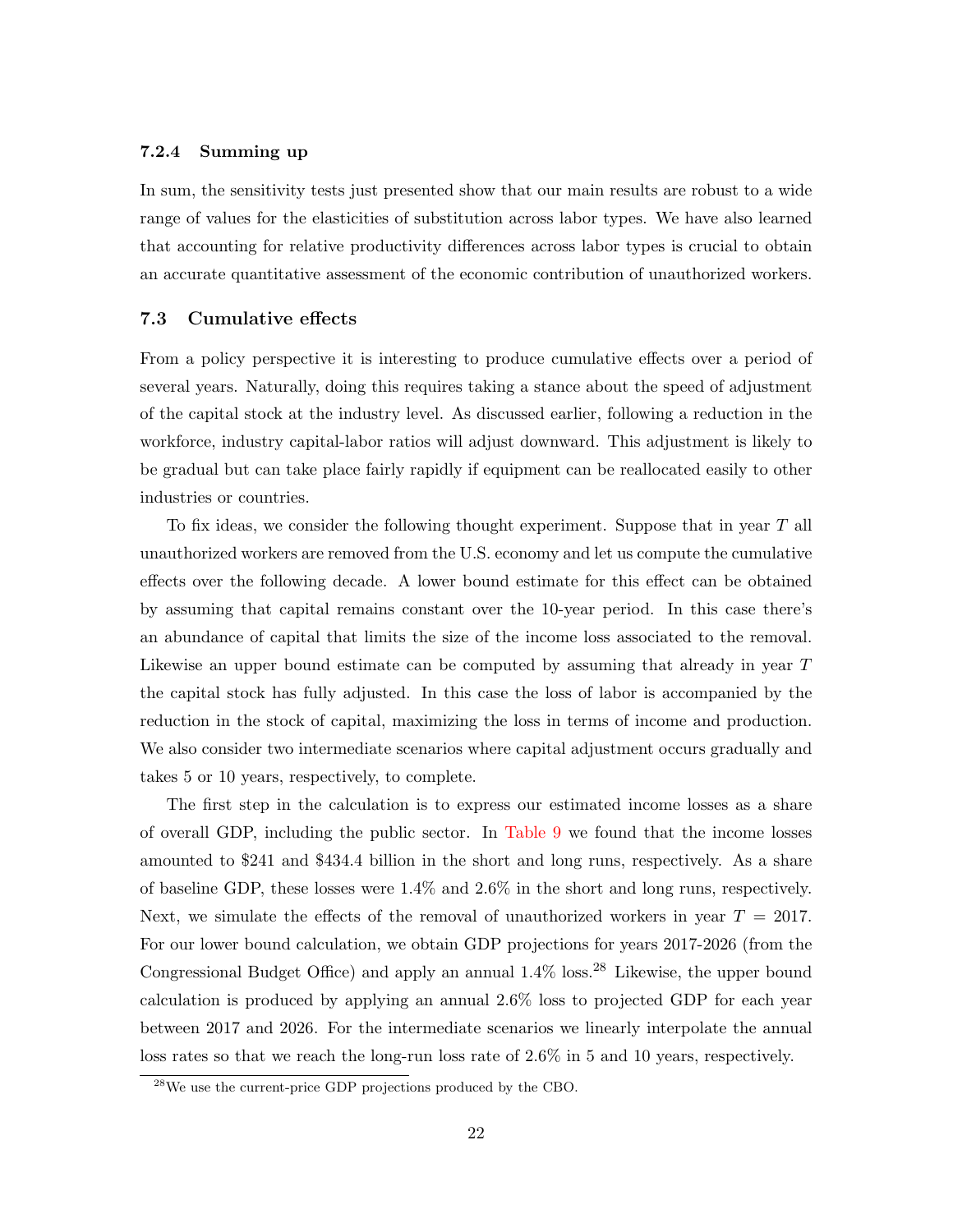[Table 11](#page-41-0) reports our findings. Column 1 reports the lower-bound calculation. Over time the dollar amount of the income loss grows, reflecting the projected increase in GDP over the period 2016-2027. The resulting cumulative loss over the decade is \$3.36 trillion. Column 4 reports the projected losses under the assumption that capital adjustment takes place immediately on the year of the removal. In this case the cumulative loss over the decade almost doubles to \$6.06 trillion. Columns 2 and 3 provide the estimates assuming that capital adjusts in 10 and 5 years, which amount to cumulative losses of \$4.8 and \$5.5 trillion, respectively.

In conclusion, these calculations suggests that the 10-year cumulative loss associated to the removal of authorized workers in year 2017 would probably be around \$5 trillion. It is worth noting though that a full analysis of the costs associated to such a policy would need to take into account many other factors, such as the costs of implementing the deportation and enforcing borders.

#### 7.4 State-level estimates

The geographic distribution of the unauthorized population in the United States is highly uneven. In California the unauthorized share in employment is 10.2%, twice the national average of 4.9%.<sup>29</sup> Thus the economic contribution of unauthorized workers will also vary widely across states, with larger (relative) effects in states with a higher share of unauthorized workers.

Providing estimates at the state level poses a challenge in terms of data. When attempting to construct industry-education-experience cells at the state level, we found many cells that were empty or populated by an extremely low number of observations. As a result we chose to adopt a less demanding approach that pools together all industries. In addition we calibrated type-productivities  $(\Theta)$  at the national level (pooling also all industries) and imposed those calibrated values on all states. In terms of our earlier notation, we now calculate baseline levels for the labor aggregates at the state level as functions of state-level workforce data (pooling all industries), and national level type-productivities and elasticities of substitution, that is,  $L(V_s; \Theta, \Sigma)$  in our previous notation.

[Table 13](#page-43-0) collects the results for the top-10 states with the highest unauthorized shares in hours worked (and employment).<sup>30</sup> In California, unauthorized workers make up 11

<sup>&</sup>lt;sup>29</sup>Nevada and Texas immediately follow California in the ranking by the unauthorized share in employment with 8.7%. For the values for all states, see [Table 12.](#page-42-0)

<sup>30</sup>These states are California, Nevada, Texas, New Jersey, New York, Arizona, Florida, Georgia, Illinois and Maryland.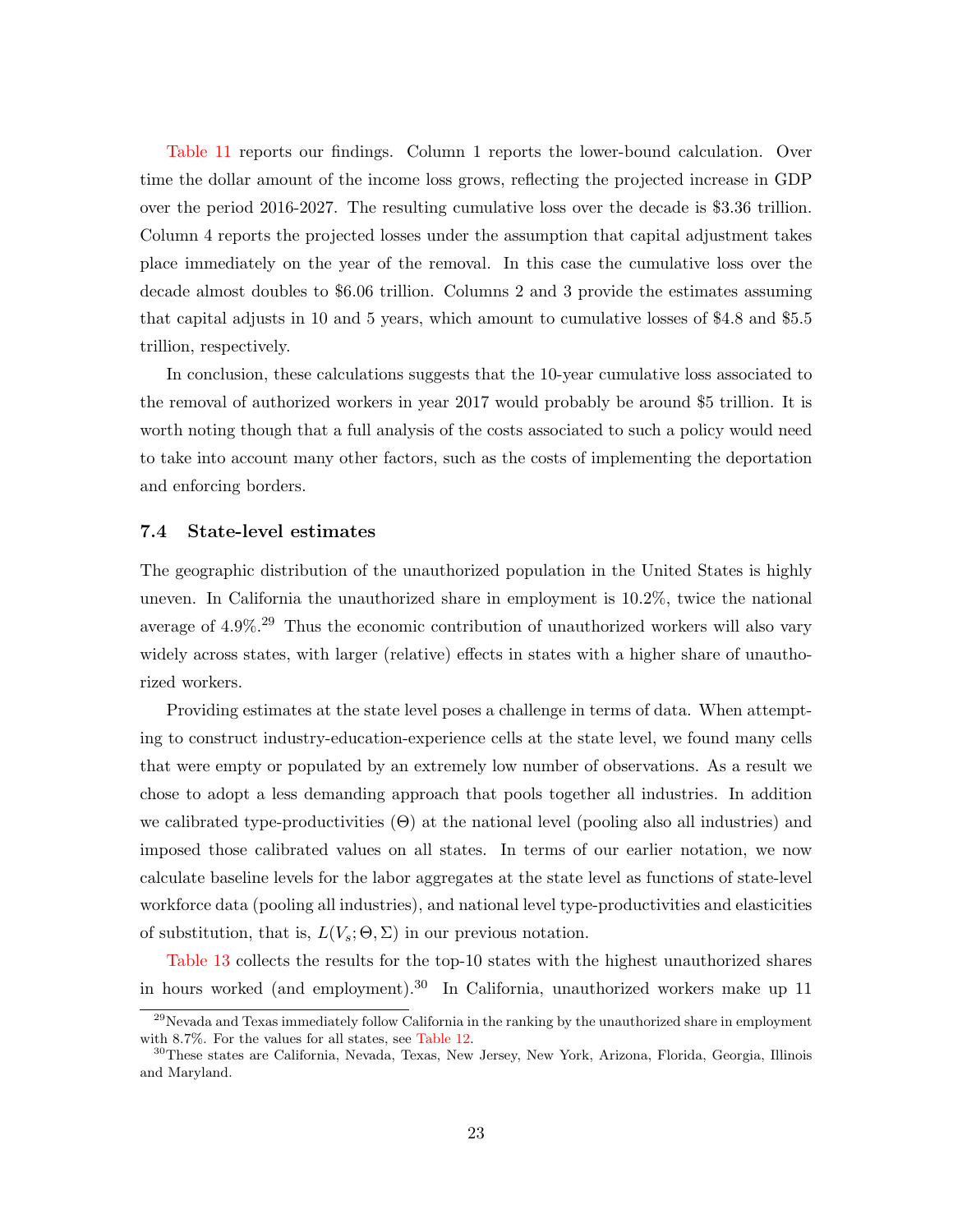percent of all hours worked. Removal of these workers would lead to a 4 percent drop in private-sector output in the short-run. This loss would increase up to 7 percent once capital adjusts to the reduced workforce. In dollar terms, the annual losses for California would be \$83 and \$136 billion in the short and long runs, respectively. In dollar terms, the other two states experiencing the largest losses are Texas and New York, with long-run annual losses of \$83 and \$54 billion. Relative to baseline GDP, the annual long-run losses from removal would range from 4 to 7 percent in the 10 states considered here.

#### 7.5 The Gains from Legalization

Having estimated the economic contribution of unauthorized workers to the industries that employ them, it is natural to move on to consider the gains from providing legal status to these workers.

Following the pioneer work of [Chiswick](#page-30-2) [\(1978\)](#page-30-2), several studies have attempted to estimate the income gains from naturalization (for legal immigrants). [Bratsberg et al.](#page-30-3) [\(2002\)](#page-30-3) found wage gains of about 5 percent associated to obtaining citizenship. More recently, the analysis in [Pastor and Scoggins](#page-31-5) [\(2012\)](#page-31-5) concludes that naturalization appears to lead to income gains of about 10 percent. A number of studies have considered the gains from legalization. [Kossoudji and Cobb-Clark](#page-30-4) [\(2002\)](#page-30-4) analyzed the wage effects of the 1986 IRCA amnesty and found that the wage penalty for being unauthorized amounted to 14 to 24 percent. More recently, [Lynch and Oakford](#page-31-4) [\(2013\)](#page-31-4) have estimated that gaining legal status and citizenship would allow unauthorized immigrants to earn 25% more within five years of the reform, increasing U.S. GDP by \$1.4 trillion cumulatively over a 10-year period. [Lof](#page-31-3)[strom et al.](#page-31-3) [\(2013\)](#page-31-3) reported that legalization produced earnings gains of about 20 percent to unauthorized workers in that obtained legal status in 2003-2004, measuring from their first U.S. job to earnings one year after legalization. More recently, [Orrenius and Zavodny](#page-31-14) [\(2014\)](#page-31-14) have analyzed the effects of the E-Verify program and provide evidence of a negative effect on the productivity of unauthorized workers.

The findings in the literature are largely consistent with the results of our calibration, which implied that the relative productivity of documented foreign-born workers is almost 30 percent higher than that of unauthorized workers. Our sample has not distinguished between naturalized foreign-born individuals and legal immigrants who are not U.S. citizens. Thus our documented foreign-born group (DFB) contains both groups. Accordingly, the higher productivity relative to undocumented foreign-born workers reflects the returns of both legalization and citizenship.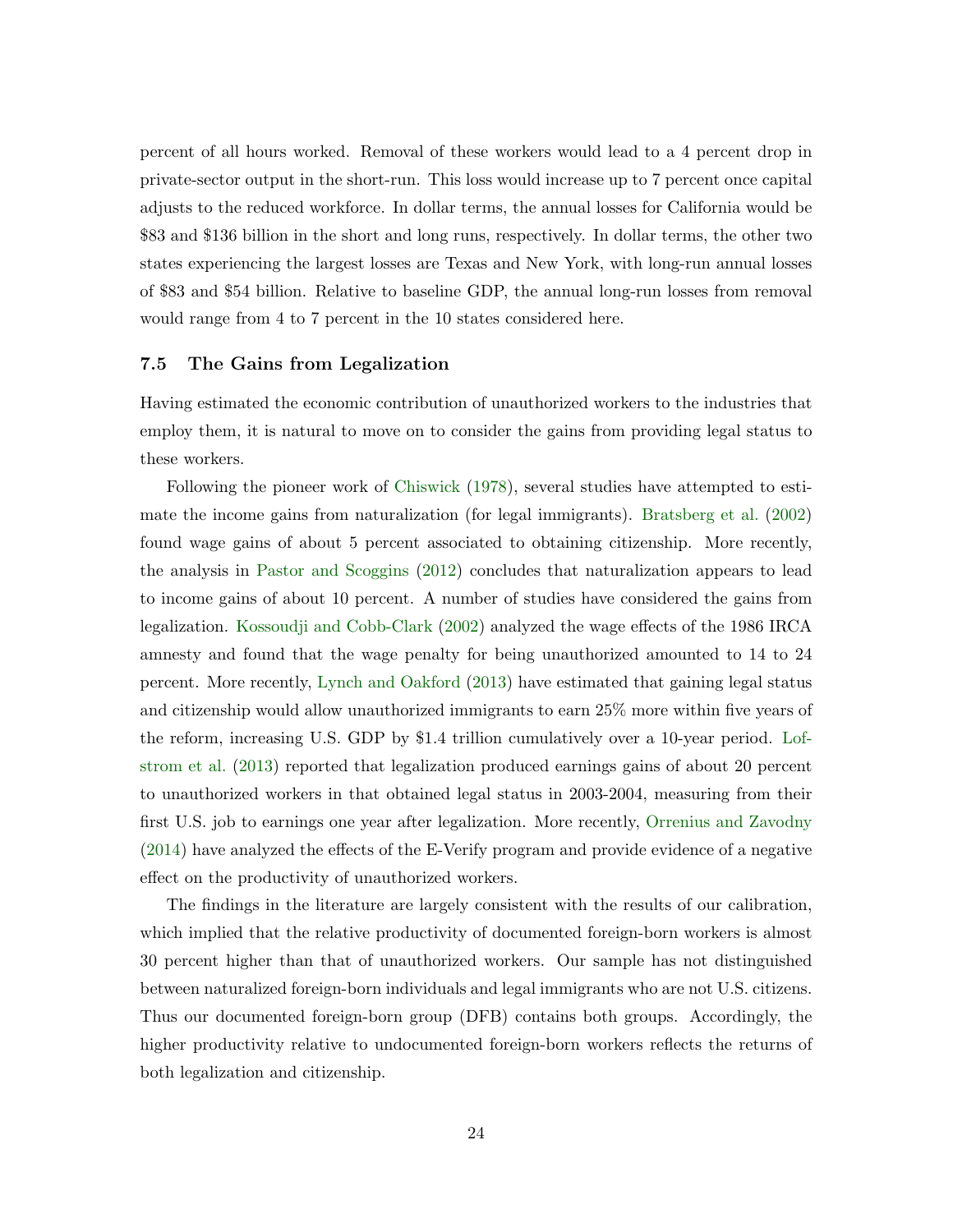We can think about legalization as allowing undocumented foreign-born (UFB) workers to operate under the same conditions as documented immigrants (DFB). In our framework this can be simulated by assuming that UFB workers become undistinguishable from DFB workers possessing the same education and potential experience. Namely, in the legalization scenario we compute the foreign-born labor aggregate as:

$$
\widetilde{L}_{2e,x}^{FB} \;\; = \;\; C(DFB_{e,x} + UFB_{e,x},0 | \theta_{e,x}^{DFB},\sigma_d) = \left(\theta_{e,x}^{DFB}\right)^{\frac{\sigma_d}{\sigma_d - 1}} \left(DFB_{e,x} + UFB_{e,x}\right).
$$

for each education-experience cell.

Because unauthorized workers are now endowed with the higher productivity of documented foreign-born workers (that may also have been naturalized), legalization entails an increase in the overall amount of labor. As a result, our theoretical model will imply that in the short-run there will be a shortage of capital, which will push up its marginal product. Over time industries will invest more in physical capital to regain the desired capital-labor ratio, which will provide an additional boost to production.

Let us now turn to the quantitative assessment of the effects of legalization, summarized in [Table 14.](#page-44-0) Columns 1 and 2 report the short-run results. Clearly, the relative increases in industry output are fairly small (column 1), reaching 1% only for Construction and Leisure and hospitality. Column 2 translates the results into dollar amounts. The total short-run gains from legalization amount to \$47 billion annually. Columns 3 and 4 report the corresponding figures for the long-run analysis. The largest relative gains are now for Construction, with roughly a 2 percent increase in production (column 3). In dollar terms the largest long-run annual gains accrue to Construction, Manufacturing and Wholesale and retail trade, with \$12-13 billion each. The overall long-run annual gains total \$81.5 billion.

In conclusion, granting legal status to unauthorized workers would increase their annual economic contribution substantially in several industries. In Leisure and hospitality, Construction and Agriculture, the long-run contribution of these workers would increase private-sector GDP by 1.1 to 1.9 percent. For the economy as a whole, the long-run gains would amount to about 0.5 percent of private-sector GDP.

#### <span id="page-27-0"></span>8 Caveats

Our analysis has assumed that the removal of unauthorized workers from a particular industry would not trigger compensating flows from the rest of the economy. While clearly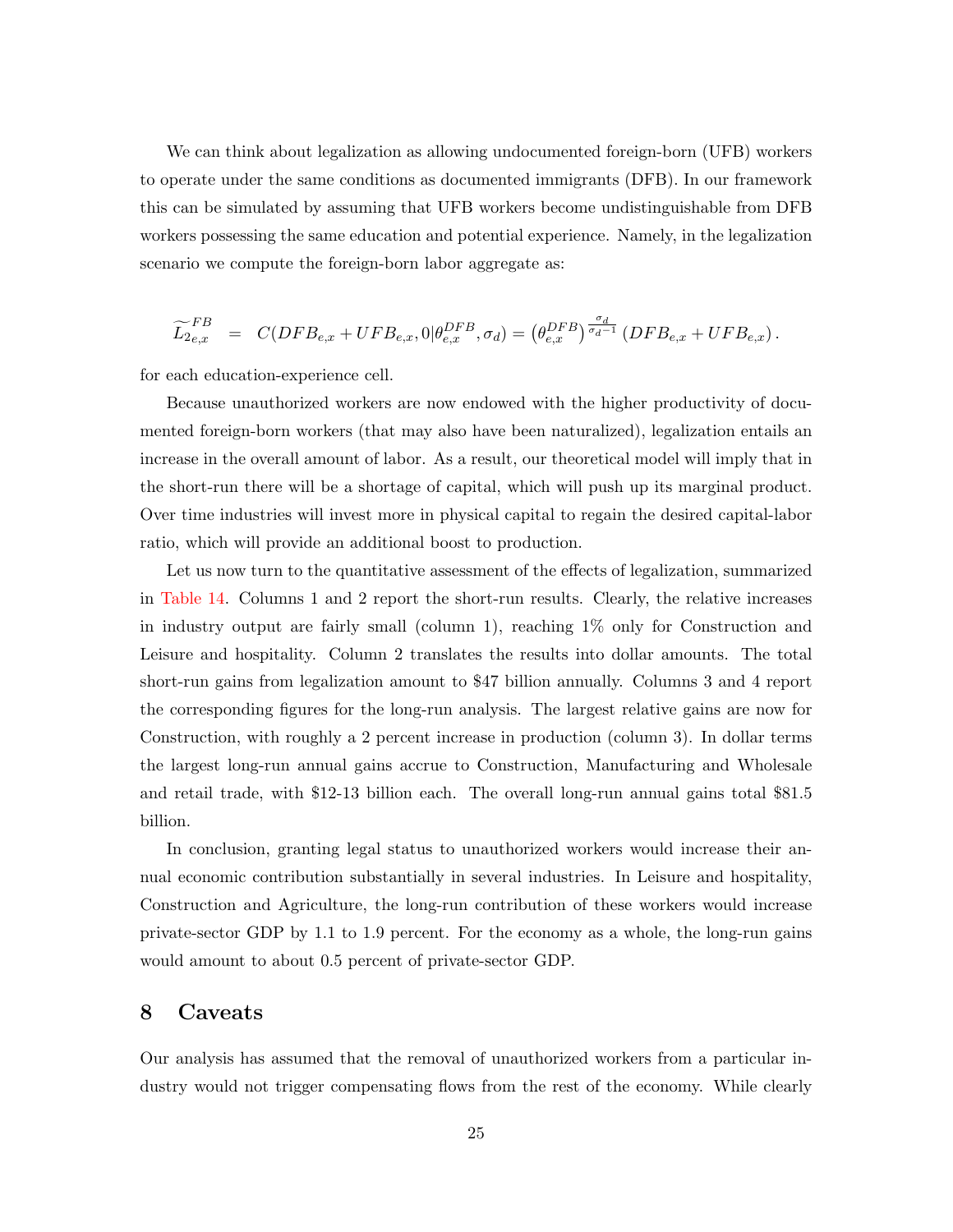restrictive, we believe this assumption is not implausible for several reasons.

Even though our calculations were produced for each industry in isolation of the others, the spirit of the analysis is to assess the effects of a simultaneous removal of unauthorized workers from all industries. Thus unauthorized workers from one industry would not be able to offset the departure of unauthorized workers in another. Even though native workers and legal immigrants could potentially relocate to those industries, this is also unlikely. The reason is that once the stock of capital adjusts to the reduced size of the workforce in a given industry, the marginal product of labor in the industry will go back to its baseline level (prior to the removal). As a result, the incentives of native and legal immigrant workers to move to that industry would not be different from the incentives they faced in the baseline scenario. Offsetting labor flows could potentially happen during the transition, while capital is undergoing adjustments, but in practice short-run wage rigidities and other frictions would probably pose a substantial impediment to this short-lived adjustment.

Besides the theoretical arguments just presented, it is also illuminating to examine empirical studies that are relevant to the discussion of the potential labor supply responses by natives. In the context of agriculture in North Carolina, [Clemens](#page-30-10) [\(2013\)](#page-30-10) provides evidence that the supply of native employment appears to be unresponsive to foreign employment in the short run, ostensibly because "natives prefer almost any labor market outcome ... to carrying out manual harvest and planting labor." The nature of farm work might be special enough that this result may not generalize perfectly across industries. But given that unauthorized workers are probably less substitutable with native workers than the foreign-born population at large, we believe it is unlikely that our results are biased due to omitting employment responses of natives.<sup>31</sup>

#### <span id="page-28-0"></span>9 Conclusions

Our main goals have been to provide estimates of the economic contribution of unauthorized foreign-born workers in terms of production, and to simulate the additional gains that could be obtained from offering a path to legal status to these workers. Methodologically, we have conducted a calibration and simulation analysis at the industry (and state) level and

<sup>&</sup>lt;sup>31</sup>Empirical work analyzing the broader effects of immigration on the labor force participation and employment rates of natives suggests that the labor supply response of native workers is very small (e.g. [Card](#page-30-11) [\(2005\)](#page-30-11)). Additionally, work by [Cortes and Tessada](#page-30-12) [\(2011\)](#page-30-12), [Farre et al.](#page-30-13) [\(2011\)](#page-30-13) and [Furtado](#page-30-14) [\(2016\)](#page-30-14) has shown that low-skilled immigration increases the labor supply of highly skilled native women, by providing more affordable child and elderly care. Thus the removal of unauthorized workers may even reduce the labor supply of some groups of native workers.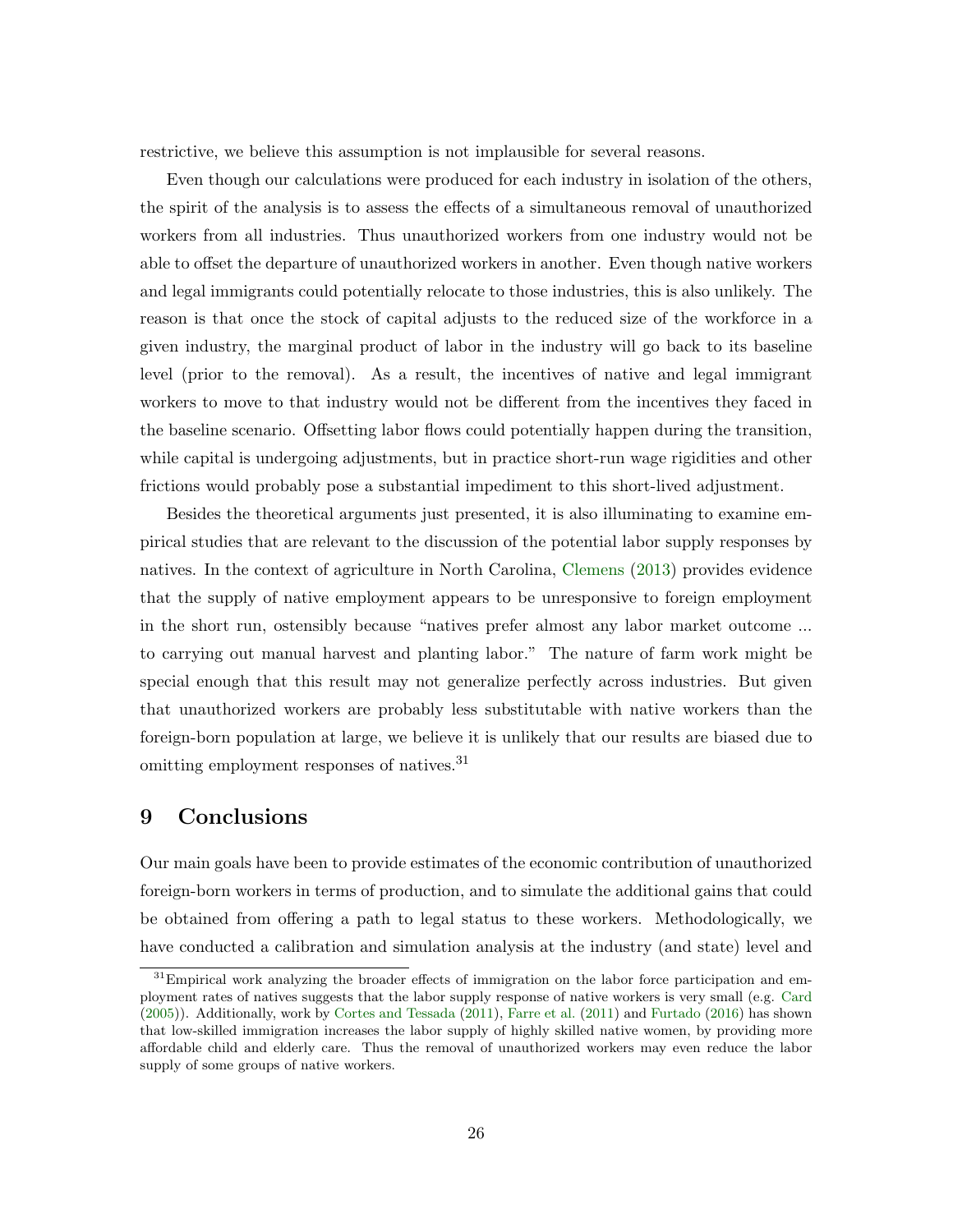distinguished between short and long-run effects. The key strength of our framework is that it is able to incorporate the richness of the data in terms of the skills, wages and industry of employment of unauthorized workers. In terms of data we have relied on a confidential version of the American Community Survey that includes an indicator for documentation status [\(Center for Migration Studies](#page-30-1) [\(2014\)](#page-30-1)).

Our analysis yields two main conclusions. First, the economic contribution to U.S. GDP of the current unauthorized workers is substantial, at approximately 3% of private-sector GDP annually, which amounts to close to \$5 trillion over a 10-year period. These aggregate estimates mask large differences across industries and states. Unauthorized workers may be responsible for 8-9% of the value-added in Agriculture, Construction, and Leisure and Hospitality. Naturally, the economic contribution of unauthorized workers is larger in states where this workers account for a large share of employment. For instance, our estimates imply that the economic contribution of unauthorized workers to the economy is California is around 7 percent of private-sector GDP in the state.

It is important to note that, compared to their shares in employment, the contribution of unauthorized workers to production is relatively smaller. The reason is that unauthorized workers are less skilled, on average, and appear to be less productive than natives and legal immigrants with the same observable skills. This may be a reflection of their more limited job opportunities. In fact, our findings suggest that this productivity penalty can be mitigated in part through legalization. Specifically, our second main finding is that that legalization would increase the productivity of undocumented workers, triggering further investment by employers. Legalization would increase the economic contribution of the unauthorized population by about 20%, to 3.6% of private-sector GDP.

We hope our analysis will spur additional research on this important question. The framework and methodology proposed here can be fruitfully extended in several directions that may deliver additional insights and more precise quantitative estimates.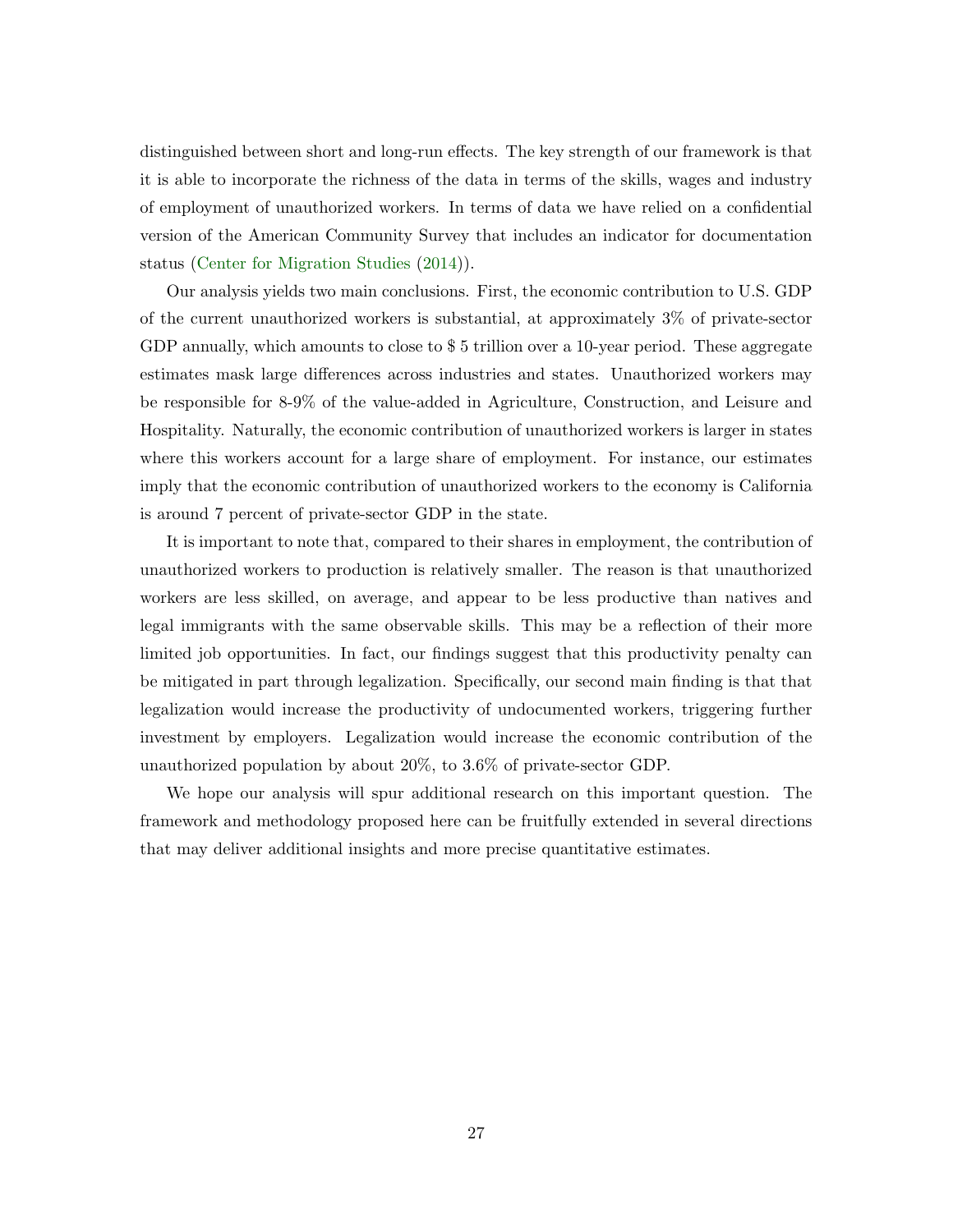#### References

- <span id="page-30-5"></span>Baker, Bryan C. and Nancy Rytina, "Estimates of the Unauthorized Immigrant Population Residing in the United States: January 2012," 2013. Washington, DC: Of ce of Immigration Statistics, Policy Directorate, US Department of Homeland Security. http://www.dhs.gov/sites/default/ les/publications/ois ill pe 2012 2.pdf.
- <span id="page-30-0"></span>Borjas, George, "The Labor Demand Curve is Downward Sloping: Reexamining the Impact of Immigration on the Labor Market," Quarterly Journal of Economics, November 2003, 118 (4), 1335–1375.
- <span id="page-30-6"></span>Borjas, George J., "The Labor Supply of Undocumented Immigrants," NBER Working Papers 22102, National Bureau of Economic Research, Inc March 2016.
- <span id="page-30-3"></span>Bratsberg, Bernt, James F. Ragan, and Zafar M. Nasir, "The Effect of Naturalization on Wage Growth: A Panel Study of Young Male Immigrants," Journal of Labor Economics, July 2002, 20 (3), 568–597.
- <span id="page-30-11"></span>Card, David, "Is the New Immigration Really so Bad?," Economic Journal, November 2005, 115 (507), F300–F323.
- <span id="page-30-1"></span>Center for Migration Studies, "Estimates of the Unauthorized Population," 2014. Dataset based on the augmented American Community Survey datafiles hosted by IPUMS (Integrated Public Use Microdata Series), 2010 to 2013.
- <span id="page-30-2"></span>Chiswick, Barry R, "The Effect of Americanization on the Earnings of Foreign-born Men," Journal of Political Economy, October 1978, 86 (5), 897–921.
- <span id="page-30-10"></span>Clemens, Michael, "The Effect of Foreign Labor on Native Employment: A Job-Specific Approach and Application to North Carolina Farms," Working Paper 326, Center for Global Development May 2013.
- <span id="page-30-12"></span>Cortes, Patricia and José Tessada, "Low-Skilled Immigration and the Labor Supply of Highly Skilled Women," American Economic Journal: Applied Economics, July 2011, 3 (3), 88–123.
- <span id="page-30-8"></span>Elsby, Michael W. L., Bart Hobijn, and Ayşegül Sahin, "The Decline of the U.S. Labor Share," Brookings Papers on Economic Activity, Fall 2013, 2, 1–52.
- <span id="page-30-13"></span>Farre, Lidia, Gonzalez Libertad, and Ortega Francesc, "Immigration, Family Responsibilities and the Labor Supply of Skilled Native Women," The B.E. Journal of Economic Analysis & Policy, June 2011, 11 (1), 1-48.
- <span id="page-30-7"></span>Figura, Andrew and David Ratner, "The Labor Share of Income and Equilibrium Unemployment," FEDS Notes, June 8 2015. https://www.federalreserve.gov/econresdata/notes/feds-notes/2015/labor-share-ofincome-and-equilibrium-unemployment-20150608.html.
- <span id="page-30-14"></span>Furtado, Delia, "Fertility Responses of High-Skilled Native Women to Immigrant Inflows," Demography, February 2016, 53 (1), 27–53.
- <span id="page-30-9"></span>Karabarbounis, Loukas and Brent Neiman, "The Global Decline of the Labor Share," Quarterly Journal of Economics, January 2014,  $129(1)$ ,  $61-103$ .
- <span id="page-30-4"></span>Kossoudji, Sherrie A. and Deborah A. Cobb-Clark, "Coming out of the Shadows: Learning about Legal Status and Wages from the Legalized Population," Journal of Labor Economics, July 2002, 20 (3), 598–628.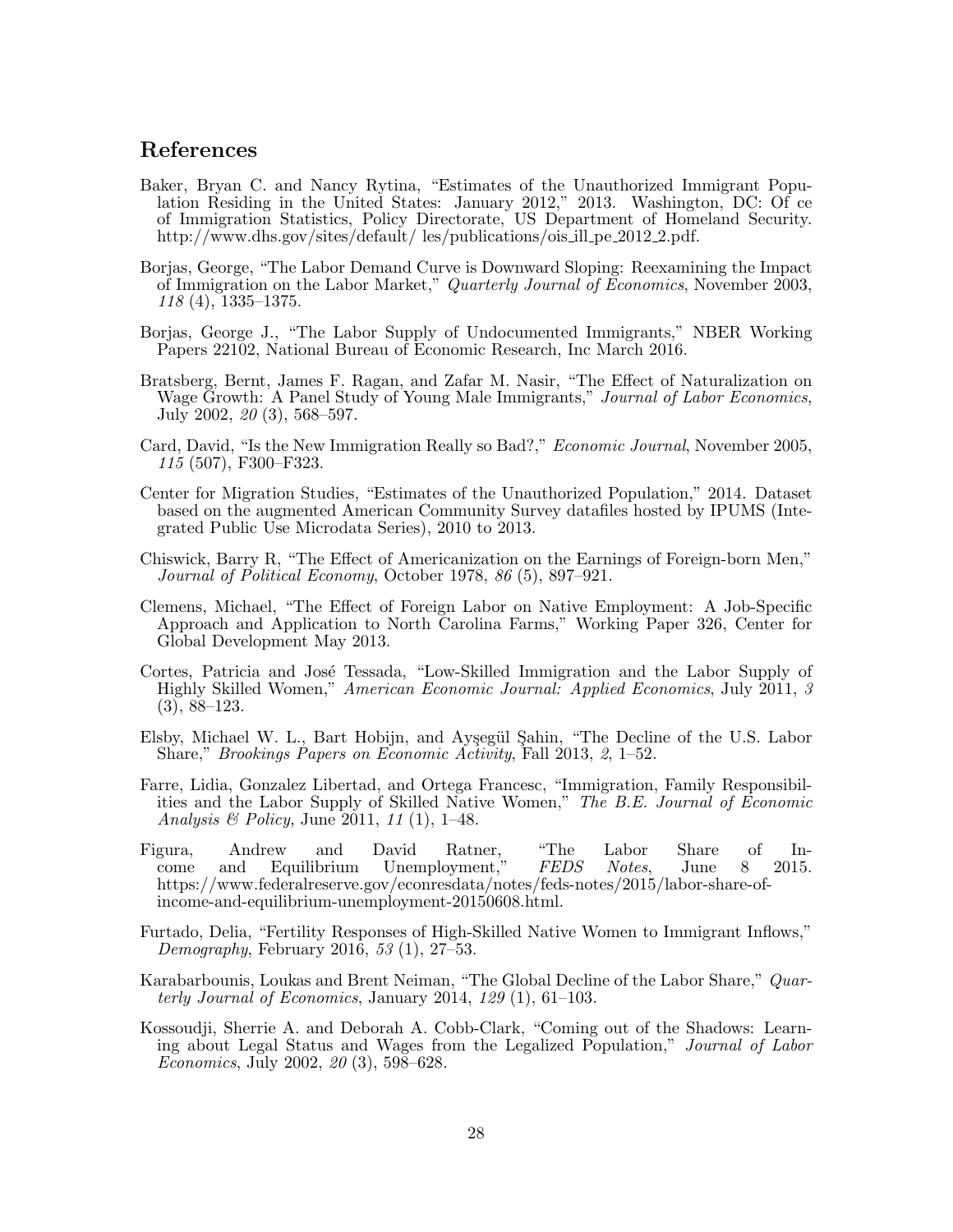- <span id="page-31-3"></span>Lofstrom, Magnus, Laura Hill, and Joseph Hayes, "Wage And Mobility Effects Of Legalization: Evidence From The New Immigrant Survey," Journal of Regional Science, 02 2013,  $53(1), 171-197.$
- <span id="page-31-4"></span>Lynch, Robert and Patric Oakford, "The Economic Effects of Granting Legal Status and Citizenship to Undocumented Immigrants," March 20 2013. Center for American Progress.
- <span id="page-31-1"></span>Manacorda, Marco, Alan Manning, and Jonathan Wadsworth, "The Impact Of Immigration On The Structure Of Wages: Theory And Evidence From Britain," Journal of the European Economic Association, February 2012, 10 (1), 120–151.
- <span id="page-31-14"></span>Orrenius, Pia M. and Madeline Zavodny, "How do e-verify mandates affect unauthorized immigrant workers?," Working Papers 1403, Federal Reserve Bank of Dallas February 2014.
- <span id="page-31-2"></span> $\mu$  and  $\mu$ , "Irregular immigration in the European Union," Working Papers 1603, Federal Reserve Bank of Dallas January 2016.
- <span id="page-31-0"></span>Ottaviano, Gianmarco I. P. and Giovanni Peri, "Rethinking the Effect of Immigration on Wages," Journal of the European Economic Association, February 2012, 10 (1), 152–197.
- <span id="page-31-10"></span>Passel, Jeffrey S. and D'Vera Cohn, "Unauthorized Immigrant Totals Rise in 7 States, Fall in 14: Decline in Those From Mexico Fuels Most State Decreases," November 18 2014. Washington, D.C.: Pew Research Center.
- <span id="page-31-11"></span> $\Box$  and  $\Box$ , "Share of Unauthorized Immigrant Workers in Production, Construction Jobs Falls Since 2007: In States, Hospitality, Manufacturing and Construction are Top Industries," March 26 2015. Washington, D.C.: Pew Research Center.
- <span id="page-31-8"></span>and Rebecca L. Clark, "Immigrants in New York: Their Legal Status, Incomes and Taxes," 1998. Washington, DC: Urban Institute.
- <span id="page-31-5"></span>Pastor, Manuel and Justin Scoggins, "Citizen Gain: The Economic Benefits of Naturalization for Immigrants and the Economy," December 2012. Center for the Study of Immigrant Integration.
- <span id="page-31-12"></span>and  $\equiv$ , "Estimating the Eligible-to-Naturalize Population," March 8 2016. Center for the Study of Immigrant Integration.
- <span id="page-31-6"></span>Rivera-Batiz, Francisco L., "Undocumented workers in the labor market: An analysis of the earnings of legal and illegal Mexican immigrants in the United States," Journal of Population Economics, 1999, 12 (1), 91–116.
- <span id="page-31-13"></span>Van Hook, Jennifer, James D. Bachmeier, Donna L. Coffman, and Ofer Harel, "Can We Spin Straw Into Gold? An Evaluation of Immigrant Legal Status Imputation Approaches," Demography, February 2015, 52 (1), 329–354.
- <span id="page-31-7"></span>Warren, Robert, "Democratizing Data about Unauthorized Residents in the United States: Estimates and Public-Use Data, 2010 to 2013," Journal on Migration and Human Security, December 2014, 2 (4), 305–328.
- <span id="page-31-9"></span>and John Robert Warren, "Unauthorized Immigration to the United States: Annual Estimates and Components of Change, by State, 1990 to 2010," International Migration Review, Summer 2013, 47 (2), 296–329.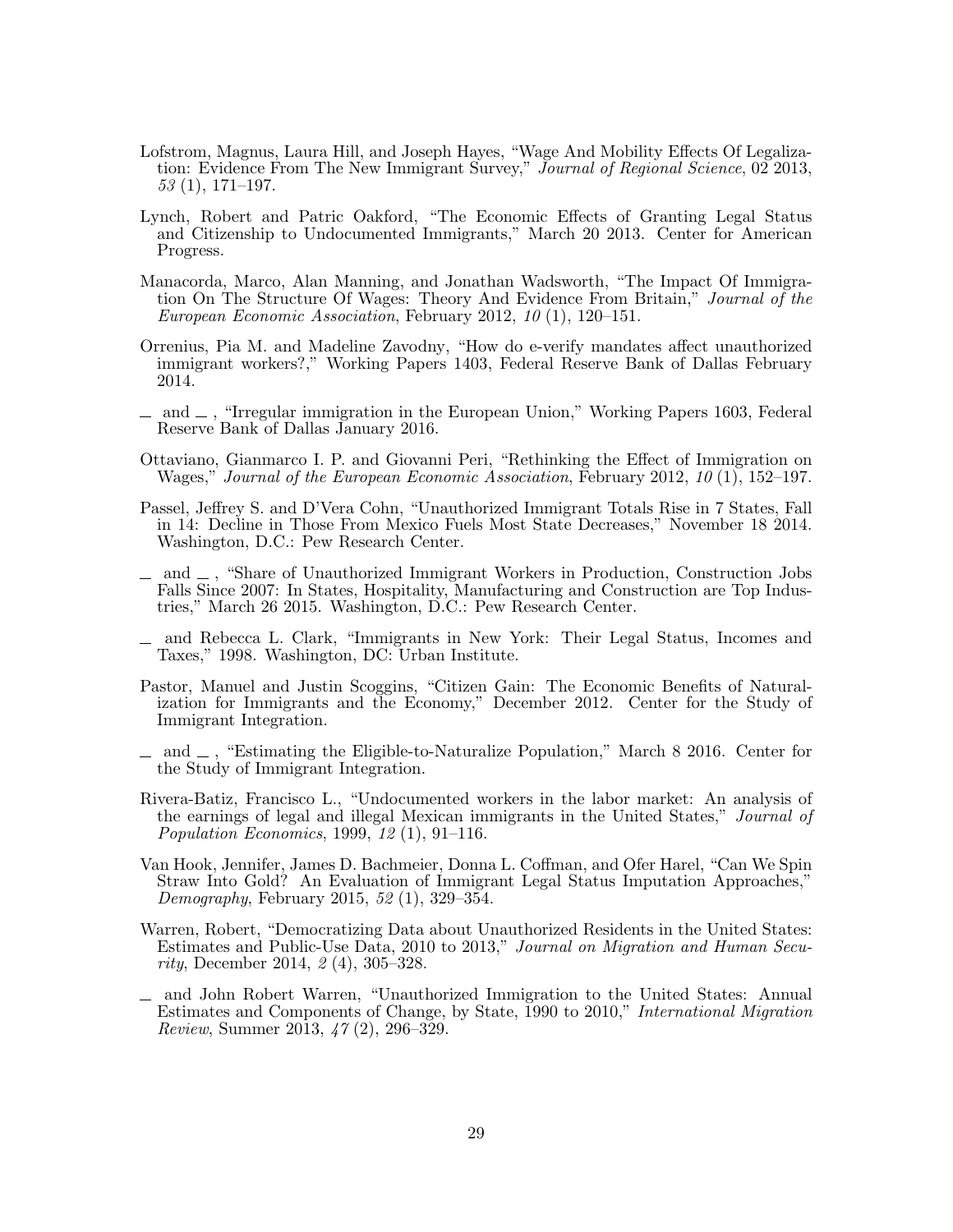<span id="page-32-0"></span>

| Industry                            | 2013 GDP        | Emp             | FB/All | UFB/All | FB/All | UFB/All |
|-------------------------------------|-----------------|-----------------|--------|---------|--------|---------|
|                                     | <b>Billions</b> | <b>Millions</b> | Emp.   | Emp.    | Hours  | Hours   |
| 1. Agriculture, forestry, fish/hunt | 225.44          | 1.99            | 0.30   | 0.18    | 0.29   | 0.17    |
| 2. Mining                           | 441.05          | 0.85            | 0.09   | 0.03    | 0.09   | 0.03    |
| 3. Construction                     | 619.87          | 8.84            | 0.24   | 0.13    | 0.23   | 0.12    |
| 4. Manufacturing                    | 2024.65         | 15.06           | 0.19   | 0.06    | 0.19   | 0.06    |
| Wholesale and retail trade<br>5.    | 1969.8          | 20.54           | 0.15   | 0.04    | 0.15   | 0.04    |
| 6. Transportation and utilities     | 754.07          | 7.04            | 0.16   | 0.03    | 0.16   | 0.03    |
| 7. Information                      | 793.82          | 3.01            | 0.12   | 0.02    | 0.12   | 0.02    |
| 8. Financial activities             | 3295.46         | 9.42            | 0.13   | 0.02    | 0.13   | 0.02    |
| 9. Professional and business sycs   | 1952.48         | 15.66           | 0.20   | 0.06    | 0.14   | 0.03    |
| 10. Educational and health sycs     | 1373.22         | 33.15           | 0.14   | 0.02    | 0.14   | 0.02    |
| 11. Leisure and hospitality         | 625.66          | 13.7            | 0.22   | 0.10    | 0.24   | 0.11    |
| 12. Other Services                  | 363.09          | 7.16            | 0.22   | 0.08    | 0.23   | 0.08    |
| Total                               | 14,438.61       | 136.4           | 0.17   | 0.05    | 0.17   | 0.05    |

Table 1: Data summary

Notes: Statistics are averages across the 2011, 2012, and 2013 waves of the augmented American Community Survey (ACS) files supplied by [Center for Migration Studies](#page-30-1) [\(2014\)](#page-30-1). Statistics are drawn from the employment sample described in the text. The total in the last row refers to the 12 industries reported in the table. Overall GDP in 2013, including Government, amounted to \$16,549.23 billion.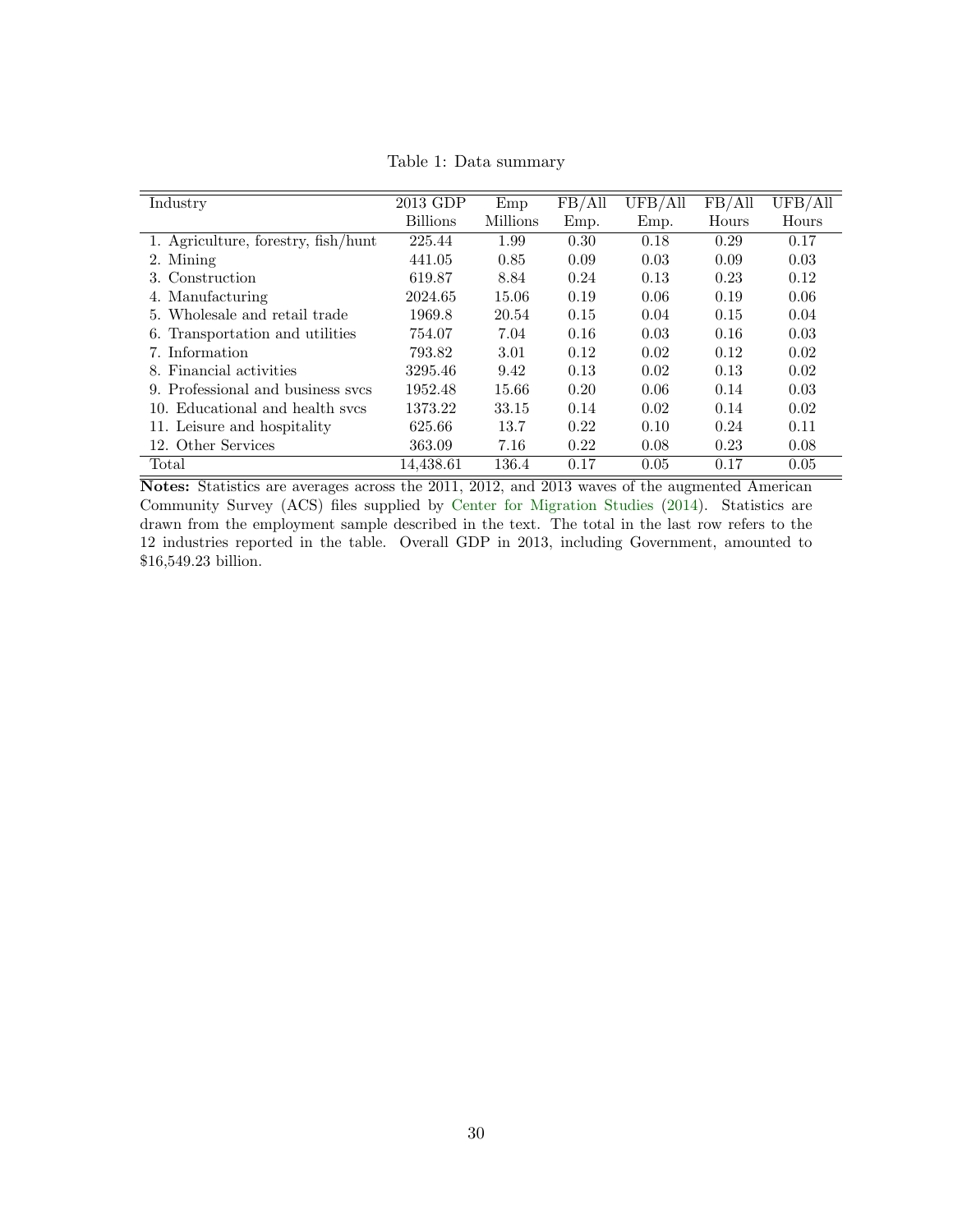|                                     |           |           | Central   |         |         |
|-------------------------------------|-----------|-----------|-----------|---------|---------|
|                                     |           |           | & South   |         |         |
| Employed unauthorized immigrants    | Total     | Mexico    | America   | Asia    | Other   |
| All industries                      | 7,070,329 | 3,854,716 | 1,832,998 | 918,205 | 464,409 |
| 1. Agriculture, forestry, fish/hunt | 351,783   | 314,133   | 32,073    | 3,276   | 2,300   |
| 2. Mining                           | 24,737    | 19,360    | 2,500     | 1,662   | 1,215   |
| 3. Construction                     | 1,122,134 | 743,586   | 326,855   | 17,324  | 34,370  |
| 4. Manufacturing                    | 889,081   | 517,764   | 194,227   | 124,878 | 52,212  |
| 5. Wholesale and retail trade       | 853,261   | 414,951   | 229,925   | 141,155 | 67,230  |
| 6. Transportation and utilities     | 218,234   | 86,304    | 72,225    | 27,301  | 32,404  |
| 7. Information                      | 69,517    | 19,097    | 16,234    | 24,659  | 9,527   |
| 8. Financial activities             | 196,158   | 58,161    | 55,491    | 59,990  | 22,516  |
| 9. Professional and business sycs   | 985,278   | 495,845   | 255,094   | 171,247 | 63,092  |
| 10. Educational and health sycs     | 505,259   | 126,156   | 154,197   | 133,814 | 91,092  |
| 11. Leisure and hospitality         | 1,302,300 | 784,098   | 318,018   | 141,205 | 58,980  |
| 12. Other services                  | 552,587   | 275,262   | 176,158   | 71,695  | 29,472  |

<span id="page-33-0"></span>Table 2: Unauthorized immigrants by industry and origin, pooled CMS sample 2011–2013

Notes: Statistics are averages across the 2011, 2012, and 2013 waves of the augmented American Community Survey (ACS) files supplied by [Center for Migration Studies](#page-30-1) [\(2014\)](#page-30-1) and described by [Warren](#page-31-7) [\(2014\)](#page-31-7). Statistics are drawn from the employment sample described in the text.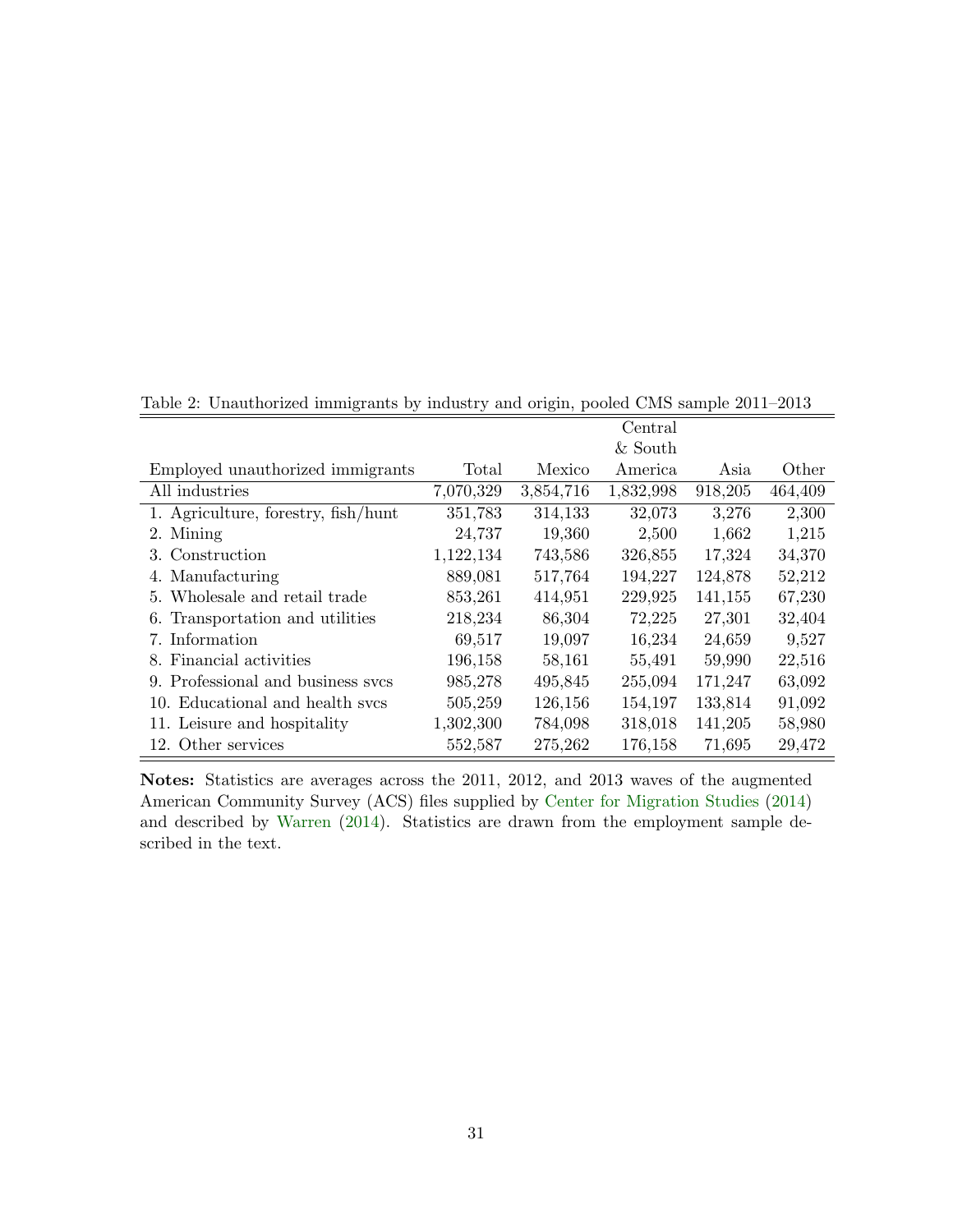|                                     |       |          | Legal      | Unauthorized |
|-------------------------------------|-------|----------|------------|--------------|
| Average weekly wage                 | Total | U.S born | immigrants | immigrants   |
| All industries                      | 1,016 | 1,039    | 1,050      | 581          |
| 1. Agriculture, forestry, fish/hunt | 594   | 734      | 491        | 378          |
| 2. Mining                           | 1,460 | 1,460    | 1,638      | 1,093        |
| 3. Construction                     | 880   | 962      | 803        | 510          |
| 4. Manufacturing                    | 1,135 | 1,165    | 1,167      | 674          |
| 5. Wholesale and retail trade       | 835   | 853      | 820        | 555          |
| 6. Transportation and utilities     | 1,038 | 1,066    | 934        | 648          |
| 7. Information                      | 1,346 | 1,323    | 1,546      | 1,303        |
| 8. Financial activities             | 1,413 | 1,406    | 1,524      | 1,132        |
| 9. Professional and business sycs   | 1,288 | 1,328    | 1,330      | 734          |
| 10. Educational and health sycs     | 975   | 962      | 1,115      | 641          |
| 11. Leisure and hospitality         | 547   | 568      | 574        | 402          |
| 12. Other services                  | 722   | 769      | 608        | 464          |
| 13. Public administration           | 1,170 | 1,163    | 1,255      |              |

<span id="page-34-0"></span>Table 3: Weekly wages by industry and nativity, pooled CMS sample 2011-2013

Notes: Statistics are averages across the 2011, 2012, and 2013 waves of the augmented American Community Survey (ACS) files supplied by [Center for Migration Studies](#page-30-1) [\(2014\)](#page-30-1) and described by [Warren](#page-31-7) [\(2014\)](#page-31-7). Dollars are inflated to 2013 levels using the consumer price index. Statistics are drawn from the wage sample described in the text.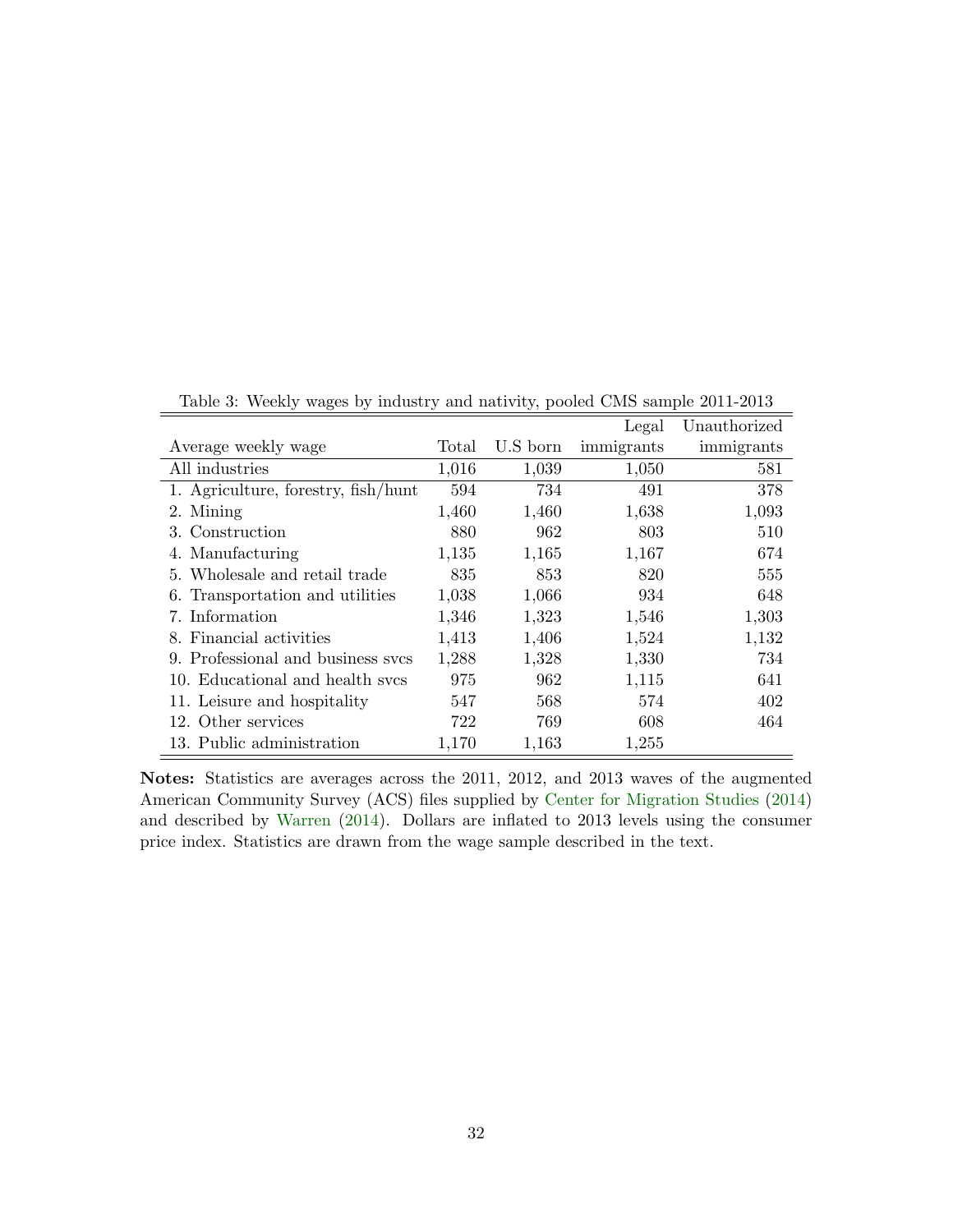|                                     |       |          | Legal      | Unauthorized |
|-------------------------------------|-------|----------|------------|--------------|
| Average years of education          | Total | U.S born | immigrants | immigrants   |
| All industries                      | 13.7  | 13.9     | 13.3       | 10.6         |
| 1. Agriculture, forestry, fish/hunt | 11.2  | 12.7     | 8.0        | 7.7          |
| 2. Mining                           | 13.0  | 13.1     | 13.0       | 11.0         |
| 3. Construction                     | 12.1  | 12.7     | 11.0       | 9.3          |
| 4. Manufacturing                    | 13.1  | 13.4     | 12.6       | 10.5         |
| 5. Wholesale and retail trade       | 13.1  | 13.2     | 12.8       | 11.3         |
| 6. Transportation and utilities     | 13.0  | 13.1     | 12.7       | 11.3         |
| 7. Information                      | 14.5  | 14.4     | 15.0       | 14.5         |
| 8. Financial activities             | 14.4  | 14.4     | 14.7       | 13.6         |
| 9. Professional and business sycs   | 14.4  | 14.6     | 14.2       | 11.1         |
| 10. Educational and health sycs     | 14.9  | 14.9     | 14.8       | 13.3         |
| 11. Leisure and hospitality         | 12.5  | 12.9     | 11.7       | 10.2         |
| 12. Other services                  | 13.0  | 13.4     | 11.9       | 10.4         |
| 13. Public administration           | 14.5  | 14.5     | 14.9       |              |

<span id="page-35-0"></span>Table 4: Average education by industry and nativity, pooled CMS sample 2011–2013

Notes: Statistics are averages across the 2011, 2012, and 2013 waves of the augmented American Community Survey (ACS) files supplied by [Center for Migration Studies](#page-30-1) [\(2014\)](#page-30-1) and described by [Warren](#page-31-7) [\(2014\)](#page-31-7). Statistics are drawn from the employment sample described in the text.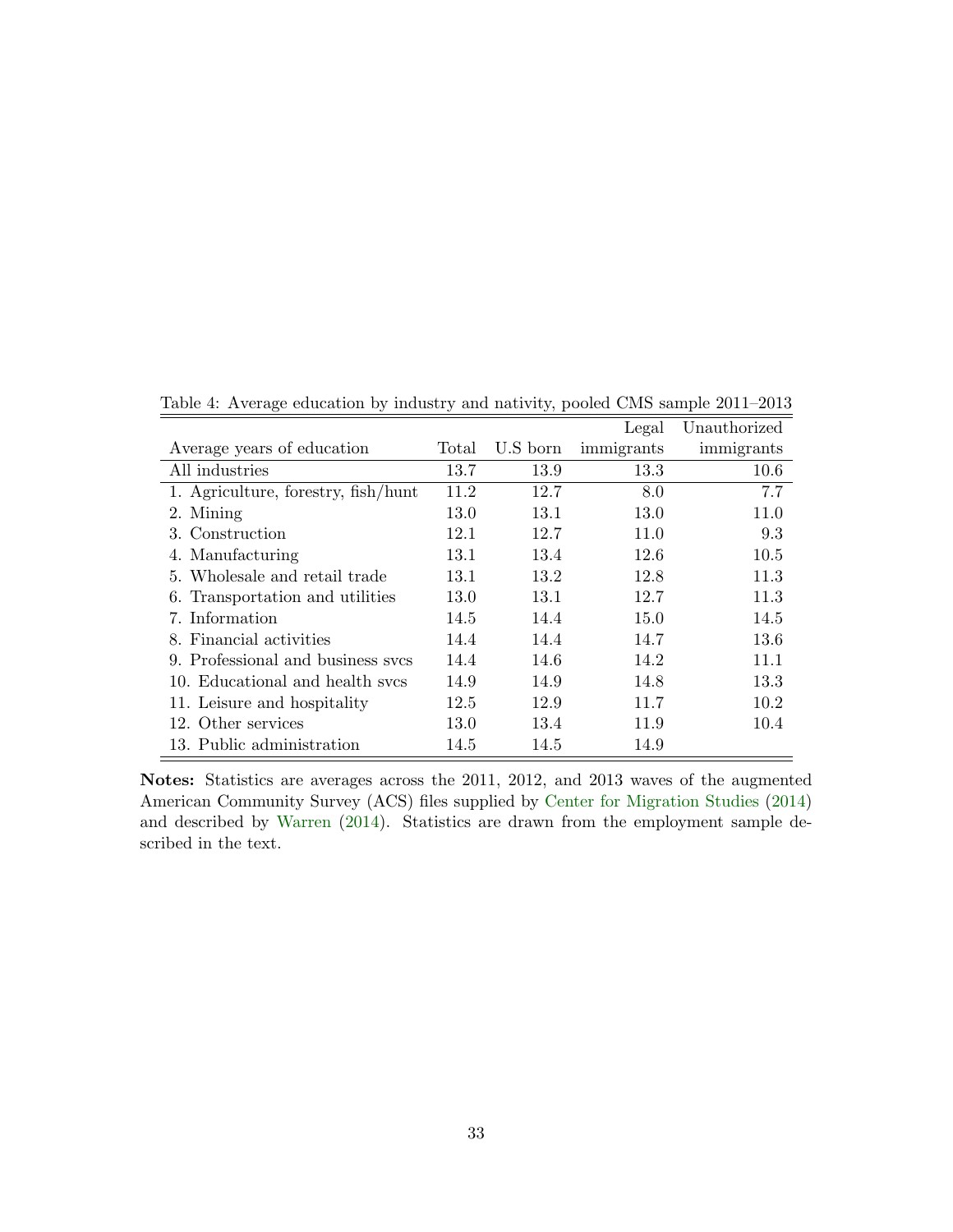|                                     |       |          | Legal      | Unauthorized |
|-------------------------------------|-------|----------|------------|--------------|
| Average years of experience         | Total | U.S born | immigrants | immigrants   |
| All industries                      | 20.6  | 20.5     | 23.0       | 17.2         |
| 1. Agriculture, forestry, fish/hunt | 22.8  | 23.7     | 25.3       | 17.6         |
| 2. Mining                           | 20.9  | 20.9     | 22.0       | 17.5         |
| 3. Construction                     | 21.9  | 22.4     | 24.1       | 17.1         |
| 4. Manufacturing                    | 23.0  | 23.0     | 24.8       | 18.5         |
| 5. Wholesale and retail trade       | 19.0  | 18.7     | 22.6       | 16.5         |
| 6. Transportation and utilities     | 24.2  | 24.2     | 25.0       | 18.5         |
| 7. Information                      | 19.5  | 19.6     | 20.0       | 14.8         |
| 8. Financial activities             | 21.6  | 21.7     | 21.7       | 15.6         |
| 9. Professional and business sycs   | 20.6  | 20.8     | 21.4       | 16.9         |
| 10. Educational and health svcs     | 21.1  | 21.0     | 22.7       | 17.8         |
| 11. Leisure and hospitality         | 14.2  | 12.8     | 22.1       | 15.7         |
| 12. Other services                  | 22.1  | 21.8     | 25.3       | 19.4         |
| 13. Public administration           | 22.6  | 22.5     | 23.2       |              |

<span id="page-36-0"></span>Table 5: Average potential work experience by industry and nativity, pooled CMS sample 2011–2013

Notes: Statistics are averages across the 2011, 2012, and 2013 waves of the augmented American Community Survey (ACS) files supplied by [Center for Migration Studies](#page-30-1) [\(2014\)](#page-30-1) and described by [Warren](#page-31-7) [\(2014\)](#page-31-7). Statistics are drawn from the employment sample described in the text. Years of potential work experience are calculated from age and years of education as described in the text.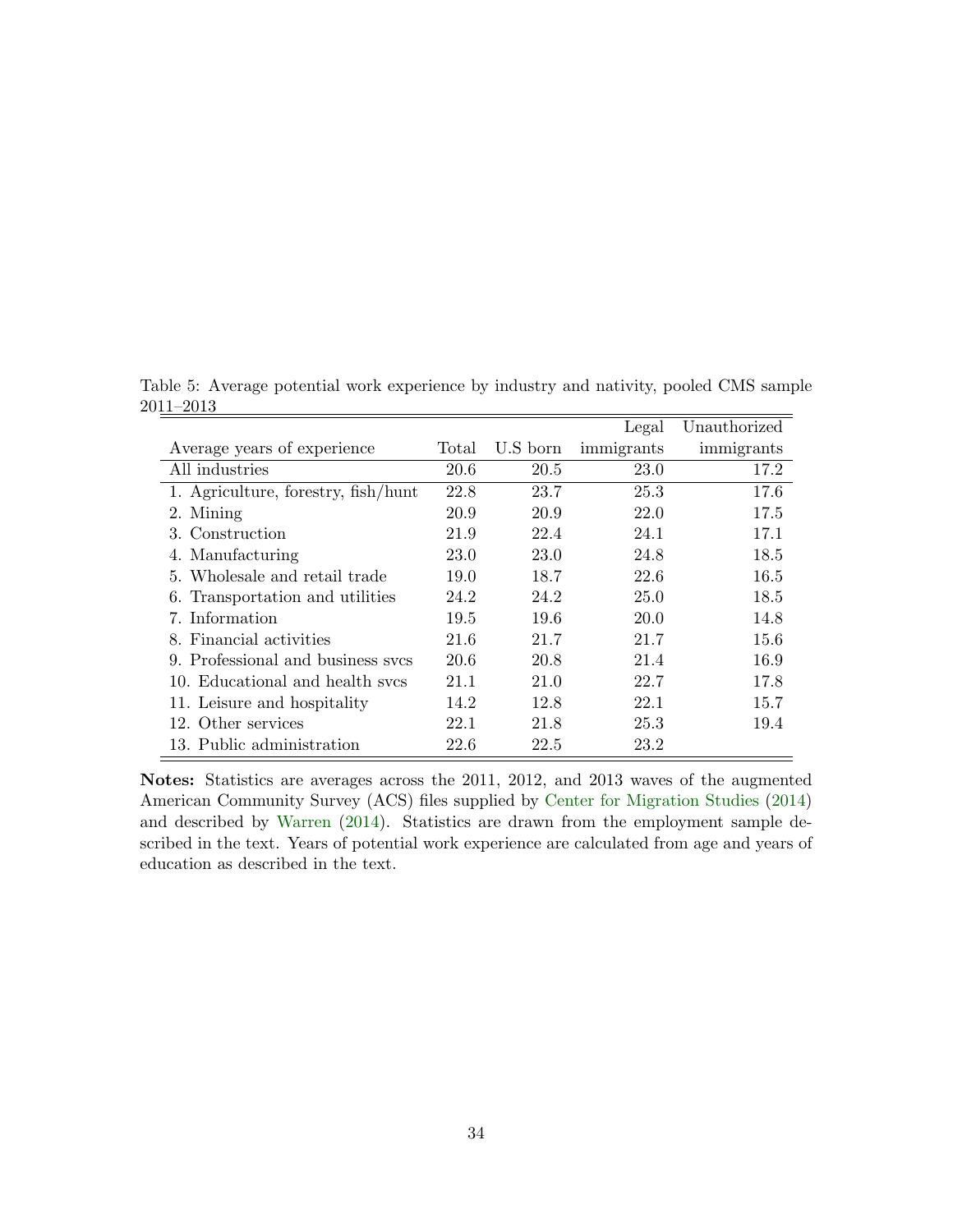|                  |                     | Agric.                 | Cons.                | L&H                    | Avg12                  | Agric.             | Cons.                  | L&H                    | Avg12                  |
|------------------|---------------------|------------------------|----------------------|------------------------|------------------------|--------------------|------------------------|------------------------|------------------------|
| edu              | exp                 | $\theta^{Nat}$<br>e, x | $\theta_{e,x}^{Nat}$ | $\theta^{Nat}$<br>e, x | $\theta^{Nat}$<br>e, x | $\rho$ DFB<br>e, x | $\theta^{DFB}$<br>e, x | $\theta^{DFB}$<br>e, x | $\theta^{DFB}$<br>e, x |
| $\,1$            | $\mathbf 1$         | 0.99                   | 1.13                 | 0.74                   | 0.96                   | 1.03               | 0.90                   | 0.82                   | 0.94                   |
| $\,1$            | $\overline{2}$      | $1.24\,$               | $1.16\,$             | $0.89\,$               | 1.08                   | 1.13               | $1.05\,$               | $0.90\,$               | $1.03\,$               |
| $\,1$            | 3                   | 1.14                   | 1.16                 | 0.87                   | 1.13                   | 0.98               | 1.10                   | $1.02\,$               | $1.13\,$               |
| $\,1$            | $\overline{4}$      | $1.21\,$               | 1.19                 | $0.90\,$               | 1.14                   | $1.05\,$           | 1.16                   | $1.10\,$               | $1.20\,$               |
| $\,1$            | $\overline{5}$      | 1.18                   | $1.29\,$             | $\rm 0.92$             | 1.17                   | 1.00               | 1.20                   | 1.09                   | 1.22                   |
| $\,1$            | $\overline{6}$      | $1.13\,$               | $1.28\,$             | $0.86\,$               | 1.11                   | $1.07\,$           | $1.23\,$               | 1.18                   | $1.22\,$               |
| $\mathbf{1}$     | $\overline{7}$      | 1.34                   | $1.16\,$             | 0.95                   | 1.21                   | 1.26               | $1.31\,$               | $1.21\,$               | 1.28                   |
| $\,1$            | 8                   | $1.35\,$               | 1.21                 | $\rm 0.94$             | 1.17                   | 1.21               | 1.33                   | 1.18                   | 1.24                   |
|                  |                     |                        |                      |                        |                        |                    |                        |                        |                        |
| $\overline{2}$   | $\mathbf 1$         | 1.44                   | 1.28                 | 1.00                   | 1.20                   | 0.98               | 1.10                   | 0.95                   | 1.05                   |
| $\overline{2}$   | $\overline{2}$<br>3 | 1.40                   | $1.36\,$             | $1.05\,$               | 1.23                   | 0.94               | 1.23                   | 1.14                   | 1.11                   |
| $\overline{2}$   |                     | 1.43                   | 1.42                 | 1.03                   | 1.26                   | 1.23               | 1.34                   | 1.14                   | 1.19                   |
| $\overline{2}$   | $\overline{4}$      | $1.65\,$               | $1.37\,$             | $1.09\,$               | $1.31\,$               | 1.09               | 1.23                   | 1.12                   | 1.18                   |
| $\overline{2}$   | $\overline{5}$      | 1.46                   | 1.33                 | $1.06\,$               | 1.26                   | 1.19               | 1.48                   | $1.19\,$               | $1.27\,$               |
| $\overline{2}$   | $\overline{6}$      | $1.50\,$               | 1.34                 | 1.14                   | 1.28                   | 1.24               | 1.32                   | $1.25\,$               | $1.29\,$               |
| $\overline{2}$   | $\overline{7}$      | 1.56                   | 1.32                 | $1.10\,$               | 1.29                   | 1.36               | 1.39                   | 1.19                   | $1.31\,$               |
| $\overline{2}$   | 8                   | $1.36\,$               | 1.29                 | 1.19                   | 1.22                   | 1.18               | 1.18                   | 1.28                   | $1.26\,$               |
| $\boldsymbol{3}$ | $\,1$               | 1.55                   | $1.25\,$             | $1.05\,$               | 1.28                   | 0.92               | 1.10                   | 1.01                   | 1.04                   |
| 3                | $\overline{2}$      | 1.63                   | $1.35\,$             | 1.12                   | 1.26                   | 0.74               | $1.27\,$               | 1.14                   | 1.11                   |
| 3                | 3                   | $1.35\,$               | 1.34                 | $1.07\,$               | 1.22                   | 1.46               | 1.45                   | 1.25                   | $1.27\,$               |
| 3                | $\overline{4}$      | 1.66                   | 1.38                 | $1.20\,$               | $1.25\,$               | 1.29               | $1.29\,$               | 1.44                   | 1.26                   |
| 3                | $\overline{5}$      | 1.71                   | $1.37\,$             | 1.18                   | $1.26\,$               | 1.07               | 1.46                   | 1.38                   | $1.27\,$               |
| 3                | $\,$ 6 $\,$         | $1.37\,$               | $1.27\,$             | $1.15\,$               | 1.27                   | $1.95\,$           | $1.57\,$               | 1.43                   | 1.49                   |
| 3                | $\overline{7}$      | $0.69\,$               | 1.34                 | $1.06\,$               | 1.18                   | $3.20\,$           | 1.60                   | 1.47                   | 1.71                   |
| 3                | 8                   | 1.21                   | $1.30\,$             | 0.98                   | 1.22                   | 2.08               | 1.40                   | 1.43                   | 1.48                   |
|                  |                     |                        |                      |                        |                        |                    |                        |                        |                        |
| $\overline{4}$   | $\mathbf 1$         | 1.69                   | 1.24                 | 1.14                   | 1.15                   | 1.21               | 1.48                   | 1.05                   | 1.16                   |
| $\overline{4}$   | $\overline{2}$      | 1.67                   | $1.45\,$             | $1.27\,$               | 1.18                   | $1.15\,$           | 1.32                   | $1.32\,$               | $1.11\,$               |
| $\overline{4}$   | 3                   | 1.46                   | $1.39\,$             | 1.28                   | 1.16                   | 2.46               | 1.20                   | 1.49                   | 1.28                   |
| $\overline{4}$   | $\overline{4}$      | 1.12                   | 1.44                 | 1.43                   | 1.16                   | $1.51\,$           | 1.79                   | 1.52                   | 1.34                   |
| $\,4\,$          | $\overline{5}$      | 1.82                   | $1.36\,$             | 1.58                   | 1.27                   | 1.61               | $1.65\,$               | 1.48                   | $1.36\,$               |
| $\overline{4}$   | $\overline{6}$      | 1.61                   | 1.45                 | 1.70                   | 1.31                   | 2.34               | 1.73                   | 1.81                   | 1.57                   |
| $\overline{4}$   | $\overline{7}$      | 1.72                   | $1.37\,$             | $1.52\,$               | 1.34                   | 2.40               | 1.94                   | 2.06                   | 1.53                   |
| $\overline{4}$   | 8                   | 1.57                   | 1.30                 | 1.56                   | 1.28                   | 1.14               | 1.74                   | 1.85                   | 1.67                   |
| Avg.             |                     | 1.41                   | 1.31                 | 1.12                   | $\overline{1.21}$      | 1.39               | 1.36                   | 1.28                   | $\overline{1.27}$      |

<span id="page-37-0"></span>Table 6: Relative Productivities: Agriculture, Construction and Leisure & Hospitality

Note:  $\theta_{e,x}^{Nat}$  is the productivity of native labor relative to foreign-born labor within the same education-experience cell.  $\theta_{e,x}^{DFB}$  is the productivity of documented foreign-born labor relative to undocumented labor within the same education-experience cell. The last row reports simple averages of each column. Columns 4 and 8 report simple averages of all 12 industries columns.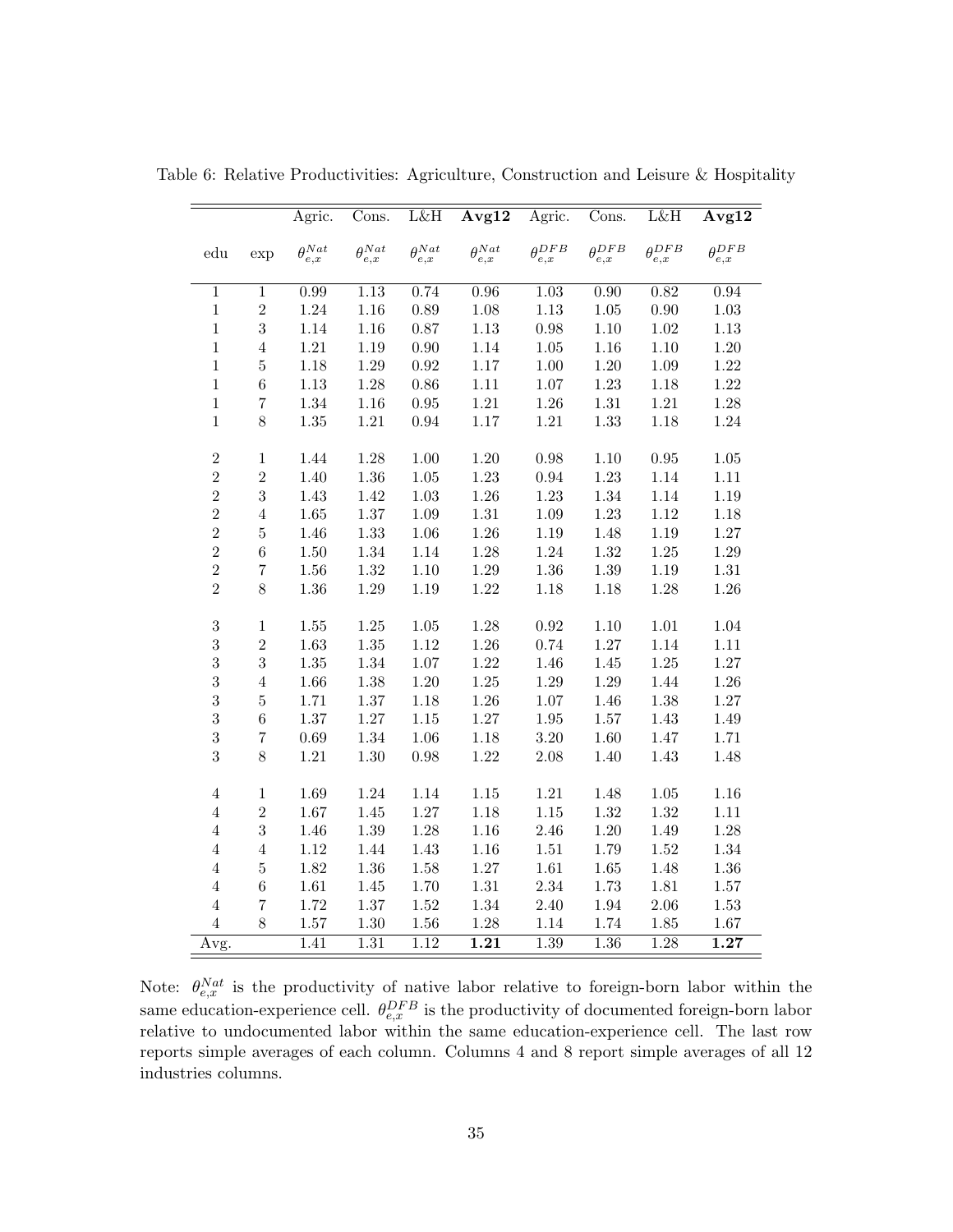<span id="page-38-0"></span>

|                                     | No degree  | HS grad.   | Some College | College grad. |
|-------------------------------------|------------|------------|--------------|---------------|
|                                     | $\theta_1$ | $\theta_2$ | $\theta_3$   | $\theta_4$    |
| 1. Agriculture, forestry, fish/hunt | 1          | 1.67       | 1.63         | 2.63          |
| 2. Mining                           |            | 1.50       | 1.48         | 2.39          |
| 3. Construction                     |            | 1.91       | 1.96         | 2.42          |
| 4. Manufacturing                    |            | 2.13       | 2.52         | 4.76          |
| 5. Wholesale and retail trade       |            | 2.24       | 2.47         | 4.41          |
| 6. Transportation and utilities     |            | 2.15       | 2.22         | 2.84          |
| 7. Information                      | -1         | 3.18       | 4.45         | 7.78          |
| 8. Financial activities             |            | 2.85       | 3.96         | 9.48          |
| 9. Professional and business sycs   |            | 2.15       | 3.11         | 8.03          |
| 10. Educational and health sycs     |            | 2.06       | 3.04         | 7.07          |
| 11. Leisure and hospitality         |            | 1.76       | 2.00         | 3.46          |
| 12. Other Services                  | 1          | 1.91       | 1.99         | 2.84          |
| Simple average                      | 1          | 2.12       | 2.57         | 4.84          |
| GDP-weighted average                |            | 2.31       | 2.96         | 6.21          |

Table 7: Relative Productivities by Education

<span id="page-38-1"></span>Note: All productivity terms are relative to the productivity of high-school dropouts in the same industry.

|                                     | 2011  | 2012  | 2013  | Average |
|-------------------------------------|-------|-------|-------|---------|
| Private industries $(1-12)$         | 0.532 | 0.535 | 0.533 | 0.533   |
| All non-defense industries (1-13)   | 0.572 | 0.571 | 0.569 | 0.571   |
| 1. Agriculture, forestry, fish/hunt | 0.208 | 0.258 | 0.217 | 0.228   |
| 2. Mining                           | 0.224 | 0.244 | 0.234 | 0.234   |
| 3. Construction                     | 0.647 | 0.636 | 0.634 | 0.639   |
| 4. Manufacturing                    | 0.484 | 0.483 | 0.479 | 0.482   |
| 5. Wholesale and retail trade       | 0.653 | 0.641 | 0.636 | 0.643   |
| 6. Transportation and utilities     | 0.521 | 0.533 | 0.533 | 0.529   |
| 7. Information                      | 0.381 | 0.392 | 0.382 | 0.385   |
| 8. Financial activities             | 0.257 | 0.252 | 0.252 | 0.254   |
| 9. Professional and business sycs   | 0.728 | 0.738 | 0.752 | 0.739   |
| 10. Educational and health sycs     | 0.855 | 0.863 | 0.867 | 0.862   |
| 11. Leisure and hospitality         | 0.705 | 0.709 | 0.702 | 0.706   |
| 12. Other services                  | 0.751 | 0.748 | 0.755 | 0.751   |
| 13. Public administration           | 0.792 | 0.785 | 0.783 | 0.787   |

Table 8: Labor shares across industries, 2011-2013

Notes: We construct labor shares as compensation of employees divided by value added less taxes on production and imports less subsidies, per [Figura and Ratner](#page-30-7) [\(2015\)](#page-30-7). Underlying statistics are from the Bureau of Economic Analysis.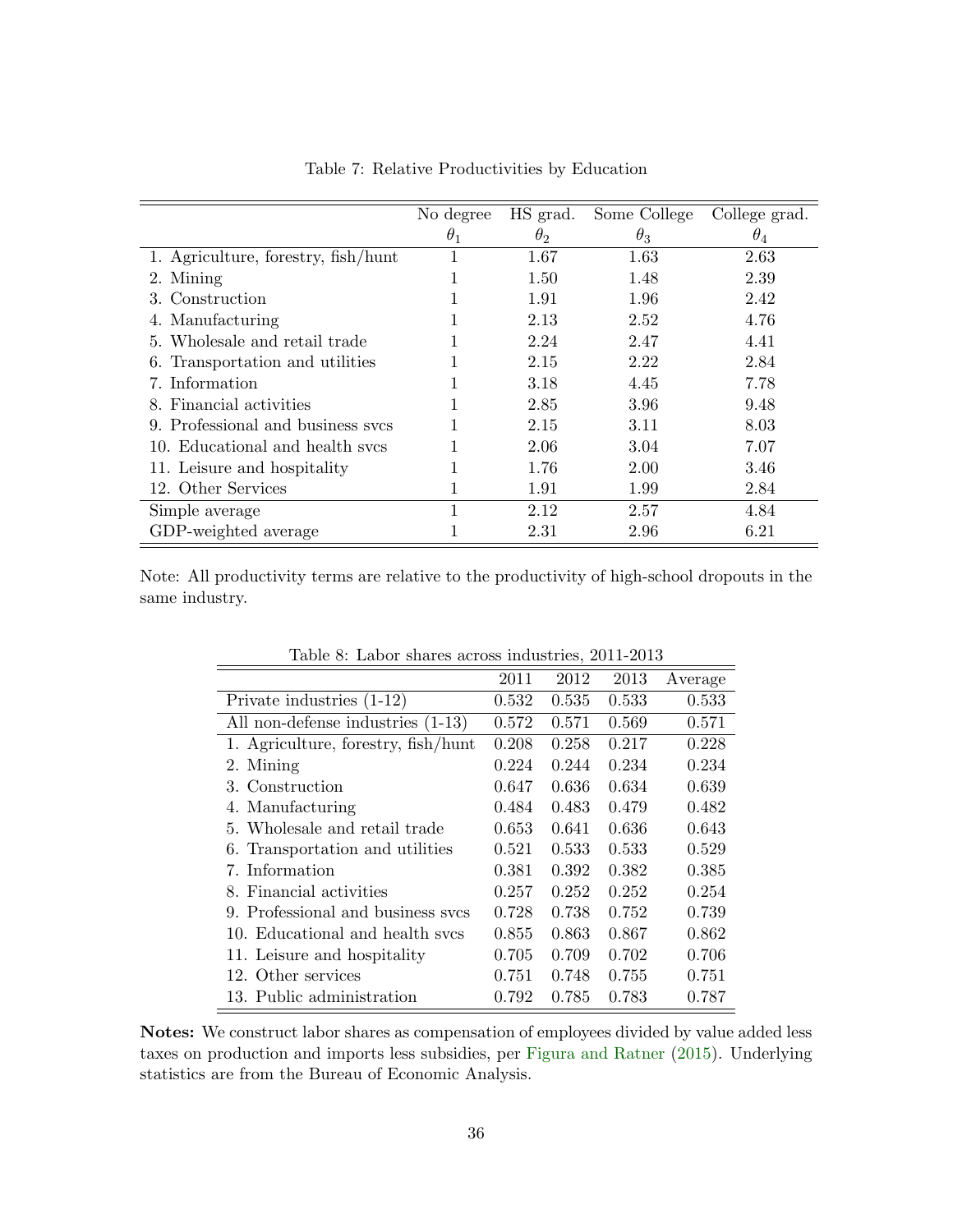|                                                                        |             |                |                                                                                                                                                                                                                                                                       |                                                                                 | $\vert$ ar $\vert$                                                                       |                                                                                               |                                                                                                        |
|------------------------------------------------------------------------|-------------|----------------|-----------------------------------------------------------------------------------------------------------------------------------------------------------------------------------------------------------------------------------------------------------------------|---------------------------------------------------------------------------------|------------------------------------------------------------------------------------------|-----------------------------------------------------------------------------------------------|--------------------------------------------------------------------------------------------------------|
|                                                                        |             | Jmp. SR        | Hours SR                                                                                                                                                                                                                                                              | Hours SR                                                                        | Emp. LR                                                                                  | $\begin{array}{c}\n 6 \\  \hline\n \text{Hours LR}\n \end{array}$                             | Hours LR                                                                                               |
|                                                                        | GI02 2013   | $\tilde{Y}/Y$  | $\tilde{Y}/Y$                                                                                                                                                                                                                                                         | $\,Y-Y\,$                                                                       | $\widetilde{Y}/Y$                                                                        | $\widetilde{Y}/Y$                                                                             | $\tilde{Y}-Y$                                                                                          |
| hiin<br>1. Agriculture, forestry, fish                                 | 225.44      | 0.979          | $\overline{0.980}$                                                                                                                                                                                                                                                    | $\frac{9}{1}$                                                                   |                                                                                          |                                                                                               | $-19.4$                                                                                                |
| Mining<br>$\frac{1}{2}$                                                | 441.05      | 0.993          |                                                                                                                                                                                                                                                                       | $-2.9$                                                                          | $\frac{1260}{0.971}$                                                                     |                                                                                               | $-12.3$                                                                                                |
| Construction                                                           | 619.87      | 0.948          | $\begin{array}{l} 0.993\\ 0.950\\ 0.952\\ 0.979\\ 0.988\\ 0.903\\ 0.903\\ 0.903\\ 0.903\\ 0.903\\ 0.903\\ 0.903\\ 0.903\\ 0.903\\ 0.903\\ 0.903\\ 0.903\\ 0.903\\ 0.903\\ 0.903\\ 0.903\\ 0.903\\ 0.903\\ 0.903\\ 0.903\\ 0.903\\ 0.903\\ 0.903\\ 0.903\\ 0.903\\ 0.$ | $-30.9$<br>$-35.8$<br>$-41.3$<br>$-6.7$<br>$-1.3$<br>$-1.4$<br>$-1.4$<br>$-3.8$ | $0.920$<br>$0.962$                                                                       | $\overline{0.972}$<br>0.972<br>0.984<br>0.964                                                 | $-47.6$<br>$-73.8$<br>$-64.9$<br>$-17.5$<br>$-7.4$<br>$-3.6$<br>$-17.5$<br>$-3.6$<br>$-17.5$<br>$-3.3$ |
| Manufacturing<br>$\ddot{ }$                                            | 2024.65     | 0.981          |                                                                                                                                                                                                                                                                       |                                                                                 |                                                                                          |                                                                                               |                                                                                                        |
| $\circ$<br>Wholesale and retail trac<br>r.<br>E                        | 1969.8      | 0.979          |                                                                                                                                                                                                                                                                       |                                                                                 |                                                                                          |                                                                                               |                                                                                                        |
| es.<br>Transportation and utilit<br>$\ddot{\circ}$                     | 754.07      | 0.988          |                                                                                                                                                                                                                                                                       |                                                                                 | $\begin{array}{c} 68 \\ 716.0 \\ 1978 \\ 880.0 \\ 880.0 \\ 1963 \\ 896.0 \\ \end{array}$ | $\begin{array}{l} 886.0 \\ 170.0 \\ 240.0 \\ 176.0 \\ 176.0 \\ 196.0 \\ 196.0 \\ \end{array}$ |                                                                                                        |
| 7. Information                                                         | 793.82      | 0.992          |                                                                                                                                                                                                                                                                       |                                                                                 |                                                                                          |                                                                                               |                                                                                                        |
| 8. Financial activities                                                | 3295.46     | 0.996<br>0.973 |                                                                                                                                                                                                                                                                       |                                                                                 |                                                                                          |                                                                                               |                                                                                                        |
| <b>SVCS</b>                                                            | 1952.48     |                |                                                                                                                                                                                                                                                                       |                                                                                 |                                                                                          |                                                                                               |                                                                                                        |
| <b>SVCS</b><br>9. Professional and business 10. Educational and health | 1373.22     | 0.989          |                                                                                                                                                                                                                                                                       |                                                                                 | 0.988                                                                                    |                                                                                               |                                                                                                        |
| $11.$ Leisure and hospitality                                          | 625.66      | 1.944          | 0.38                                                                                                                                                                                                                                                                  |                                                                                 | 0.22                                                                                     | 0.914                                                                                         |                                                                                                        |
| 12. Other Services                                                     | 363.09      | 1.959          | 1.958                                                                                                                                                                                                                                                                 | $-15.4$                                                                         | 1.945                                                                                    | 0.944                                                                                         | $-20.4$                                                                                                |
| Total                                                                  | 14438.61    |                | 0.983                                                                                                                                                                                                                                                                 | $-241.0$                                                                        |                                                                                          | 0.970                                                                                         | -434.4                                                                                                 |
|                                                                        | $$$ Billion |                |                                                                                                                                                                                                                                                                       | Billion                                                                         |                                                                                          |                                                                                               | Billion                                                                                                |
|                                                                        |             |                |                                                                                                                                                                                                                                                                       |                                                                                 |                                                                                          |                                                                                               |                                                                                                        |

<span id="page-39-0"></span>Table 9: Baseline Results Table 9: Baseline Results Notes: Column 1 reports the actual industry GDP in year 2013. Columns 2-4 report the short-run results. Columns 2 and 3 and the latter uses hours worked. Column 4 reports the dollar value of the short-run effects on industry GDP based on the hours worked measurement. Columns 5-7 are analogous to columns 2-4 but refer to the long-run effects. The short and long-run percent changes in the Sum row are calculated by dividing the dollar amounts  $(\$241.0$  and  $\$434.4)$  by private-sector GDP in 2013  $Y)$  to the baseline value  $(Y)$ . The former measures labor using employment and the latter uses hours worked. Column 4 reports the dollar value of the short-run effects on industry GDP based on the hours worked measurement. Columns 5-7 are analogous to columns 2-4 but refer to the long-run effects. The short and long-run percent changes in the Sum row are calculated by dividing the dollar amounts (\$241.0 and \$434.4) by private-sector GDP in 2013 ∑<br> report the ratio of the counterfactual industry GDP (  $(\$14,438.6\text{ billion.})$ (\$14,438.6 billion.)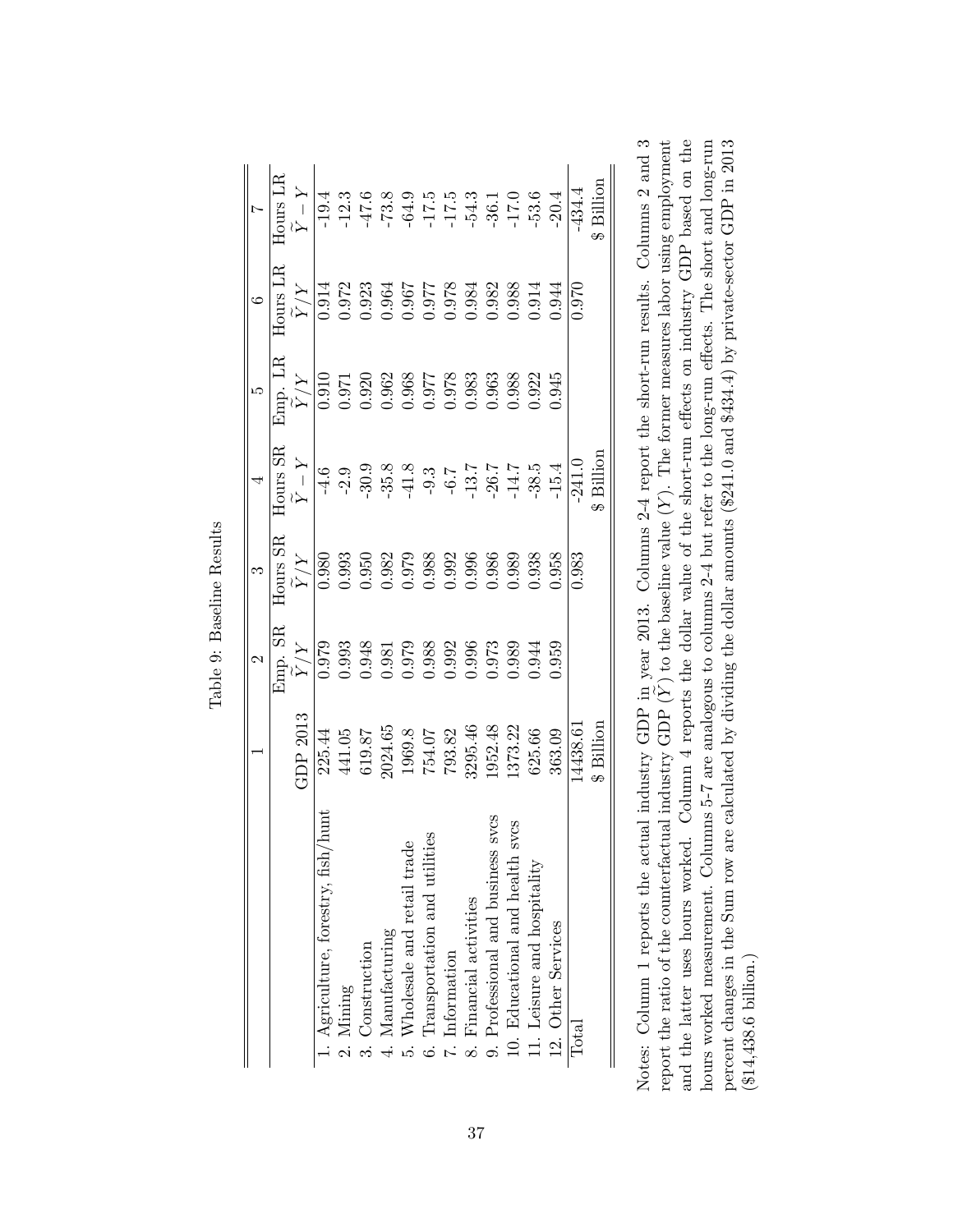<span id="page-40-0"></span>

| Scenario                                                                                                                                                                           | $\circ$                        | $\circ$                                                                                                                                                                                                                                                                                                       | $\overline{\phantom{0}}$                   |                                                                                                                                                        | $\mathbf{\Omega}$                                                     | $\mathcal{C}$                                                                            | S                                                                                                               | S                                                                                                                                                                                                                                                                                                                   |
|------------------------------------------------------------------------------------------------------------------------------------------------------------------------------------|--------------------------------|---------------------------------------------------------------------------------------------------------------------------------------------------------------------------------------------------------------------------------------------------------------------------------------------------------------|--------------------------------------------|--------------------------------------------------------------------------------------------------------------------------------------------------------|-----------------------------------------------------------------------|------------------------------------------------------------------------------------------|-----------------------------------------------------------------------------------------------------------------|---------------------------------------------------------------------------------------------------------------------------------------------------------------------------------------------------------------------------------------------------------------------------------------------------------------------|
| $\sigma_e$                                                                                                                                                                         |                                |                                                                                                                                                                                                                                                                                                               | $\infty$                                   |                                                                                                                                                        |                                                                       |                                                                                          |                                                                                                                 |                                                                                                                                                                                                                                                                                                                     |
| $\sigma_x$                                                                                                                                                                         |                                |                                                                                                                                                                                                                                                                                                               |                                            |                                                                                                                                                        |                                                                       |                                                                                          |                                                                                                                 |                                                                                                                                                                                                                                                                                                                     |
| $\sigma_n$                                                                                                                                                                         |                                |                                                                                                                                                                                                                                                                                                               |                                            | $\begin{array}{c} 0.75 \\ 0.75 \\ 0.75 \\ \end{array}$                                                                                                 |                                                                       |                                                                                          |                                                                                                                 |                                                                                                                                                                                                                                                                                                                     |
| $\sigma_d$                                                                                                                                                                         | $\frac{3}{6}$ $\frac{6}{1000}$ | 3000                                                                                                                                                                                                                                                                                                          | $\begin{array}{c} 6 \\ 2 \\ 0 \end{array}$ |                                                                                                                                                        | $\begin{array}{c}\n 3 \\  6 \\  \hline\n 1000 \\  1000\n \end{array}$ | $\begin{array}{c} 3 \\ 6 \\ 1000 \\ 1000 \end{array}$                                    | $\frac{1}{2}$ $\frac{1}{2}$ $\frac{1}{2}$ $\frac{1}{2}$ $\frac{1}{2}$ $\frac{1}{2}$ $\frac{1}{2}$ $\frac{1}{2}$ | $\frac{1}{2}$ $\frac{1}{2}$ $\frac{1}{2}$ $\frac{1}{2}$ $\frac{1}{2}$ $\frac{1}{2}$ $\frac{1}{2}$ $\frac{1}{2}$ $\frac{1}{2}$ $\frac{1}{2}$ $\frac{1}{2}$ $\frac{1}{2}$ $\frac{1}{2}$ $\frac{1}{2}$ $\frac{1}{2}$ $\frac{1}{2}$ $\frac{1}{2}$ $\frac{1}{2}$ $\frac{1}{2}$ $\frac{1}{2}$ $\frac{1}{2}$ $\frac{1}{2}$ |
| $\mathbb{C}$                                                                                                                                                                       | ibration<br>calil              | calibration                                                                                                                                                                                                                                                                                                   | calibration                                | calibration                                                                                                                                            | calibration                                                           | calibration                                                                              |                                                                                                                 |                                                                                                                                                                                                                                                                                                                     |
|                                                                                                                                                                                    | $\widetilde{Y} / Y$            | $\widetilde{Y}-Y$                                                                                                                                                                                                                                                                                             | $\tilde{Y}/Y$                              | $\widetilde{Y}-Y$                                                                                                                                      | $\widetilde{Y} / Y$                                                   | $\widetilde{Y}-Y$                                                                        | $\widetilde{Y}/Y$                                                                                               | $\widetilde{Y}-Y$                                                                                                                                                                                                                                                                                                   |
|                                                                                                                                                                                    |                                | Billions \$                                                                                                                                                                                                                                                                                                   |                                            | Billions \$                                                                                                                                            |                                                                       | Billions <sup>\$</sup>                                                                   |                                                                                                                 | Billions \$                                                                                                                                                                                                                                                                                                         |
| 1. Agriculture, forestry, fish/hunt                                                                                                                                                |                                |                                                                                                                                                                                                                                                                                                               |                                            |                                                                                                                                                        |                                                                       |                                                                                          |                                                                                                                 | $40.6$ $-1.3$ $-3.8$ $-3.5$ $-5.5$ $-5.5$ $-7.5$ $-7.5$ $-7.5$ $-7.5$ $-7.5$ $-7.5$ $-7.5$ $-7.5$ $-7.5$ $-7.5$ $-7.5$ $-7.5$ $-7.5$ $-7.5$ $-7.5$ $-7.5$ $-7.5$ $-7.5$ $-7.5$ $-7.5$ $-7.5$ $-7.5$ $-7.5$ $-7.5$ $-7.5$ $-7.$                                                                                      |
| Mining                                                                                                                                                                             |                                |                                                                                                                                                                                                                                                                                                               |                                            |                                                                                                                                                        |                                                                       |                                                                                          |                                                                                                                 |                                                                                                                                                                                                                                                                                                                     |
| Construction                                                                                                                                                                       |                                | $\begin{array}{l} 19.4 \\ 12.3 \\ 17.4 \\ 19.6 \\ 19.7 \\ 19.8 \\ 19.9 \\ 10.9 \\ 11.5 \\ 12.5 \\ 13.6 \\ 14.7 \\ 15.7 \\ 16.7 \\ 17.7 \\ 19.7 \\ 19.7 \\ 19.7 \\ 19.7 \\ 19.7 \\ 19.8 \\ 19.8 \\ 19.8 \\ 19.9 \\ 19.9 \\ 19.1 \\ 19.1 \\ 19.2 \\ 19.3 \\ 19.4 \\ 19.3 \\ 19.4 \\ 19.4 \\ 19.4 \\ 19.4 \\ 19$ |                                            | $-20.5$<br>$-13.5$<br>$-13.5$<br>$-13.5$<br>$-13.5$<br>$-13.5$<br>$-13.5$<br>$-13.5$<br>$-13.5$<br>$-13.5$<br>$-13.5$<br>$-13.5$<br>$-13.5$<br>$-13.5$ |                                                                       | 50.5<br>0.21<br>0.21<br>0.21<br>0.212 0.212<br>0.212 0.212<br>0.212 0.212<br>0.212 0.212 | 8<br>8 5 8 6 5 5 5 5 6 6 8 8 8 5<br>0 0 0 0 0 0 0 0 0 0 0 0                                                     |                                                                                                                                                                                                                                                                                                                     |
| $\label{eq:manifact} \begin{array}{ll} \text{Mannfacturing} \\ \text{Wholesale and retail trade} \end{array}$<br>$\begin{array}{c} 1 \rightarrow 0 \\ 0 \rightarrow 0 \end{array}$ |                                |                                                                                                                                                                                                                                                                                                               |                                            |                                                                                                                                                        |                                                                       |                                                                                          |                                                                                                                 |                                                                                                                                                                                                                                                                                                                     |
|                                                                                                                                                                                    |                                |                                                                                                                                                                                                                                                                                                               |                                            |                                                                                                                                                        |                                                                       |                                                                                          |                                                                                                                 |                                                                                                                                                                                                                                                                                                                     |
| Iransportation and utilities                                                                                                                                                       |                                |                                                                                                                                                                                                                                                                                                               |                                            |                                                                                                                                                        |                                                                       |                                                                                          |                                                                                                                 |                                                                                                                                                                                                                                                                                                                     |
| Information                                                                                                                                                                        |                                |                                                                                                                                                                                                                                                                                                               |                                            |                                                                                                                                                        |                                                                       |                                                                                          |                                                                                                                 |                                                                                                                                                                                                                                                                                                                     |
| Financial activities                                                                                                                                                               |                                |                                                                                                                                                                                                                                                                                                               |                                            |                                                                                                                                                        |                                                                       |                                                                                          |                                                                                                                 |                                                                                                                                                                                                                                                                                                                     |
| 9. Professional and business svcs                                                                                                                                                  |                                |                                                                                                                                                                                                                                                                                                               |                                            |                                                                                                                                                        |                                                                       |                                                                                          |                                                                                                                 |                                                                                                                                                                                                                                                                                                                     |
| 10. Educational and health svcs                                                                                                                                                    |                                |                                                                                                                                                                                                                                                                                                               |                                            |                                                                                                                                                        |                                                                       |                                                                                          |                                                                                                                 |                                                                                                                                                                                                                                                                                                                     |
| 11. Leisure and hospitality                                                                                                                                                        |                                |                                                                                                                                                                                                                                                                                                               |                                            |                                                                                                                                                        |                                                                       |                                                                                          |                                                                                                                 |                                                                                                                                                                                                                                                                                                                     |
| 12. Other Services                                                                                                                                                                 | $\frac{16.0}{0.97}$            | $-20.4$                                                                                                                                                                                                                                                                                                       | 0.94                                       |                                                                                                                                                        | $\frac{16.0}{0.97}$                                                   | $-20.7$                                                                                  |                                                                                                                 |                                                                                                                                                                                                                                                                                                                     |
| $\rm Total$                                                                                                                                                                        |                                | $-434.4$                                                                                                                                                                                                                                                                                                      | 0.97                                       | $-478.2$                                                                                                                                               |                                                                       | -440.0                                                                                   | 0.95                                                                                                            |                                                                                                                                                                                                                                                                                                                     |

Notes: In the baseline scenario (0) the elasticities of substitution are  $(\sigma_e, \sigma_x, \sigma_u, \sigma_d) = (3, 6, 20, 20)$  and the type productivities foreign-born workers, and the results are reported in columns 5 and 6. Relative to baseline, scenario 3 assumes that all type are those obtained in the calibration. Columns 1 and 2 report the long-run effects for scenario 0. Relative to the baseline, scenario 1 assumes a low elasticity of substitution between documented and undocumented foreign-born workers, and the results are reported in columns 3 and 4. Relative to baseline, scenario 2 assumes a high elasticity of substitution between native and productivities equal one, and the results are reported in columns 7 and 8. The relative values in the totals row are computed on Notes: In the baseline scenario (0) the elasticities of substitution are  $(\sigma_e, \sigma_x, \sigma_u, \sigma_d) = (3, 6, 20, 20)$  and the type productivities are those obtained in the calibration. Columns 1 and 2 report the long-run effects for scenario 0. Relative to the baseline, scenario 1 assumes a low elasticity of substitution between documented and undocumented foreign-born workers, and the results are reported in columns 3 and 4. Relative to baseline, scenario 2 assumes a high elasticity of substitution between native and foreign-born workers, and the results are reported in columns 5 and 6. Relative to baseline, scenario 3 assumes that all type productivities equal one, and the results are reported in columns 7 and 8. The relative values in the totals row are computed on the basis of the corresponding total dollar amount and private-industry GPD in year 2013. the basis of the corresponding total dollar amount and private-industry GPD in year 2013.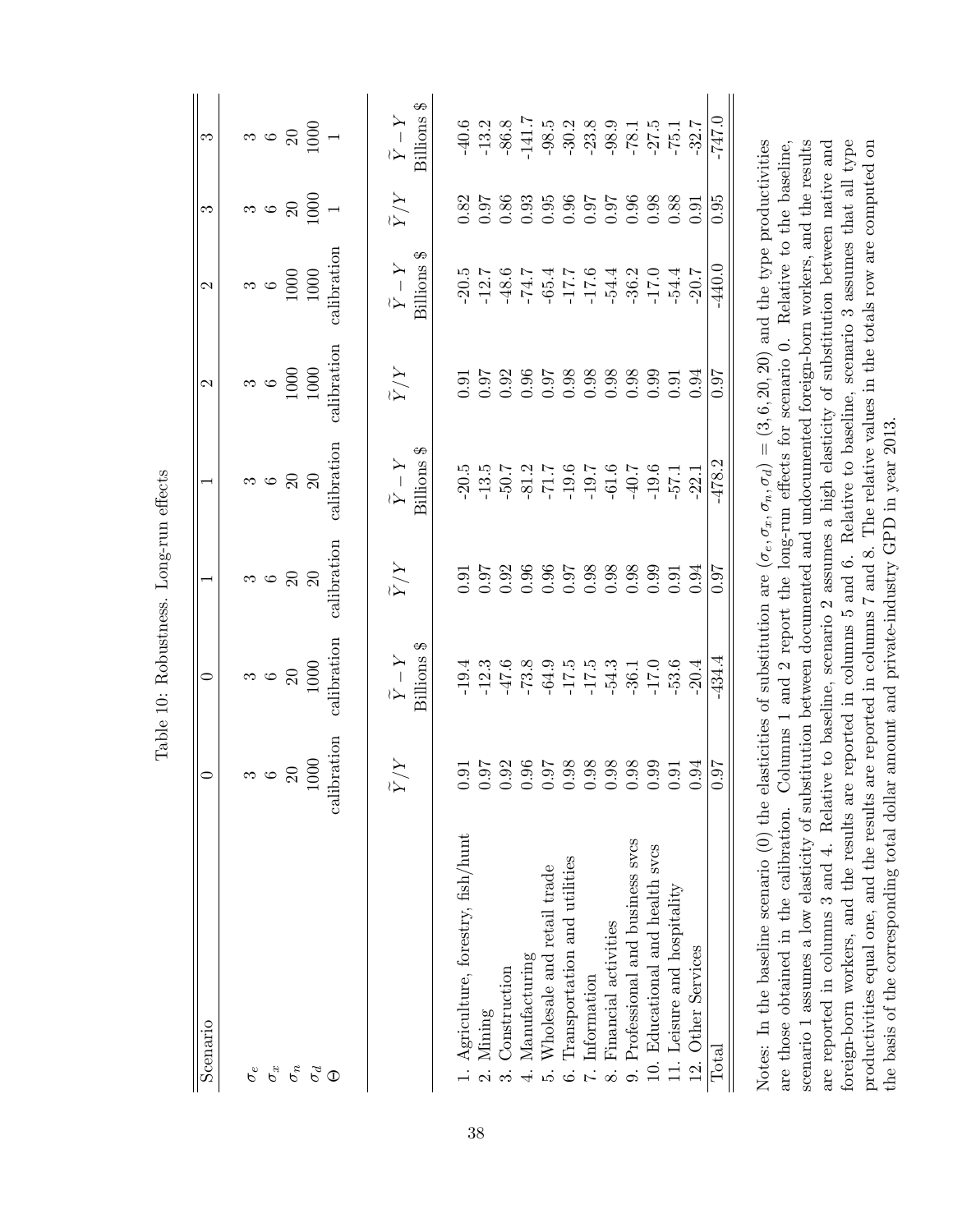<span id="page-41-0"></span>

|                      | 1          | $\overline{2}$ | 3          | 4          |
|----------------------|------------|----------------|------------|------------|
| Capital adjustment   | None       | 10 years       | 5 years    | Immediate  |
| 2017                 | 279.1      | 279.1          | 279.1      | 503.1      |
| 2018                 | 291.1      | 317.1          | 349.5      | 524.7      |
| 2019                 | 302.4      | 356.3          | 423.7      | 545.0      |
| 2020                 | 314.0      | 398.0          | 503.0      | 566.0      |
| 2021                 | 326.8      | 443.3          | 589.0      | 589.0      |
| 2022                 | 340.3      | 492.0          | 613.4      | 613.4      |
| 2023                 | 354.3      | 543.9          | 638.6      | 638.6      |
| 2024                 | 368.9      | 599.1          | 664.9      | 664.9      |
| 2025                 | 384.1      | 658.1          | 692.4      | 692.4      |
| 2026                 | 400.1      | 721.1          | 721.1      | 721.1      |
| Cumulative 2017-2026 | 3,361.0    | 4,807.9        | 5,474.6    | 6,058.1    |
|                      | \$ Billion | \$ Billion     | \$ Billion | \$ Billion |

Table 11: Projected losses 2017-2026

Notes: Column 1 assumes that capital remains constant at the 2016 level, and the annual GDP loss is 1.4%. Column 4 assumes that capital fully adjusts by 2017, and the annual GDP loss is 2.6%. Columns 2 and 3 assume that capital fully adjusts in 10 and 5 years, respectively. The short and long-run GDP losses are calculated by dividing the annual dollar loss by the overall GDP in the baseline year, taking into account the 12 privatesector industries and the public sector.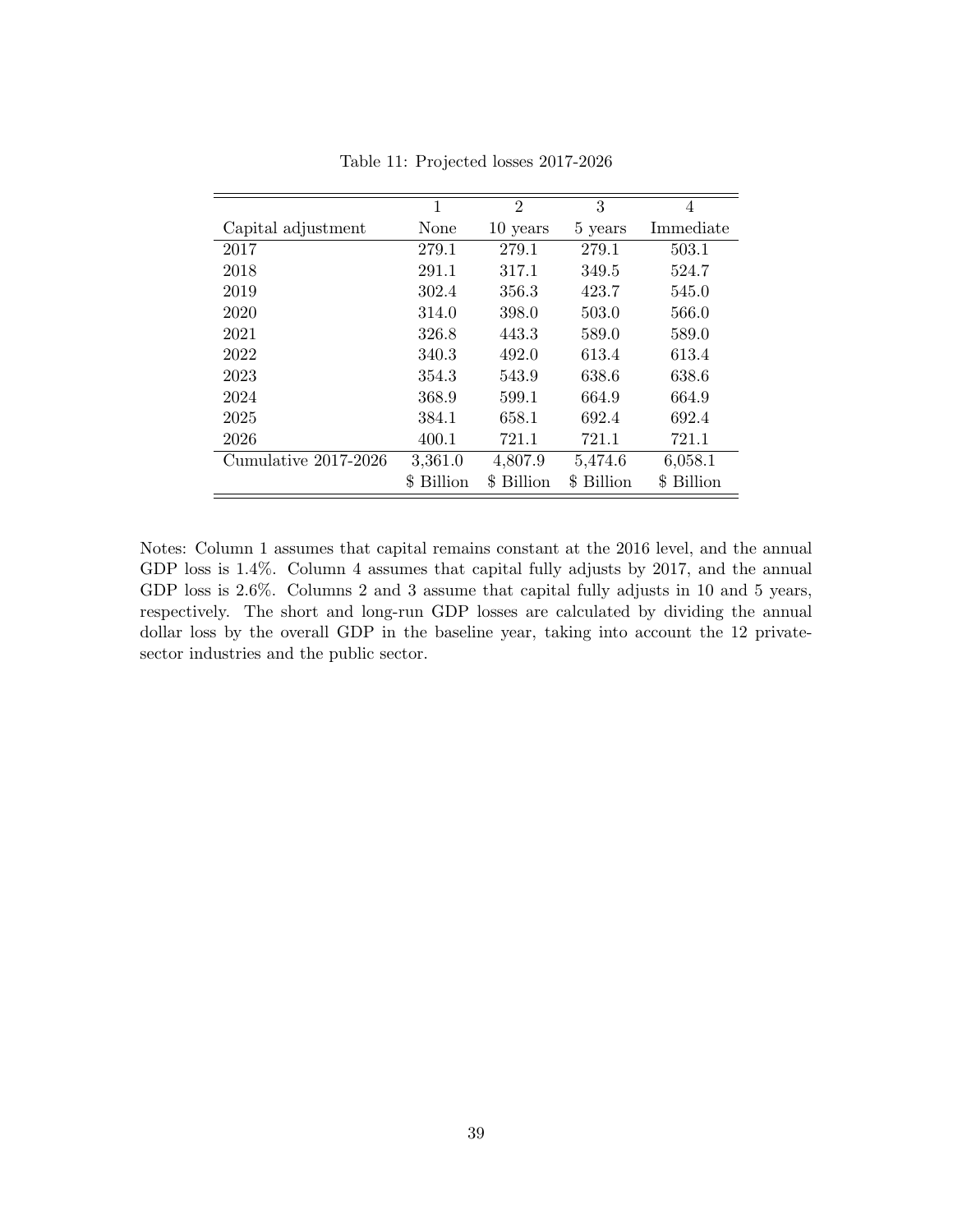|                     | Emp    | Pct     |         | Pct       |               | Emp     | Pct      |       | Pct      |
|---------------------|--------|---------|---------|-----------|---------------|---------|----------|-------|----------|
|                     | in     | foreign | Pct     | Mex $\&$  |               | in      | foreign  | Pct   | Mex $\&$ |
| State               | 000's  | born    | undoc   | undoc     | <b>State</b>  | 000's   | born     | undoc | undoc    |
| AL                  | 2,000  | 4.8     | 2.1     | $1.5\,$   | MT            | 476     | $1.9\,$  | 0.2   | 0.0      |
| AK                  | 354    | 9.1     | 1.4     | 0.1       | <b>NE</b>     | 963     | 7.4      | 2.8   | 1.8      |
| AZ                  | 2,752  | 17.1    | $5.5\,$ | 4.7       | NV            | 1,240   | 25.9     | 8.7   | 6.1      |
| AR                  | 1,246  | $6.5\,$ | $2.7\,$ | 1.9       | <b>NH</b>     | 691     | 6.4      | 0.9   | 0.1      |
| $\rm CA$            | 16,888 | 35.4    | 10.2    | 6.9       | ${\rm NJ}$    | 4,225   | $28.0\,$ | 7.4   | 1.5      |
| CO                  | 2,562  | 12.1    | 4.2     | 3.3       | $\mathrm{NM}$ | 873     | 12.6     | 4.5   | 4.0      |
| CT                  | 1,768  | 17.4    | 4.6     | 0.8       | NY            | 9,142   | $28.1\,$ | 6.2   | 1.4      |
| DE                  | 423    | 11.5    | $3.2\,$ | 1.5       | NC            | 4,293   | 10.7     | 4.9   | 3.1      |
| DC                  | 324    | 18.2    | $3.5\,$ | $\rm 0.2$ | <b>ND</b>     | 379     | 2.8      | 0.3   | 0.0      |
| FL                  | 8,321  | 25.2    | 5.6     | 1.4       | OH            | 5,297   | 4.8      | 1.0   | 0.4      |
| GA                  | 4,291  | 13.7    | 5.3     | 3.1       | OK            | 1,709   | 7.8      | 3.5   | 2.8      |
| $_{\rm HI}$         | 645    | 22.8    | $3.8\,$ | $\rm 0.2$ | <b>OR</b>     | 1,751   | 13.2     | 4.4   | $3.5\,$  |
| ID                  | 707    | $8.0\,$ | 3.1     | 2.7       | PA            | 5,938   | 7.4      | 1.5   | 0.4      |
| $_{\rm IL}$         | 6,034  | 18.1    | 5.8     | 4.1       | $\rm RI$      | 517     | 15.8     | 3.6   | 0.3      |
| IN                  | 2,997  | $5.8\,$ | 2.1     | 1.4       | SC            | 2,027   | 6.7      | 2.8   | 1.8      |
| IA                  | 1,556  | 5.6     | 1.8     | 1.0       | SD            | 424     | 3.1      | 0.8   | 0.3      |
| KS                  | 1,395  | $8.5\,$ | $3.3\,$ | $2.3\,$   | TN            | 2,830   | 6.5      | 2.5   | $1.5\,$  |
| KY                  | 1,865  | 4.4     | 1.3     | 0.8       | <b>TX</b>     | 11,817  | 21.8     | 8.7   | $6.5\,$  |
| LA                  | 2,000  | 5.4     | 1.9     | 0.8       | UT            | 1,302   | 11.4     | 4.5   | 3.3      |
| МE                  | 643    | 3.5     | 0.2     | 0.0       | <b>VT</b>     | 327     | 4.6      | 0.6   | 0.1      |
| MD                  | 2,960  | 18.7    | 5.4     | 0.6       | VA            | 3,946   | 15.6     | 4.5   | 0.8      |
| MA                  | 3,342  | 18.4    | 3.0     | 0.1       | <b>WA</b>     | 3,202   | 17.2     | 4.9   | 3.1      |
| ΜΙ                  | 4,279  | 7.3     | 1.3     | 0.5       | <b>WV</b>     | 755     | 1.7      | 0.2   | 0.1      |
| MN                  | 2,792  | 8.8     | 2.1     | 1.0       | WI            | 2,839   | 5.6      | 1.8   | 1.4      |
| $\overline{\rm MS}$ | 1,195  | 3.0     | 1.1     | 0.6       | <b>WY</b>     | 292     | 3.3      | 1.2   | 1.0      |
| MO                  | 2,774  | 5.0     | 1.3     | 0.6       | <b>USA</b>    | 143,369 | 16.9     | 4.9   | 2.7      |

<span id="page-42-0"></span>Table 12: Employment by state of residence, nativity and documentation status, 2011–2013

Notes: Statistics are averages across the 2011, 2012, and 2013 waves of the augmented American Community Survey (ACS) files supplied by [Center for Migration Studies](#page-30-1) [\(2014\)](#page-30-1) and described by [Warren](#page-31-7) [\(2014\)](#page-31-7). They are drawn from the employment sample described in the text.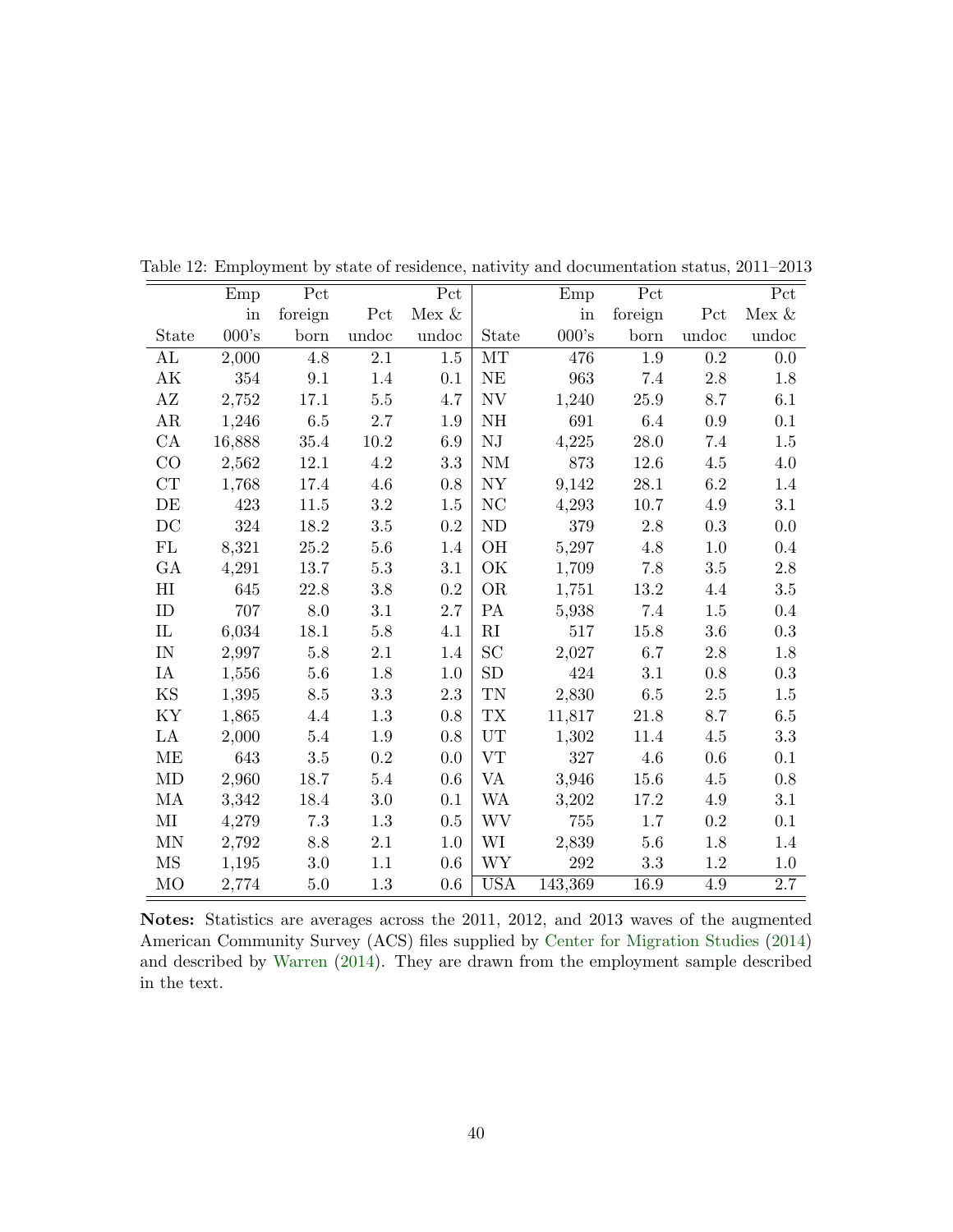|            | 1          | $\overline{2}$ | 3       | 4             | 5                   | 6             | 7                   |
|------------|------------|----------------|---------|---------------|---------------------|---------------|---------------------|
|            |            | Hours          | Hours   | Short run     | Short run           | Long run      | Long run            |
| State      | GDP 2013   | FB/All         | UFB/All | $\tilde{Y}/Y$ | $\widetilde{Y} - Y$ | $\tilde{Y}/Y$ | $\widetilde{Y} - Y$ |
|            |            |                |         |               |                     |               |                     |
| California | 1938.4     | 0.36           | 0.11    | 0.96          | $-82.7$             | 0.93          | $-135.8$            |
| Nevada     | 112.8      | 0.27           | 0.09    | 0.96          | $-4.1$              | 0.94          | $-6.7$              |
| Texas      | 1398.4     | 0.23           | 0.09    | 0.96          | $-50.5$             | 0.94          | $-83.1$             |
| New Jersey | 474.8      | 0.29           | 0.08    | 0.97          | $-16.3$             | 0.94          | $-26.8$             |
| New York   | 1168.2     | 0.29           | 0.06    | 0.97          | $-33.0$             | 0.95          | $-54.6$             |
| Arizona    | 235.4      | 0.18           | 0.06    | 0.98          | $-5.8$              | 0.96          | $-9.7$              |
| Florida    | 696.4      | 0.26           | 0.06    | 0.97          | $-17.6$             | 0.96          | $-29.1$             |
| Georgia    | 392.1      | 0.14           | 0.06    | 0.98          | $-9.2$              | 0.96          | $-15.2$             |
| Illinois   | 640.7      | 0.19           | 0.06    | 0.97          | $-17.2$             | 0.96          | $-28.5$             |
| Maryland   | 264.1      | 0.20           | 0.06    | 0.97          | $-7.1$              | 0.96          | $-11.7$             |
|            |            |                |         |               |                     |               |                     |
| <b>USA</b> | 14438.6    | 0.18           | 0.05    | 0.98          | $-241.0$            | 0.97          | $-434.4$            |
|            | \$ Billion |                |         |               | \$ Billion          |               | \$ Billion          |

<span id="page-43-0"></span>Table 13: The Effects of Removal at the state level (annual loss). All industries pooled.

Notes: Columns 1-3 report data for baseline year 2013. Columns 4-5 report short-run estimates of removal. Columns 6-7 report long-run estimates of removal. The elasticities of substitution used in the calibration are the same as in the baseline for the national results. The type-productivity terms are calculated on the basis of national data with all industries pooled and imposed on all states. The bottom row (USA) reproduces the country-wide main results from [Table 9.](#page-39-0)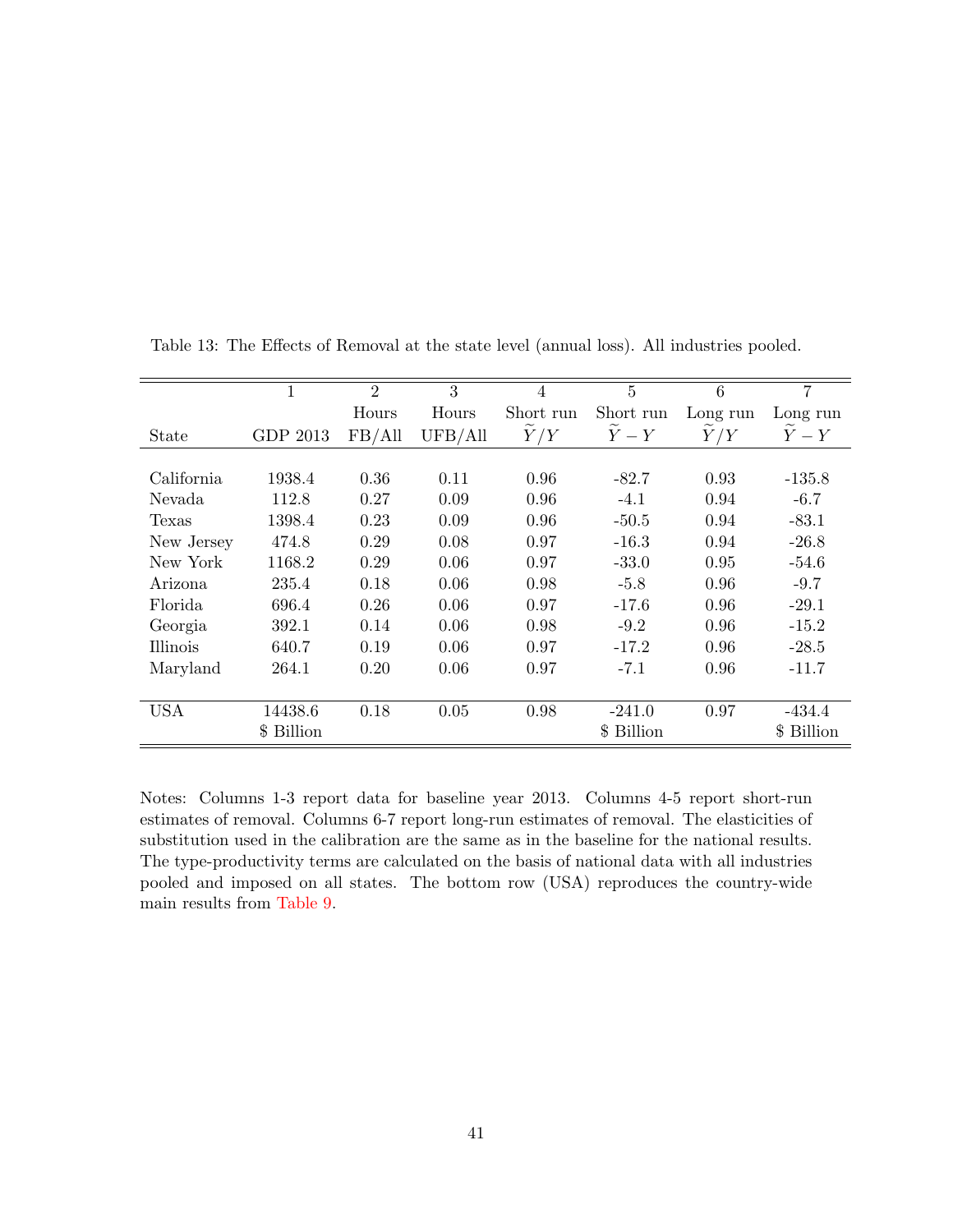<span id="page-44-0"></span>

|                                     | Short run | Short run                     | Long run | Long run    |
|-------------------------------------|-----------|-------------------------------|----------|-------------|
|                                     |           | Billions \$                   |          | Billions \$ |
|                                     | Y/Y       | $\overline{Y} - \overline{Y}$ | Y/Y      | $Y-Y$       |
|                                     |           |                               |          |             |
| 1. Agriculture, forestry, fish/hunt | 1.003     | 0.6                           | 1.011    | 2.5         |
| 2. Mining                           | 1.001     | 0.6                           | 1.006    | 2.5         |
| 3. Construction                     | 1.012     | 7.7                           | 1.019    | 12.1        |
| 4. Manufacturing                    | 1.003     | 6.4                           | 1.007    | 13.3        |
| 5. Wholesale and retail trade       | 1.004     | 7.9                           | 1.006    | 12.3        |
| 6. Transportation and utilities     | 1.003     | 2.0                           | 1.005    | 3.8         |
| 7. Information                      | 1.001     | 0.6                           | 1.002    | 1.7         |
| 8. Financial activities             | 1.001     | 1.9                           | 1.002    | 7.5         |
| 9. Professional and business sycs   | 1.003     | 5.5                           | 1.004    | 7.5         |
| 10. Educational and health sycs     | 1.004     | 5.8                           | 1.005    | 6.7         |
| 11. Leisure and hospitality         | 1.011     | 6.6                           | 1.015    | 9.3         |
| 12. Other Services                  | 1.005     | 1.7                           | 1.006    | 2.2         |
|                                     |           |                               |          |             |
| Total                               | 1.003     | 47.2                          | 1.006    | 81.5        |

Table 14: Legalization

Notes: Columns 1 and 2 report the ratio of the short-run counterfactual GDP after legalization to actual GDP in the industry in 2013, measuring the workforce in terms of hours worked. Columns 3 and 4 are analogous but the numerator refers to the long-run counterfactual. The relative values in the totals row are computed on the basis of the dollar gains and GDP in the baseline year.